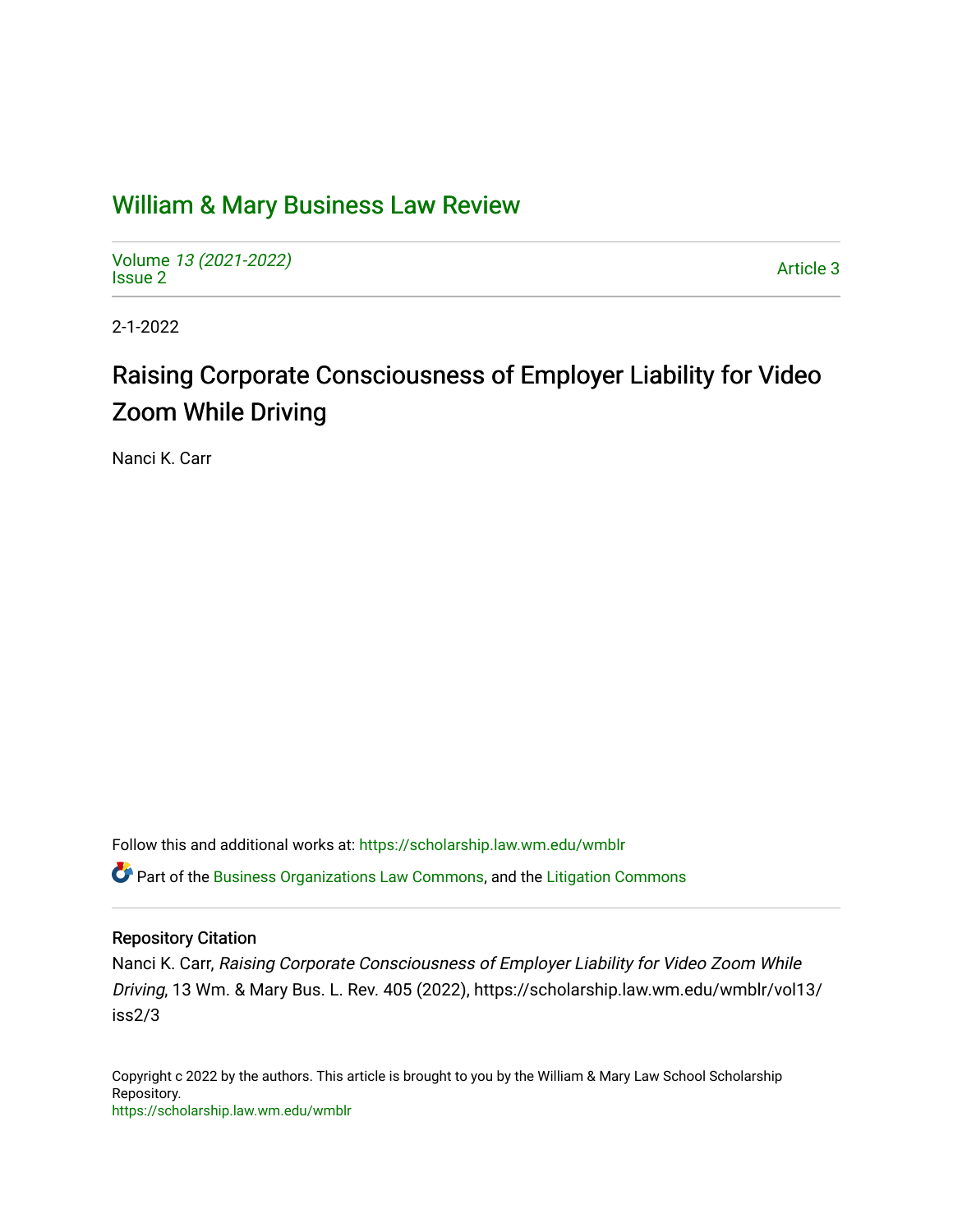## RAISING CORPORATE CONSCIOUSNESS OF EMPLOYER LIABILITY FOR VIDEO ZOOM WHILE DRIVING

## NANCI K. CARR

#### ABSTRACT

 *Imagine that you have logged onto a video Zoom meeting, and you notice that one of the participants is driving. He fumbles with the phone, trying to align the camera with his face, looking from the phone to the road ahead. Other participants on the call either say nothing or thank him for being willing to participate from his car. That is distracted driving, and if he collides with a car or pedestrian due to that distraction, each of those meeting participants could be held liable for distracting the driver. In addition, they would be witnesses to his distracted driving in the lawsuit that would likely result in his employer being held liable. This Article summarizes the risks of employer liability arising from distracted driving and proposes policies to reduce the risk of that liability.* 

 Nanci K. Carr is an Assistant Professor of Business Law and the Carande Family Faculty Fellow at California State University, Northridge. JD, *cum laude*, Southwestern Law School; BS, Business Administration, Ball State University.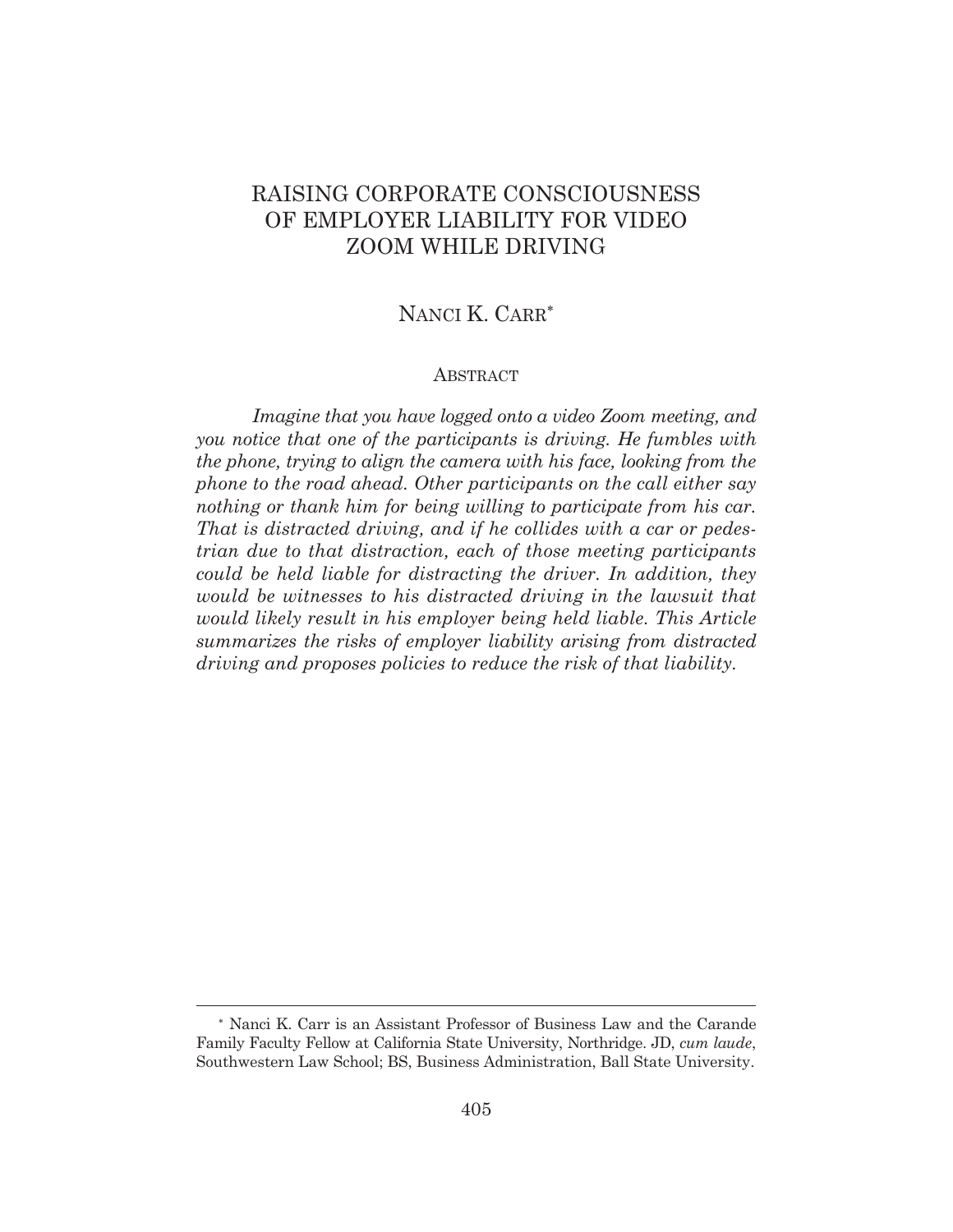## TABLE OF CONTENTS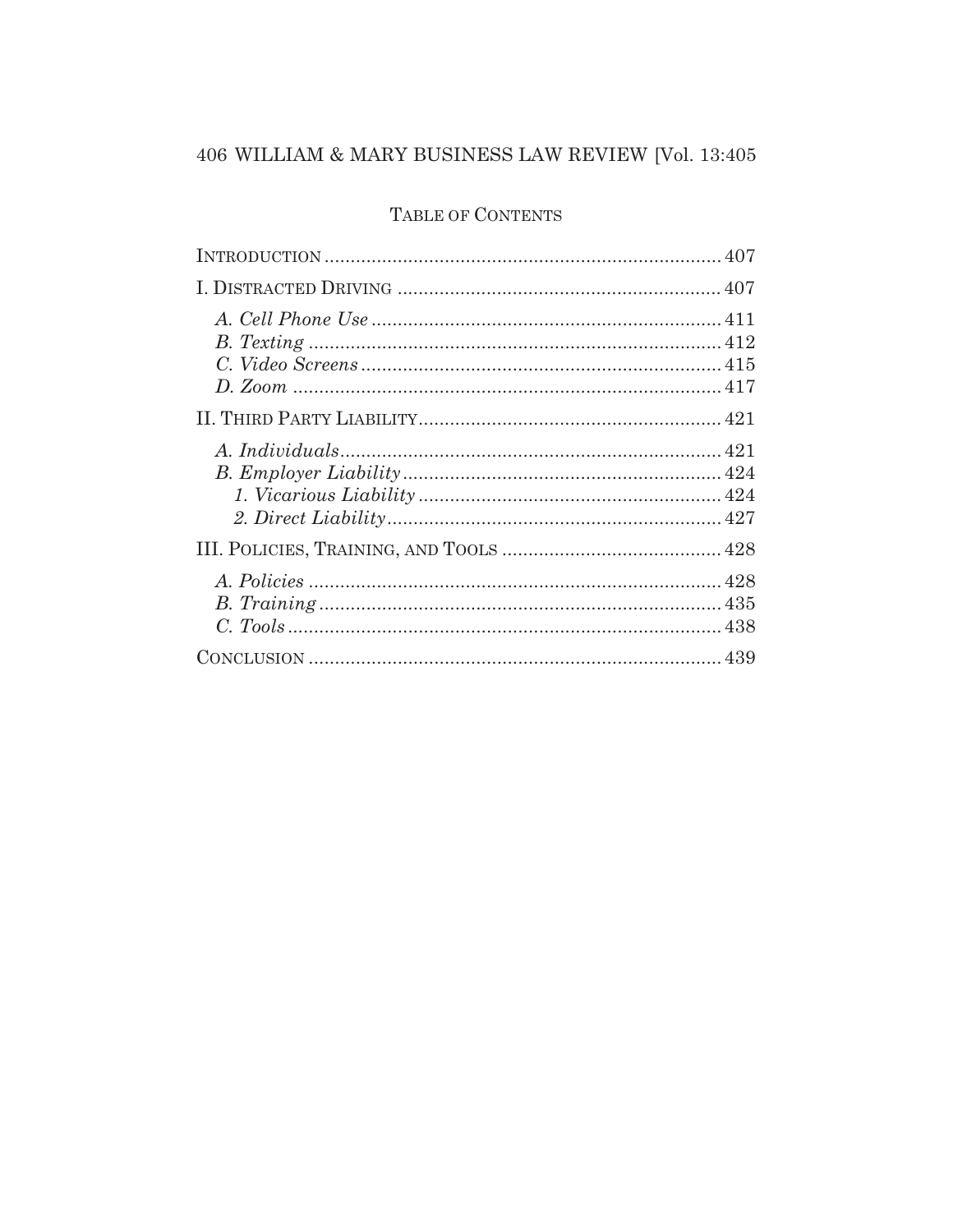## **INTRODUCTION**

"Police caught an idiot driver in the middle of a Zoom video call while behind the wheel as he made his way to work yesterday."1 That is an inflammatory statement, but many might feel the same way. "It beggars belief that a driver could think it's safe to have a Zoom call while being in control of a car," commented RAC road safety spokesman Simon Williams.2 Police officers spotted the car and pulled it over, finding that the driver had only a provisional license and no insurance.3 While this story led only to head shaking, it could have been so much worse.4 The leading cause of injury and death in the workplace, according to the National Safety Council, is motor vehicle collisions.5 Employers need to have policies in place prohibiting employee participation in video Zoom6 calls while driving or employers could end up liable for the resulting crash.7

#### I. DISTRACTED DRIVING

Distracted driving has become an even larger concern during the pandemic, and part of the problem may be all of the virtual

<sup>4</sup> *Id.*

<sup>1</sup> Luke May, *Virtual Insanity! Police Catch Idiot Driver Holding a ZOOM Video Call at the Wheel on His Way to Work*, DAILY MAIL (Feb. 10, 2021, 8:37 AM), https://www.dailymail.co.uk/news/article-9244903/Driver-holds-ZOOM-video

<sup>-</sup>call-driving-work.html [https://perma.cc/9SZL-2KV9]. 2 *Id.* RAC is the UK motoring organization, similar to the AAA in the United States. *Id.* 

<sup>3</sup> *Id.*

<sup>5</sup> *Commercial Fleet and Delivery Drivers: 5 Tips to Prevent Distracted Driving*, FRANKENMUTH INS. (July 9, 2020) [hereinafter *Commercial Fleet and Delivery Drivers*], https://www.fmins.com/blog/commercial-fleet-delivery-drivers-pre vent-distracted-driving/ [https://perma.cc/PH2P-6836].

<sup>6</sup> While this Article focuses on Zoom, the same applies to FaceTime, Skype, WebEx, Teams, or any similar platform. For example, on June 7, Apple announced new features for its FaceTime app to allow enhanced video calls, appearing to make it more competitive with Zoom. *WWDC*, APPLE.COM (June 7, 2021), https:// www.apple.com/apple-events/june-2021/ [https://perma.cc/RE43-URFA]. No such new features should be used while driving.

<sup>7</sup> *See* Lisa Nagele-Piazza, *Employers Can Be Liable For Distracted Driving*, SHRM (Oct. 29, 2018), https://www.shrm.org/resourcesandtools/legal-and-compli ance/state-and-local-updates/pages/employers-can-be-liable-for-distracted-driving .aspx [https://perma.cc/DSQ5-HZRS].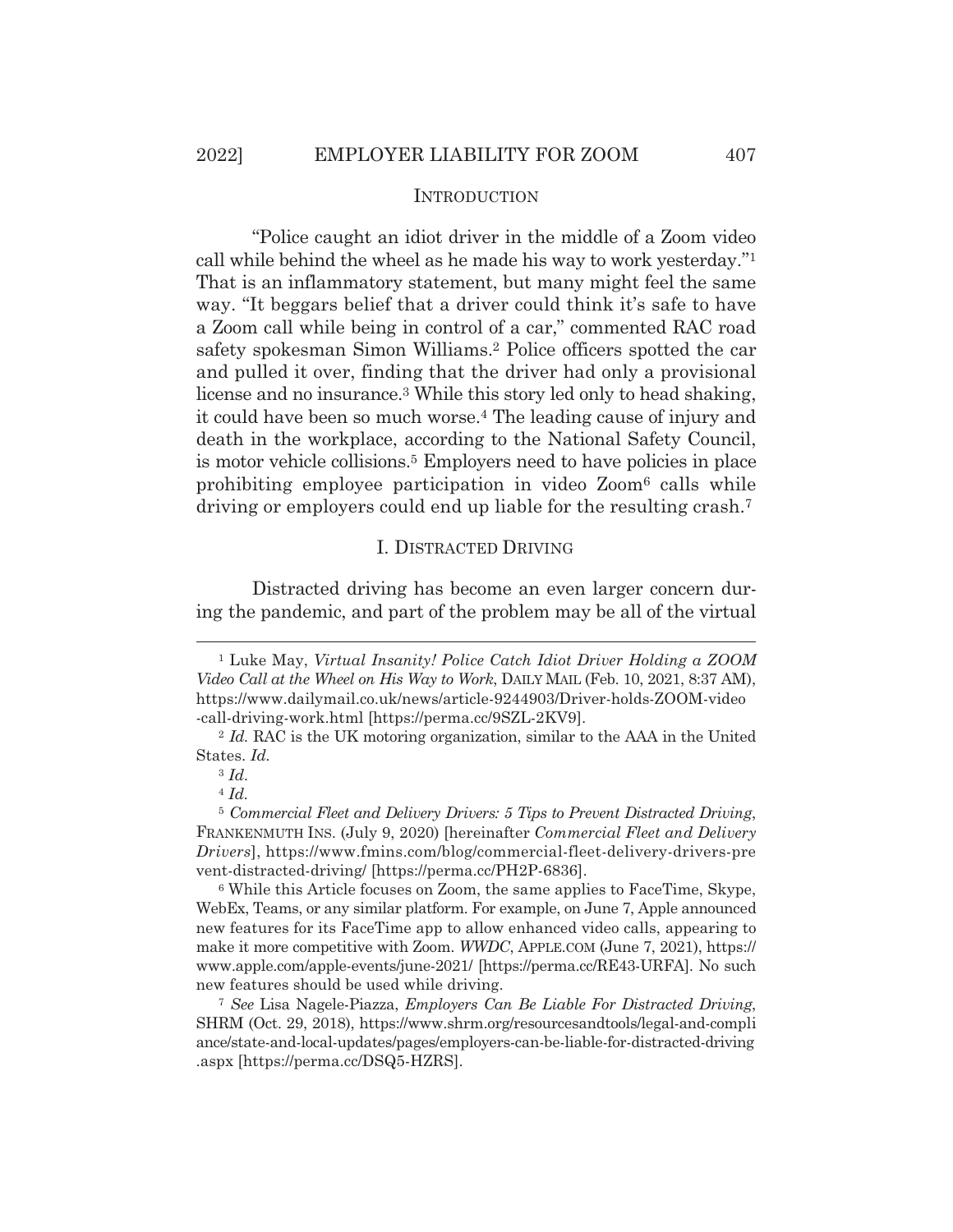meetings engaged in by people working out of the office.8 Phone usage while driving is up by thirty-eight percent during the pandemic.9 According to the American Automobile Association ("AAA"), when drivers take their eyes off the road for just two seconds, it doubles the risk of being involved in a crash.10 The National Highway Traffic Safety Administration's Driver Distraction Program defines three types of distractions:

Visual distraction: Tasks that require the driver to look away from the roadway to visually obtain information; Manual distraction: Tasks that require the driver to take a hand off the steering wheel and manipulate a device; and Cognitive distraction: Tasks that are defined as the mental workload associated with a task that involves thinking about something other than the driving task.11

Some suggest that a fourth type of distraction is auditory, when the driver is hearing something unrelated to driving, such as passenger noise, an overhead helicopter, or another car backfiring.12 Video Zooming while driving involves all four types of

<sup>10</sup> *The Risks of Distracted Driving*, AAA, https://exchange.aaa.com/safety/dis tracted-driving/the-risks-of-distracted-driving/ [https://perma.cc/W7PX-3BSS]. 11 NAT'L HIGHWAY TRAFFIC SAFETY ADMIN., OVERVIEW OF THE NATIONAL

HIGHWAY TRAFFIC SAFETY ADMINISTRATION'S DRIVER DISTRACTION PROGRAM 3–4 (2010) [hereinafter OVERVIEW OF DRIVER DISTRACTION PROGRAM]. The NHTSA's mission is to "save lives, prevent injuries, and reduce economic costs due to road traffic crashes." *Id.* Cognitive distraction can also be in the form of daydreaming. Don Kidd, *There Are Four Types of Driver Distraction*, PERDUE AND KIDD (Oct. 30, 2017), https://www.perdueandkidd.com/blog/distracted-driv ing/ [https://perma.cc/V5QD-ETKN]. 12 Kidd, *supra* note 11; Julie Ferguson, *Distracted Driving & Employer Poli-*

*cies*, ESI GROUP (Nov. 1, 2009), https://www.theeap.com/best-practices/distracted -driving-employer-policies [https://perma.cc/8DTP-GSCZ] (citing a "Carnegie Mellon study [showing] that just listening to cell phones can impair drivers by reducing the amount of brain activity associated with driving by as much as thirty-seven percent. 'Subjects who were listening committed more lane maintenance errors, such as hitting a simulated guardrail, and deviating from the

<sup>8</sup> *Don't Drive Distracted*, AAA, https://www.aaa.com/dontdrivedistracted/ [https://perma.cc/AS23-LAJ7] (defining distracted driving as "any activity (including texting) that diverts attention from the task of safe driving").

<sup>9</sup> Kea Wilson, *Speeding Isn't the Only Dangerous Driving Behavior on the Rise During COVID-19*, STREETSBLOG USA (May 7, 2020), https://usa.streetsblog .org/2020/05/07/speeding-isnt-the-only-dangerous-driving-behavior-on-the-rise -during-covid-19/ [https://perma.cc/9KPG-N85K].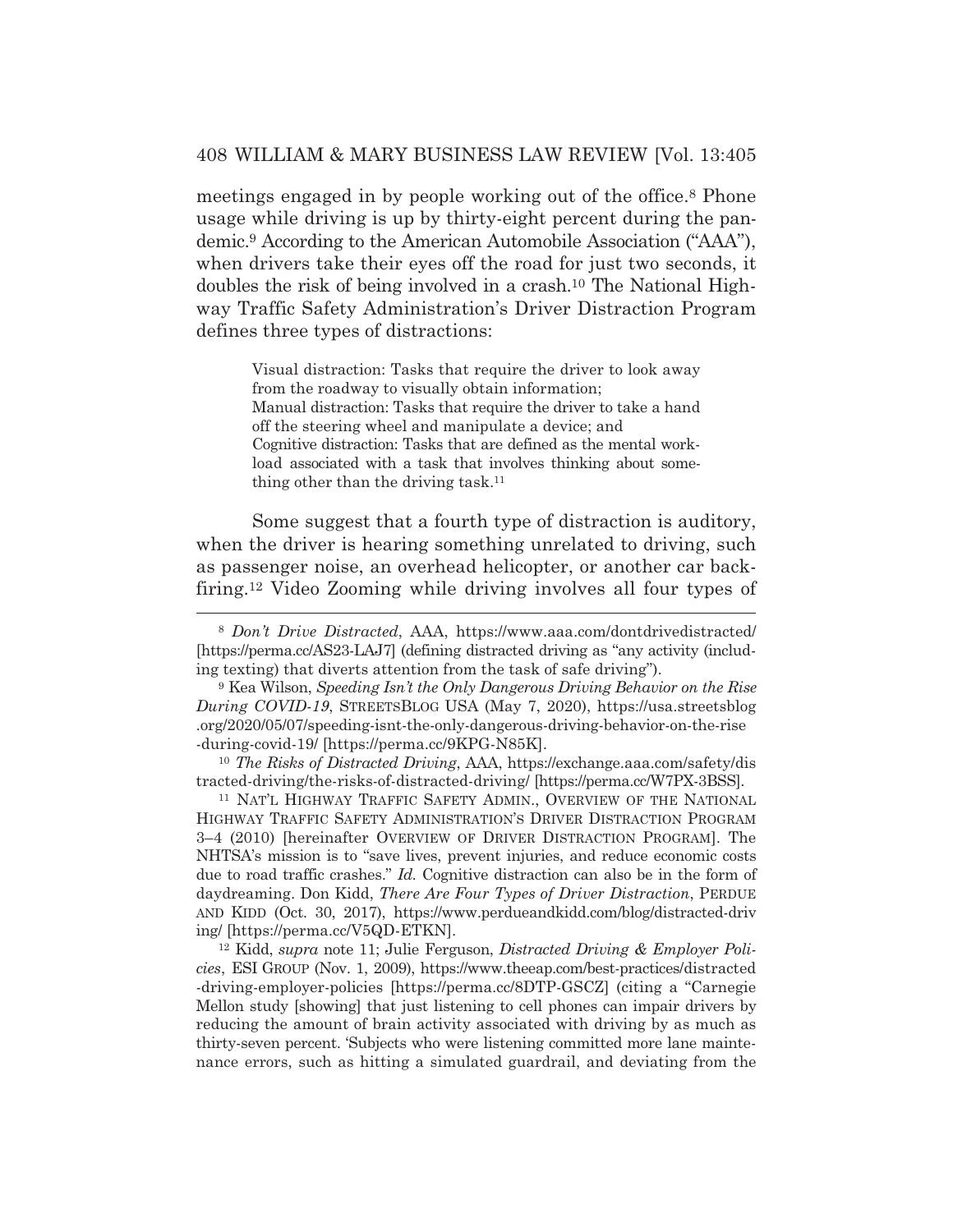distraction.13 It is visual because the driver will glance from the road to the device; manual because the driver will need to log onto the meeting and adjust the controls; cognitive since the meeting subject matter will distract the driver from focusing on the driving task; and auditory since the driver will be hearing various people in the meeting.14

The sources of distraction can be:

- [1.] Associated with the vehicle—controls, displays, navigation systems
- [2.] Brought into the vehicle—cell phones, computers, food, animals, grooming aids
- [3.] External to the vehicle—signs and displays, scenery, roadside features<sup>15</sup>
- [4.] Internal to the driver's mind—daydreaming, "lost in thought"16

Sometimes, trying to solve one distraction can lead to another.17 For example, traffic congestion and long commutes can

13 OVERVIEW OF DRIVER DISTRACTION PROGRAM, *supra* note 11, at 3–4. 14 *Id.*

16 Kidd, *supra* note 11.

<sup>17</sup> *See* Piyush Jain, *Are Car Massagers Safe?*, HOTCARS (Aug. 20, 2019), https://www.hotcars.com/are-car-massagers-safe-we-explore-the-pros-and-cons/ [https://perma.cc/F4B3-4GPD].

middle of the lane.'"); Byron Spice, *Carnegie Mellon Study Shows Just Listening to Cell Phones Significantly Impairs Drivers*, CARNEGIE MELLON UNIV., https:// www.cmu.edu/news/archive/2008/March/march5\_drivingwhilelistening.shtml [https://perma.cc/7PBD-FJKR].

<sup>15</sup> Skywriting is another form of visual distraction while driving. Suzanne Raga, *14 Ethereal Secrets of Skywriters*, MENTAL FLOSS (Nov. 10, 2016), https:// www.mentalfloss.com/article/88552/14-ethereal-secrets-skywriters [https:// perma.cc/3DYZ-8QK8]. Because the letters appear one at a time, drivers continue to look up to see the rest of the message. *Id.* "When people see [skywriting], they literally slam on their brakes in green lights and stick their heads out the window," according to skywriter Suzanne Asbury-Oliver. *Id*. Anecdotally, the author's daughter, Amanda Carr, affirmed this kind of distraction on March 20, 2021, when she observed a skywriter while she was driving to work on the freeway. Conversation with Amanda Carr in Porter Ranch, CA (Mar. 20, 2020). She reported that traffic on the freeway slowed to a crawl as drivers struggled to read it. *Id.* Amanda admitted that she, too, was distracted, hoping that she would get in a better position to see the entire message, which she only recalled was something like "you're nothing without your bones." *Id.*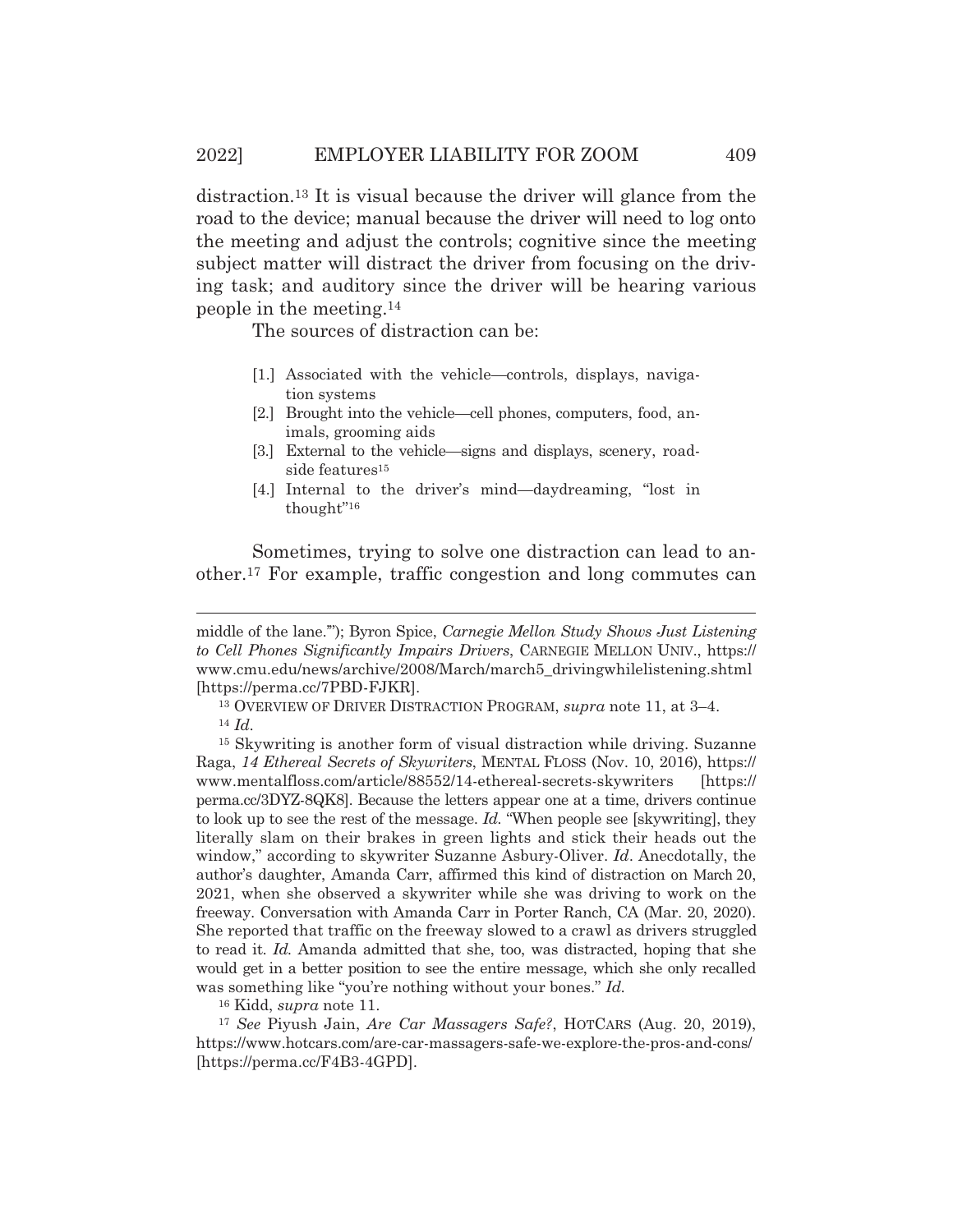lead to stress and discomfort, which can be improved by a car seat massager as it relieves pain and triggers endorphins that improve mood.18 Some argue that a car seat massager is a valuable feature not only in luxury vehicles, but in any car as the seat massager can improve circulation, prevent muscle fatigue, and improve mood, all of which can make for a safer driver.<sup>19</sup> However, such seat massagers could also lead to cognitive distraction.<sup>20</sup> While stressed drivers are not desirable, neither are those who are not alert having been lulled to sleep by a massage.21 In addition, seat massagers could be a manual distraction from the numbness or pins and needles resulting from the massage, even hampering reflexes to respond quickly to a dangerous condition on the road.<sup>22</sup>

 Frankenmuth Insurance has created a list of safety tips in an effort to help delivery drivers to avoid distracted driving that includes "keep your eyes on the road, keep your hands on the wheel, and store gear properly."23 All three of those would apply to driving while in a video Zoom meeting since the driver's eyes would be on the video screen rather than the road, her hands would be off the wheel while joining the meeting, and the device used for the meeting would not be properly stowed.24

 Everyone is busy and often thinks that multitasking is the answer, including working while driving.25 However, Neuroscientist Marcel Just, director of the Center for Cognitive Brain Imaging, conducted a study funded by the Office of Naval Research regarding brain activity associated with driving, and found

<sup>18</sup> Tony Havelka, *Best Car Seat Massager*, LIQUID IMAGE (Sept. 12, 2019), https://www.liquidimageco.com/best-car-seat-massager/ [https://perma.cc /E6UL-VPSS].

<sup>19</sup> Joe Santos, *Why Aren't Massage Seats a More Common Feature?*, MOTOR-BISCUIT (Aug. 20, 2020), https://www.motorbiscuit.com/why-arent-massage-seats -a-more-common-feature/ [https://perma.cc/YR2D-MSST].

<sup>20</sup> *See* Jain, *supra* note 17. 21 *Id.*

<sup>22</sup> *Id.*

<sup>23</sup> *Commercial Fleet and Delivery Drivers*, *supra* note 5. The other two tips are "eat before the trip" and "avoid drowsy driving." *Id.*

<sup>24</sup> *See id.*

<sup>25</sup> *See* Jon Hamilton, *Multitasking in the Car: Just Like Drunken Driving*, NPR (Oct. 6, 2018, 1:23 AM), https://www.npr.org/templates/story/story.php? storyId=95702512 [https://perma.cc/42G5-EVG4].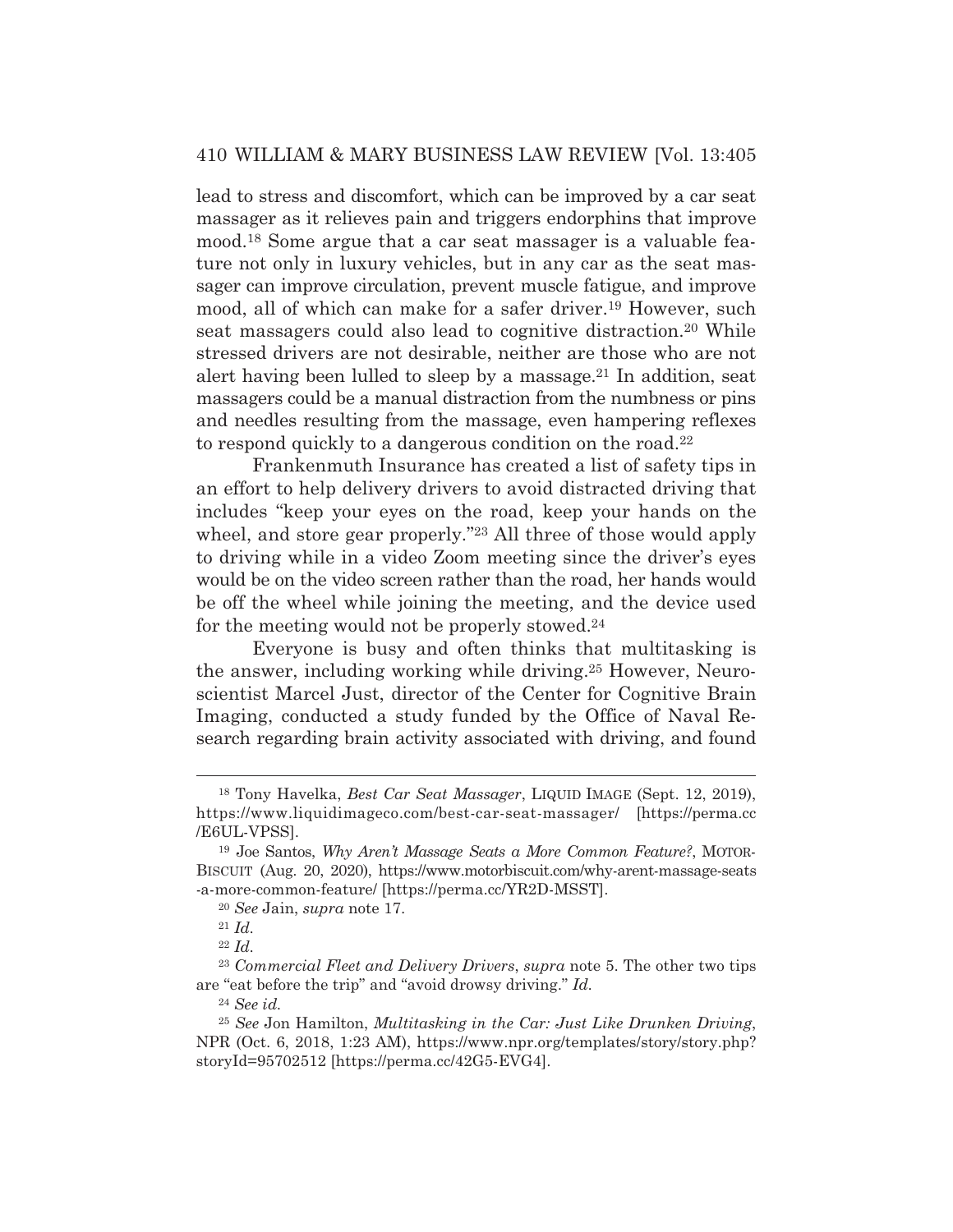that "[d]rivers need to keep not only their hands on the wheel; they also have to keep their brains on the road."26 He concluded that "the clear implication is that engaging in a demanding conversation could jeopardize judgment and reaction time if an atypical or unusual driving situation arose. Heavy traffic is no place for an involved personal or business discussion."27 The driver begins with attention focused on driving, but each additional input, whether seeing a helicopter or hearing construction noise, consumes some brain capacity, and reduces resources for monitoring the vehicle's surroundings.28 Just asserted that his "study demonstrates that there is only so much that the brain can do at one time, no matter how different the two tasks are."29

## *A. Cell Phone Use*

 One of the leading sources of distraction is cellphone use.30 An astonishing ninety-seven percent of Americans own a cellphone, including eighty-five percent who own smartphones.<sup>31</sup> The Centers for Disease Control and Prevention ("CDC") estimates that crashes involving a distracted driver kill eight people a day in the U.S.32 One survey reported that "48% of drivers admitted to reading a text, while one in four said they update social media, take pictures or videos while driving."33

<sup>26</sup> Spice, *supra* note 12. Neuroergonomics, combining brain science with human-computer interaction studies, measures technology against human capabilities and has been applied to humans operating aircraft, ships, and cars, where the operator's attention is distracted by technology including navigation systems and other tech devices. *Id.*

<sup>27</sup> *Id*.

<sup>28</sup> *Id*.

<sup>29</sup> *Id*.

<sup>30</sup> OVERVIEW OF DRIVER DISTRACTION PROGRAM, *supra* note 11, at 4.

<sup>31</sup> *See Mobile Fact Sheet*, PEW RES. CTR. (Apr. 7, 2021), http://www.pewinter net.org/fact-sheets/mobile-technology-fact-sheet [https://perma.cc/28UB-JT7K].

<sup>32</sup> *Distracted Driving*, CTRS. FOR DISEASE CONTROL AND PREVENTION, https:// www.cdc.gov/transportationsafety/distracted\_driving/index.html [https://perma .cc/JV67-B5EP].

<sup>33</sup> *"Senseless": Parents Speak Out After Son Killed by Driver Apparently Distracted by Porn*, CBS NEWS (Feb. 13, 2020, 7:48 AM), https://www.cbsnews.com /news/texas-family-files-lawsuit-after-teen-killed-by-distracted-driver-watching -porn-mother-says/ [https://perma.cc/ZH98-7VUC].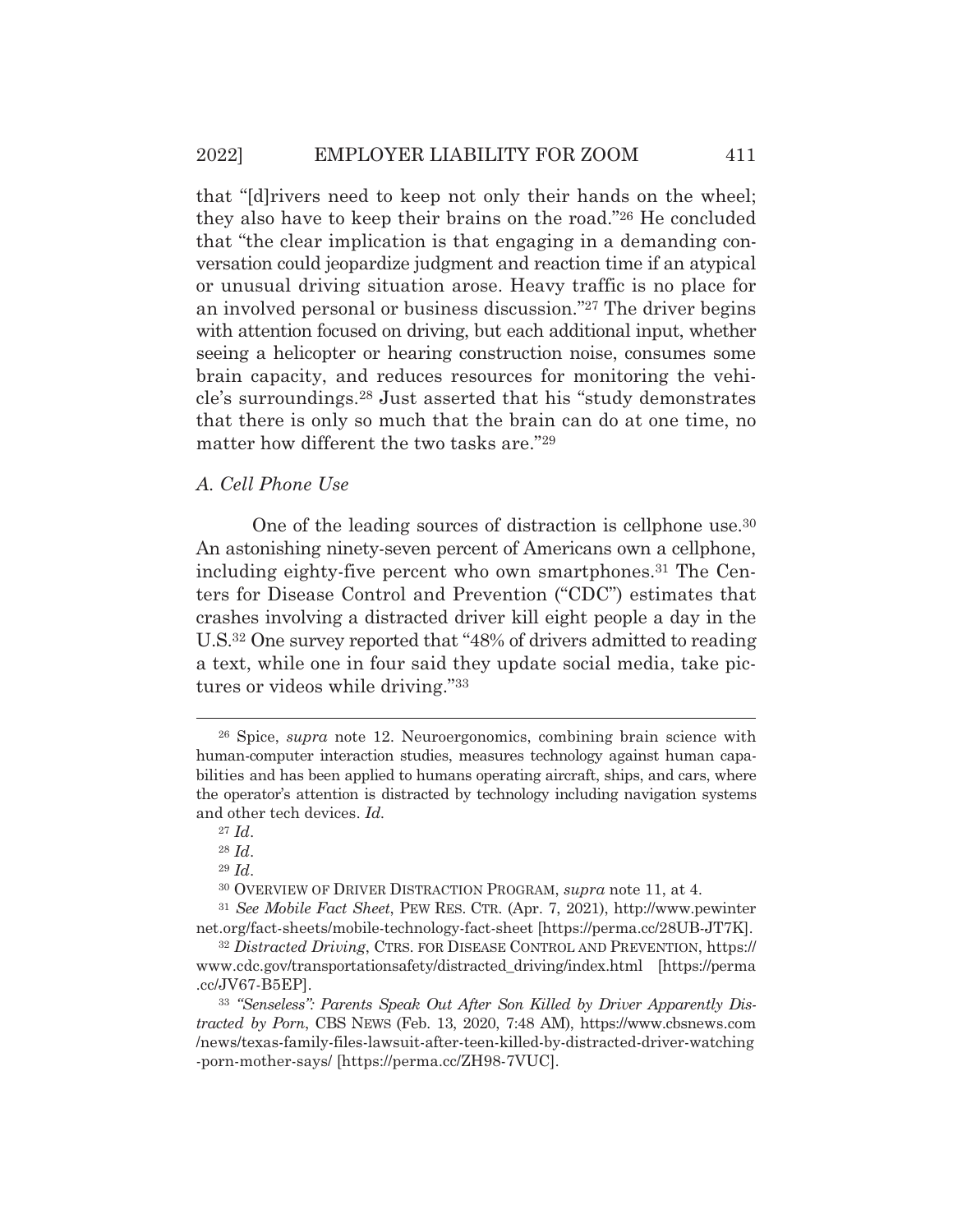Cell phone makers have made an effort to reduce cell phone distraction while driving.34 One such example is Apple's "Do Not Disturb While Driving" feature on its iPhones that mutes notifications to the driver and sends a message to texters or callers to let them know that the intended recipient is driving and cannot respond.<sup>35</sup> AT&T also has a "DriveMode" app to mute notifications.<sup>36</sup>

## *B. Texting*

 The Supreme Court of the United States recognized that "[c]ell phone and text message communications are so pervasive that some persons may consider them to be essential means or necessary instruments for self-expression, even self-identification."37 However, texting while driving is dangerous and not advisable.38 "All but two U.S. states have banned texting and driving, including Washington D.C., but only 21 states and D.C. prohibit drivers from holding their cellphones."39 Executive Order 13513, issued on October 1, 2009, banned text messaging while driving by federal employees and requires federal agencies to encourage federal contractors to follow suit.40 "The Federal Motor Carrier Safety

<sup>38</sup> *See "Senseless": Parents Speak Out After Son Killed by Driver Apparently Distracted by Porn*, *supra* note 33.

<sup>34</sup> *See* Mike Snider, *Here's Where You Can't Stream Video and Drive Anymore*, USA TODAY (June 28, 2018, 10:25 AM), https://www.usatoday.com/story/tech /news/2018/06/28/you-cant-stream-video-while-driving-more-states-like-georgia -decide/732314002/ [https://perma.cc/H9H3-7BJ8].

<sup>35</sup> *Id.*

<sup>36</sup> *Id.*

<sup>37</sup> City of Ont. v. Quon, 560 U.S. 746, 760 (2010).

<sup>39</sup> *See id.*; *Cellphones and Texting*, INS. INST. FOR HIGHWAY SAFETY (Feb. 2020), https://www.iihs.org/iihs/topics/laws/cellphonelaws/maphandheldcell bans [https://perma.cc/R5L5-GVWP]. Missouri has a partial ban, but Montana has no ban at all. *Id.* Illinois law prohibits the use of electronic devices while driving. 625 ILL. COMP. STAT. ANN. 5/12-610.2 (West 2021). In Illinois, "[a] person convicted of violating subsection (b-5) commits a Class 4 felony if the violation resulted in the death of another person." *Id.*

<sup>40</sup> Exec. Order No. 13513, 74 Fed. Reg. 51,225 (Oct. 1, 2009). "Federal employees shall not engage in text messaging (a) when driving GOV, or when driving POV while on official Government business, or (b) when using electronic equipment supplied by the Government while driving." *Id.* § 2. "Each Federal agency, in procurement contracts, grants, and cooperative agreements, and other grants to the extent authorized by applicable statutory authority, entered into after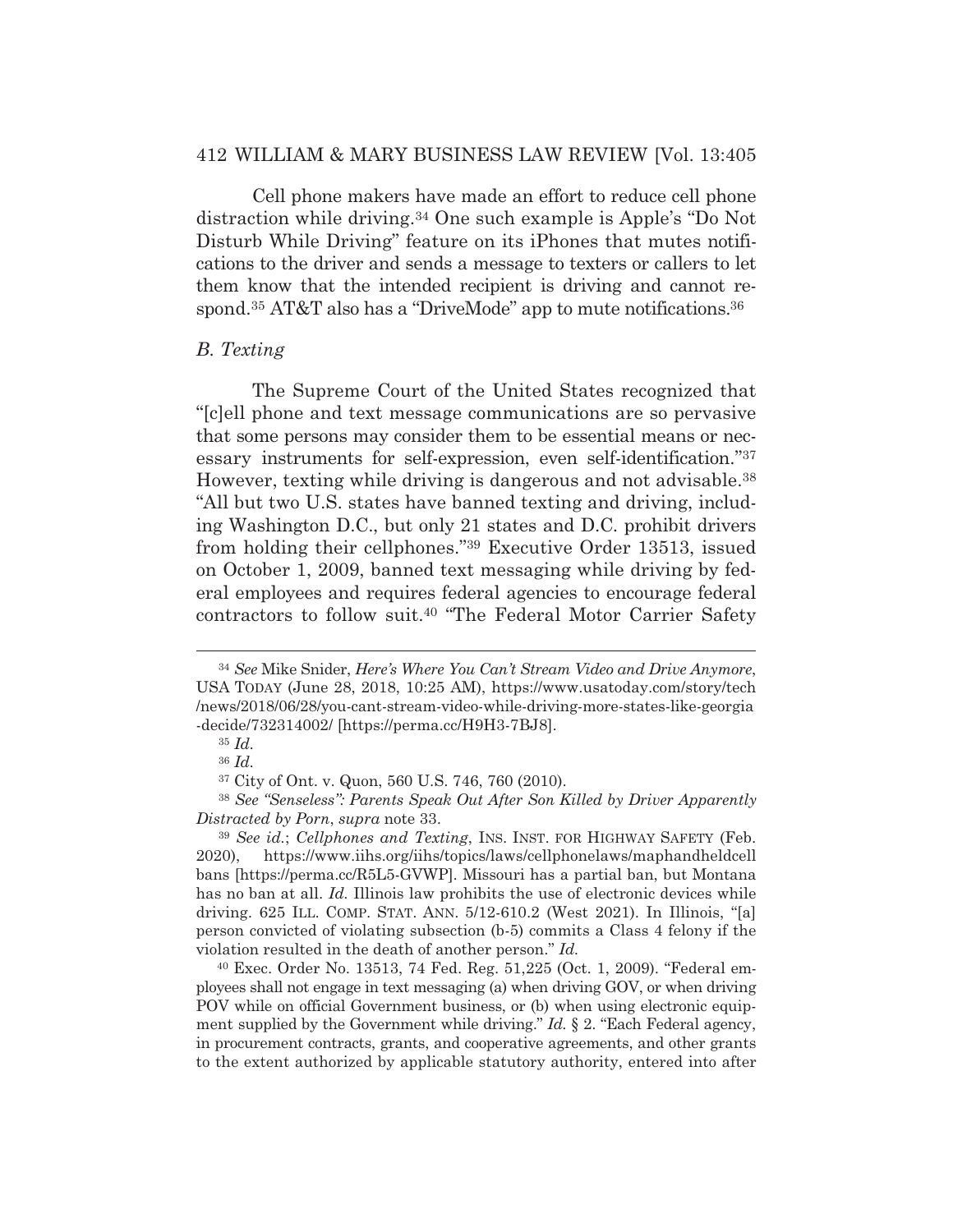Administration prohibits texting by commercial motor vehicle drivers while operating in interstate commerce."41

 Some people may think that glancing at a phone is not a long enough period of time to be a problem.42 However, "the average driver takes his eyes off the road for 5 seconds at a time while texting. At 55 miles per hour, that is like driving the length of a football field with your eyes closed. At 70 miles per hour, that [is like] driving blind for almost 2 football fields!"43 Even the State Bar of Michigan notes in its policy that texting should be prohibited.<sup>44</sup>

Law enforcement struggles to enforce no texting while driving laws, and looks to technology for assistance.45 Textalyzer was created with technology from mobile forensics company Cellebrite, who assists law enforcement with unlocking mobile devices when needed to solve a crime.46 The Textalyzer, named similarly to the Breathalyzer, could allow a law enforcement officer to connect a driver's phone to the officer's laptop solely to detect the operating system logs.47 This would tell the officer if the driver was using the touchscreen at the time of a crash, but would not disclose the content of any such texts.48 Evan's Law, named in honor of college freshman Evan Lieberman who was killed when the driver

*gerous*, ROTHENBERG L. FIRM (Dec. 12, 2018), https://injurylawyer.com/blog/new -study-says-drivers-do-not-think-texting-while-driving-is-hazardous/ [https:// perma.cc/LVD3-27J4].

43 Kidd, *supra* note 11. 44 *See* Steven M. Gursten, *How Can You Avoid Remote Texter Liability?*, MICH. AUTO L. (Nov. 27, 2017), https://www.michiganautolaw.com/blog/2017 /11/27/remote-texter-liability [https://perma.cc/2F2R-WRJL] (noting that Michigan Auto Law's "Attorney Handbook" provides, "[c]ell phones should not be used while driving. Text-messaging while driving is prohibited at all times (as provided by Michigan law).").

<sup>45</sup> *See* Kelly Wallace, *Driving While Distracted: Is the Textalyzer the New Breathalyzer?*, CNN (Sept. 2, 2016, 2:03 PM), https://www.cnn.com/2016/09/02 /health/distracted-driving-textalyzer/index.html [https://perma.cc/98CM-A7AT].

<sup>47</sup> *Id.*

<sup>48</sup> *Id.*

the date of this order, shall encourage contractors, subcontractors, and recipients and subrecipients to adopt and enforce policies that ban text messaging while driving." *Id.* § 4.<br><sup>41</sup> Limiting the Use of Wireless Communication Devices, 75 Fed. Reg. 59,118

<sup>(</sup>Sept. 27, 2010) (codified at 49 C.F.R. pts. 383–84, 390–92). 42 *See New Study Says Drivers Do Not Think Texting While Driving is Dan-*

<sup>46</sup> *Id.*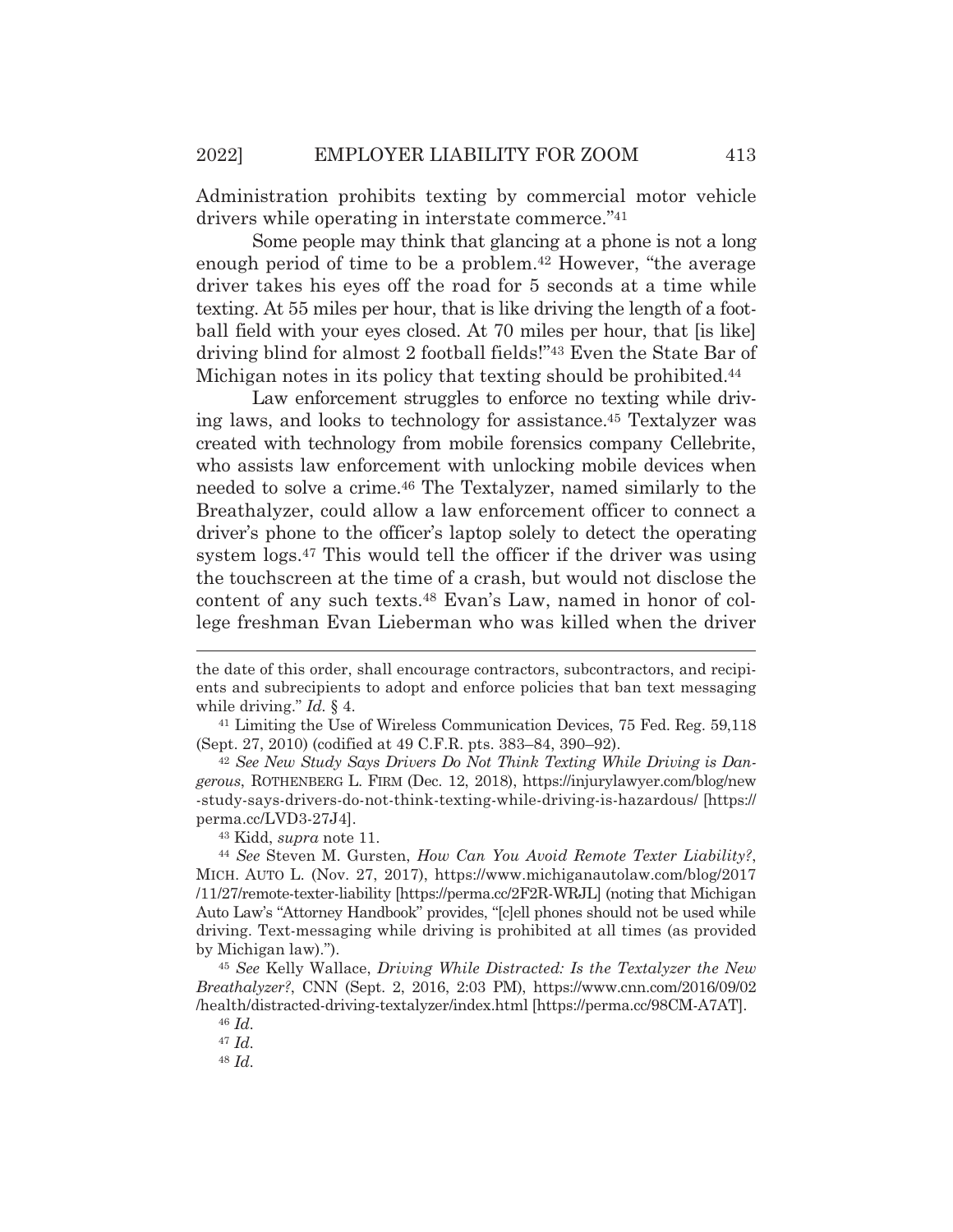of the car in which he was a passenger was distracted while texting, was introduced in the New York legislature in 2016, to permit use of the Textalyzer.49 While it failed in 2016, New York continues to consider legalizing the use of the Textalyzer, and Nevada is considering it as well.50

 ComSonics is developing a radar gun for use by law enforcement that will detect cell phone radio frequencies to identify drivers who are texting while driving.<sup>51</sup> In addition, some state law enforcement agencies use unmarked SUVs known as Concealed Identity Traffic Enforcement ("CITE") vehicles, which allow officers to be able to look down into passenger vehicles to determine whether drivers are using distracting devices.<sup>52</sup>

 Texting is not just manually distracting, but also cognitively distracting.53 Some might argue that hands-free texting permitted by some devices reduces the distraction.54 For example, there was an attempt by Google with its Google Glass to keep drivers

52 Kevin Short, *New York State Troopers Battle Texting While Driving, Cell Phone Use on the Roads*, HUFFINGTON POST (Dec. 6, 2017), http://www.huffing tonpost.com/2013/07/23/new-york-texting-driving\_n\_3634973.html [https:// perma.cc/BSV7-YSQ2] ("In 1996, then–New York Gov. Pataki signed an executive order that banned unmarked police cars to combat a recent wave of police impersonations. Gov. Cuomo repealed the order in 2012 as part of the crackdown on distracted driving.").

<sup>53</sup> *U Drive. You Text. You Pay.*, NAT'L HIGHWAY TRAFFIC SAFETY ADMIN., https:// www.nhtsa.gov/campaign/distracted-driving [https://perma.cc/ZT8J-QDDA].

54 Joel Feldman, *Claiming It Can Make Texting and Tweeting Safe for Drivers with Its "Heads Up Display", Navdy Ignores the Science of Cognitive Distraction*, ENDDD, https://www.enddd.org/end-distracted-driving/distracted -driving-updates/claiming-it-can-make-texting-and-tweeting-safe-for-drivers -with-its-heads-up-display-navdy-ignores-the-science-of-cognitive-distraction/ [https://perma.cc/MK6Q-YA79].

<sup>49</sup> *Id.*

<sup>50</sup> Tanner Jubenville, *Controversial 'Textalyzer' Device Could Be up for Consideration Again in New York*, 13 WHAM (Mar. 18, 2019), https://13wham .com/news/local/controversial-textalyzer-device-could-be-up-for-consideration -again-in-new-york [https://perma.cc/7JV9-PKTD] (noting that objections to the device include Fourth Amendment issues, cost, and effectiveness).

<sup>51</sup> John Nassivera, *Texting and Driving: ComSonics' Police Radar Gun Helps Cops Find Motorists on Their Phones*, HEADLINES & GLOB. NEWS (Sept. 17, 2014), http://www.hngn.com/articles/42727/20140917/texting-and-driving-com sonics-police-radar-gun-helps-cops-find-motorists-on-their-phones.htm [https:// perma.cc/3RDL-5XME]. ComSonics is a Virginia-based company that provides calibration services for speed enforcement equipment. *Id.*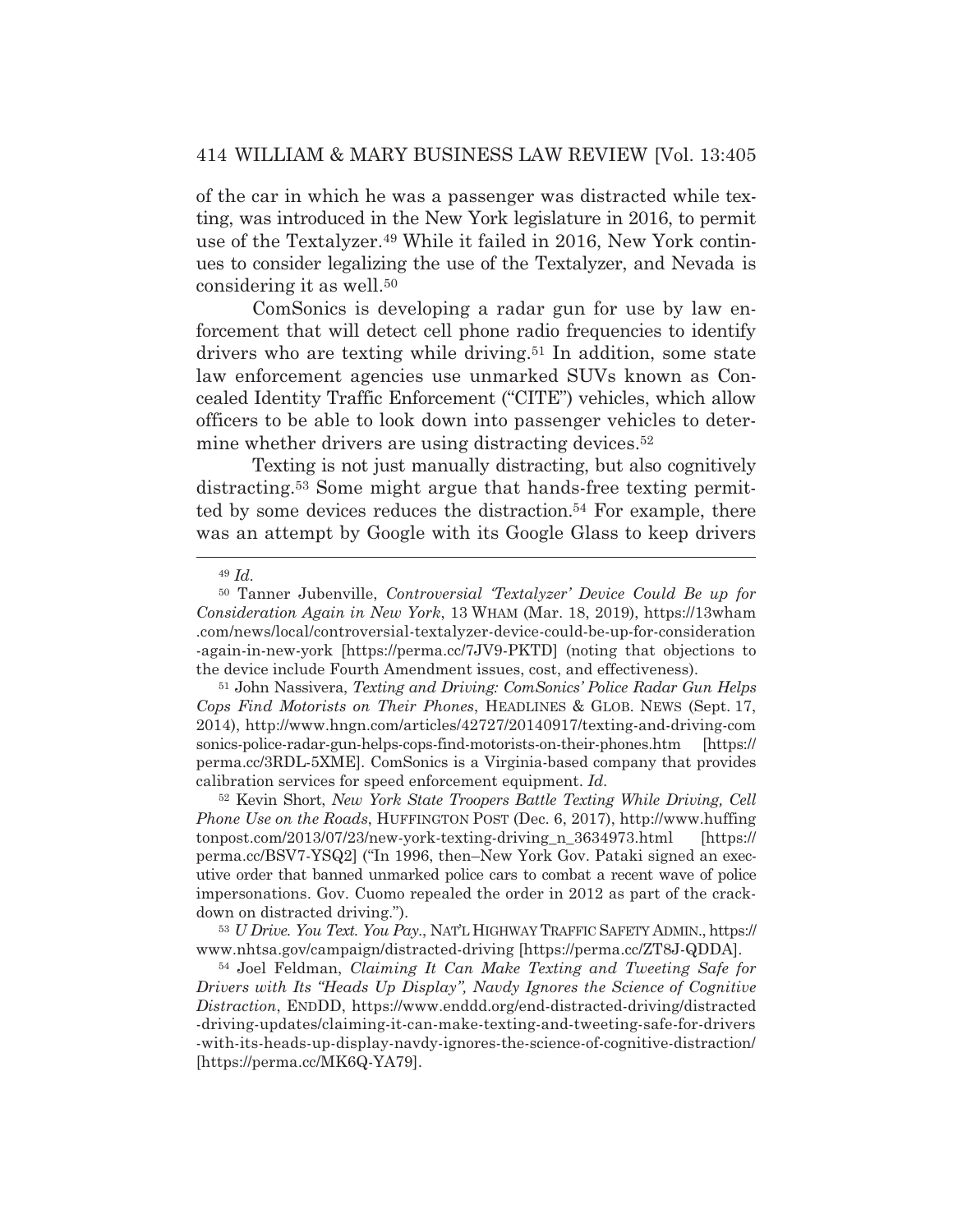focused on the road by merely looking through their eyeglasses for services that would typically be managed on a phone.<sup>55</sup> In addition, a San Francisco startup, Navdy, "claims its Heads Up Display (HUD) would permit drivers to text and tweet safely while driving because the product projects images in the forward visual field of the driver so the driver does not need to look away from the road at his or her smartphone."56 However, just keeping one's hands on the wheel is not enough.<sup>57</sup>

#### *C. Video Screens*

 It should seem obvious that one should not watch a video while driving, but apparently that is not the case. For example, a truck driver was watching an NFL game on his phone while driving and struck and killed a motorcycle driver.58 In Pelham, New Hampshire, a 20-year-old woman forced a Jeep Wrangler into a rock wall when she was engaged in a FaceTime call while driving.<sup>59</sup>

 In most states, having a video display within the driver's view while the vehicle is in motion is illegal.60 While parents may

<sup>55</sup> Camille Riesbeck, *Driving with Google Glasses: Good or Bad Idea?*, TRANS-POCO TELEMATICS (June 11, 2014, 11:40 AM), https://www.transpoco.com/blog/20 14/06/11/driving-with-google-glasses/ [https://perma.cc/7HJD-FSSA] ("For the purposes of driving whilst using Google Glass, it means that the wearer could be viewing information on the optical display at the same time they are concentrating on the road and this is concerning both the police and safety organisations.").

<sup>56</sup> *Id.* "The argument that using devices which do not require one's vision to be taken away from the road is safer may be superficially appealing but is not backed by sound science." *Id.*

<sup>57</sup> *See Distracted Driving, Transportation Safety*, CTRS. FOR DISEASE CONTROL AND PREVENTION (Mar. 2, 2021), https://www.cdc.gov/transportationsafety/dis tracted\_driving/index.html [https://perma.cc/N9G9-R993].

<sup>58</sup> Snider, *supra* note 34 (noting that the driver was texting while driving, killing the motorcyclist and injuring his passenger sister in the October 2017 incident in Pennsylvania).

<sup>59</sup> *See id.* 

<sup>60</sup> Adam M. Gershowitz, *Google Glass While Driving*, 47 ARIZ. STATE L.J. 755, 771, 773 (2015). In September 2019, Tesla introduced a new software feature called Tesla Theater, allowing the dashboard screen to show Netflix, YouTube, and Hulu videos. 1sixty8, *Can I Watch Movies in My Car While Driving?*, BEST CAR AUDIO (Feb. 7, 2020), https://www.bestcaraudio.com/can-i-watch-movies -in-my-car-while-driving/ [https://perma.cc/2U2T-TYJ7]. However, they are only available while the car is parked. *Id.*; *see, e.g.*, CAL. VEH. CODE § 27602(a) (West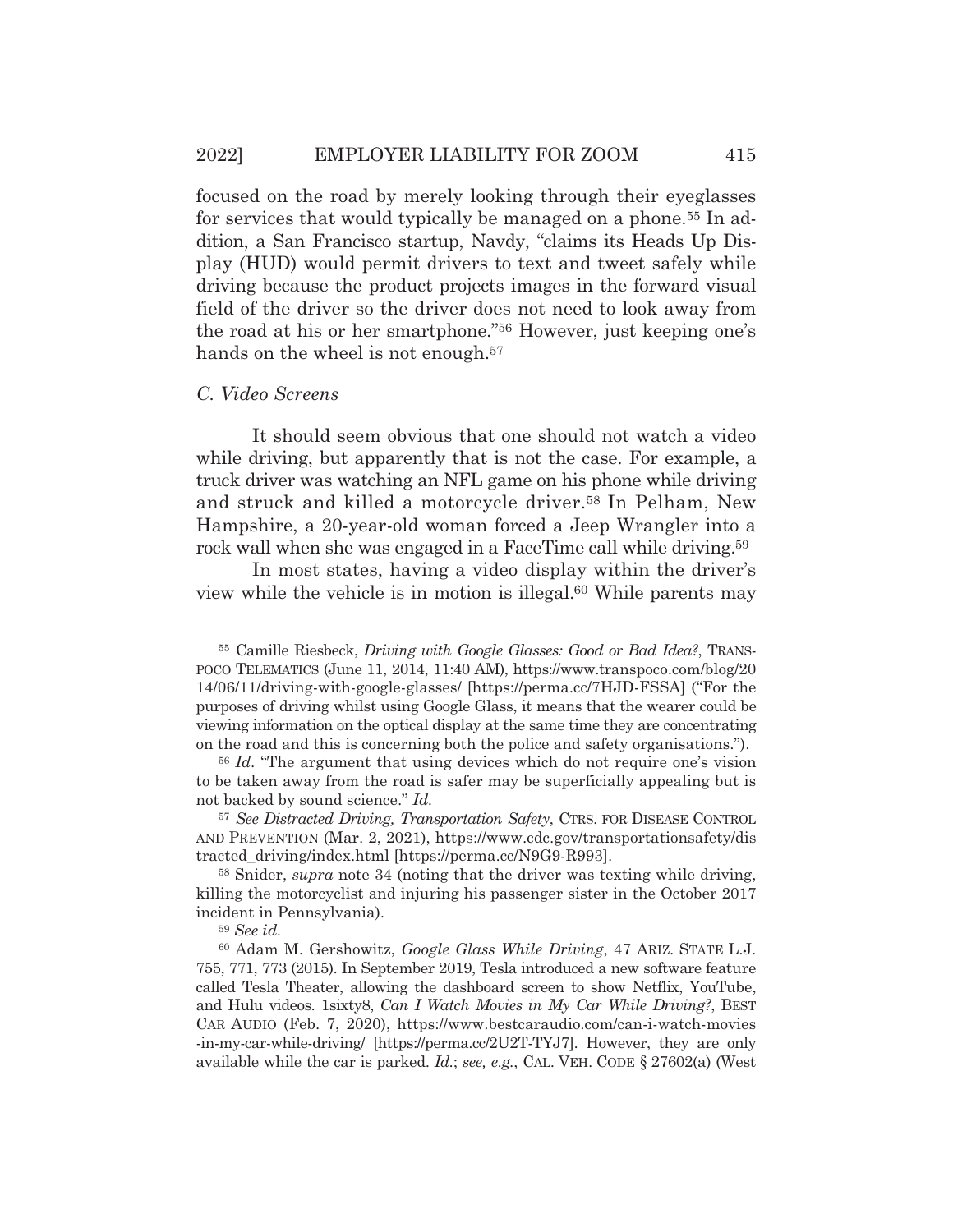enjoy the distraction videos provide to their children in the back seat, those videos cannot be in the driver's view.61 Laws do permit GPS-based navigation systems, provided they do not interfere with the driver's line of sight. Additionally, auto manufacturers typically prevent the use of navigation systems while driving by disabling them when the car is moving.62 Video dashcam recorders are also permitted since there is no video screen to be viewed by the driver while driving.<sup>63</sup>

 The state of Georgia acted on July 1, 2018 to prohibit drivers from streaming video on their phones while driving, and crashes fell eleven percent in the first six months thereafter.64 Washington

61 Gershowitz, *supra* note 60, at 771, 773. Jonathan Weaver, age 18, and two others were killed in a head-on collision in Texas by a driver, with a cell phone in his hand, which was playing an X-rated movie on his cell phone at the time of the crash. *"Senseless": Parents Speak Out After Son Killed by Driver Apparently Distracted by Porn*, *supra* note 33. Driver James Darling's employer stated "[o]ur hearts go out to all those impacted by this tragic accident, however, accident reconstruction analysis suggest[s] that our employee was not at fault. Beyond that, we decline to further discuss specific personnel or pending litigation." *Id.*; *see* Plaintiffs' Original Petition and Jury Demand at 1–2, Weaver v. Energy Transfer Partners, No. CD-20-02383 (Tex. 44th Dist. filed Feb. 12, 2020), https:// courtsportal.dallascounty.org/DALLASPROD/DocumentViewer/Embedded/j5 YoGgmr2Cb3wjamaNvTJsaSqdKI3MFzdVaPcRzvc\_4lMdyCd7jTf7Ks7xwkc2 GmSvlfwe7IjWJyb6Laewi4XA2?p=0 [https://perma.cc/V775-VTYX] (awaiting jury trial).

62 1sixty8*, supra* note 60; *Why Front Passengers Can't Enter GPS Navigation During the Drive*, NEWS WHEEL (Dec. 28, 2018), https://thenewswheel .com/why-front-passengers-cant-enter-gps-navigation-during-the-drive/ [https:// perma.cc/E9QR-ND3R].

63 1sixty8*, supra* note 60.

64 Snider, *supra* note 34; GA. CODE ANN. § 40-6-241(c)(3) (2018); Robin Frazer Clark, *Were Georgia Roads Any Safer in 2018?*, ATLANTA INJ. LAW. BLOG (Jan. 2, 2019), https://www.atlantainjurylawyerblog.com/were-georgia-roads-any-safer -in-2018/ [https://perma.cc/H7VD-3UY8].

<sup>2011) (&</sup>quot;A person shall not drive a motor vehicle if a television receiver, a video monitor, or a television or video screen, or any other similar means of visually displaying a television broadcast or video signal that produces entertainment or business applications, is operating and is located in the motor vehicle at a point forward of the back of the driver's seat, or is operating and the monitor, screen, or display is visible to the driver while driving the motor vehicle."); *see also* CAL. VEH. CODE 27602(b) (West 2011) (providing exceptions for "(1) A vehicle information display, (2) A global positioning display, (3) A mapping display, (4) A visual display used to enhance or supplement the driver's view forward, behind, or to the sides of a motor vehicle for the purpose of maneuvering the vehicle").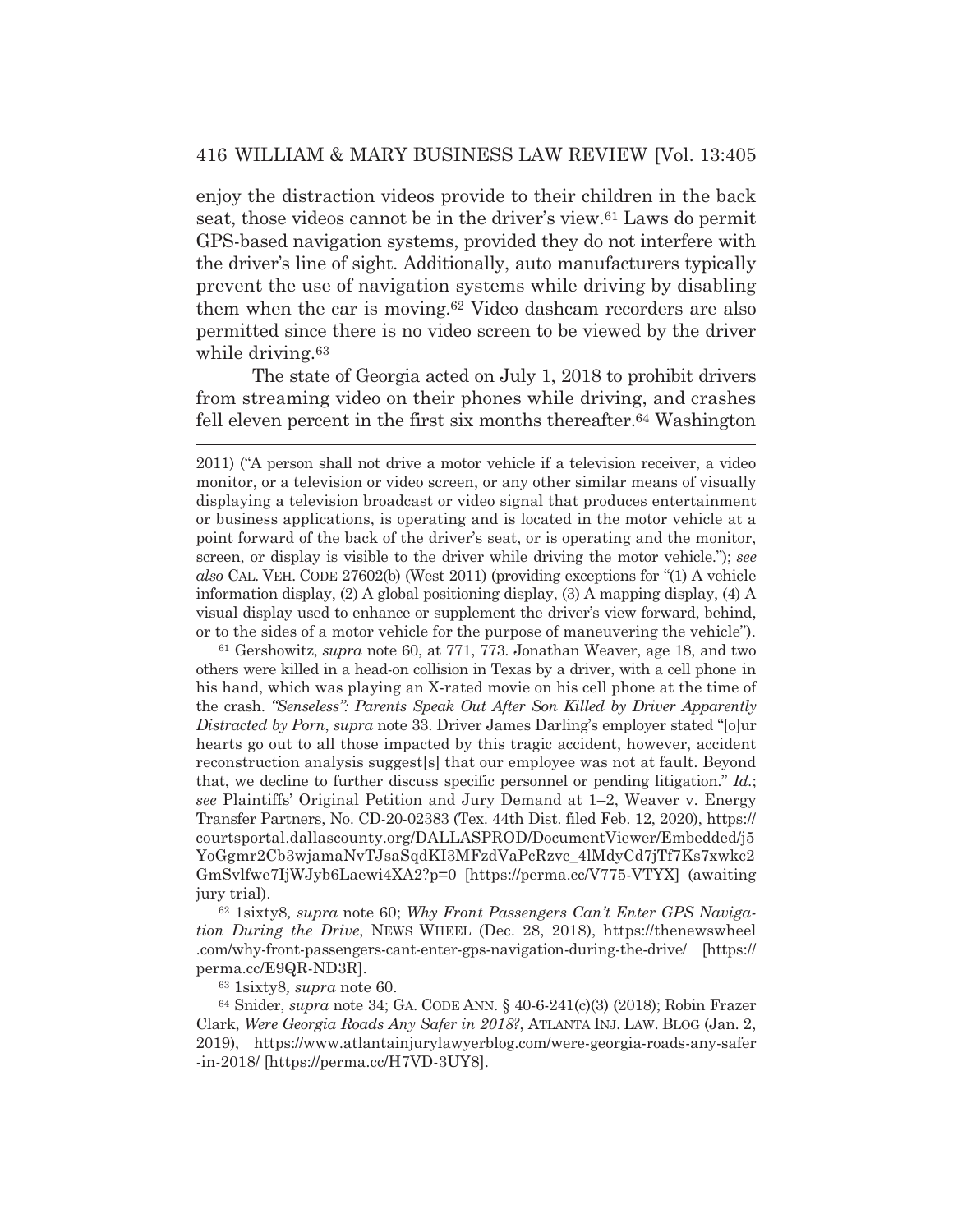enacted the Driving Under the Influence of Electronics Act, in January 2018, the first state to do so, which called out video on phones.65 Jennifer Ryan, director of state relations for AAA's national office commented, "We are seeing a trend of states amending distracted driving laws to address functionalities of smartphones."66

#### *D. Zoom*

The pandemic brought about a new form of distracted driving—Zoom.67 With more people working from home, the number of people using Zoom skyrocketed.68 People who had never heard of Zoom were suddenly spending hours each day on Zoom meetings.69 Unfortunately, just as people conduct business by cell

67 Jeremy Baker, *Zoom Is Adding to Distracted Driving During the Pandemic, Safe2Save Says*, KENS5 (Aug. 25, 2020 9:14 AM), https://www.kens5 .com/article/news/local/safe2save-says-zoom-is-adding-to-distracted-driving-dur ing-the-pandemic/273-93bfea50-8aa6-4258-86e0-5f2b1aa41337 [https://perma .cc/UF8P-CQQV]. Self-described as a "marketplace for immersive experiences," Zoom was named "the Preferred Video App for the 2nd Straight Year." Aleks Swerdlow, *Introducing OnZoom: A Marketplace for Immersive Experiences*, ZOOM BLOG (Oct. 14, 2020), https://blog.zoom.us/introducing-onzoom-a-mar ketplace-for-immersive-experiences/ [https://perma.cc/DRL6-MNKQ]; *Zoom the Preferred Video App for the 2nd Straight Year*, ZOOM (2021), https://explore.zoom .us/docs/lp/most-popular-apps-2021.html [https://perma.cc/V2UU-JV45]. "2020 will be remembered as the 'year Zoom became a household name.' For the first time, the app became part of many people's daily lives." OKTA INC., OKTA'S BUSI-NESSES AT WORK 2021, 28 (2021). Zoom was developed by Chinese software engineer Eric Yuan in 2011. Natalie Sherman, *Zoom Sees Sales Boom Amid Pandemic*, BBC (June 2, 2020), https://www.bbc.com/news/business-528847 82 [https://perma.cc/2T3W-FB7E].

68 Sherman, *supra* note 67 ("Use of the firm's software jumped 30-fold in April [2020], as the coronavirus pandemic forced millions to work, learn and socialize remotely.").

<sup>69</sup> *See* Jason Aten, *Zoom Is Now Worth \$130 Billion. The Reason Why is Simple,* INC. (Sept. 2, 2020), https://www.inc.com/jason-aten/zoom-is-now-worth-130 -billion-reason-why-is-simple.html [https://perma.cc/NB2V-JR3T]; Sherman,

<sup>65</sup> Snider, *supra* note 34.

<sup>66</sup> *Id.* (quoting Jennifer Ryan, director of state relations for AAA's national office); Cole Lauterbach, *Illinois bans streaming video while behind the wheel*, CTR. SQUARE (Sept. 5, 2019), https://www.thecentersquare.com/illinois/Illinois -bans-streaming-video-while-behind-the-wheel/article\_9b98137c-cff4-11e9-adff -c714d74cefe7.html [https://perma.cc/26ZD-BYZE] ("Illinois' distracted driving laws have been modernized to ensure people can't stream videos while operating a car.").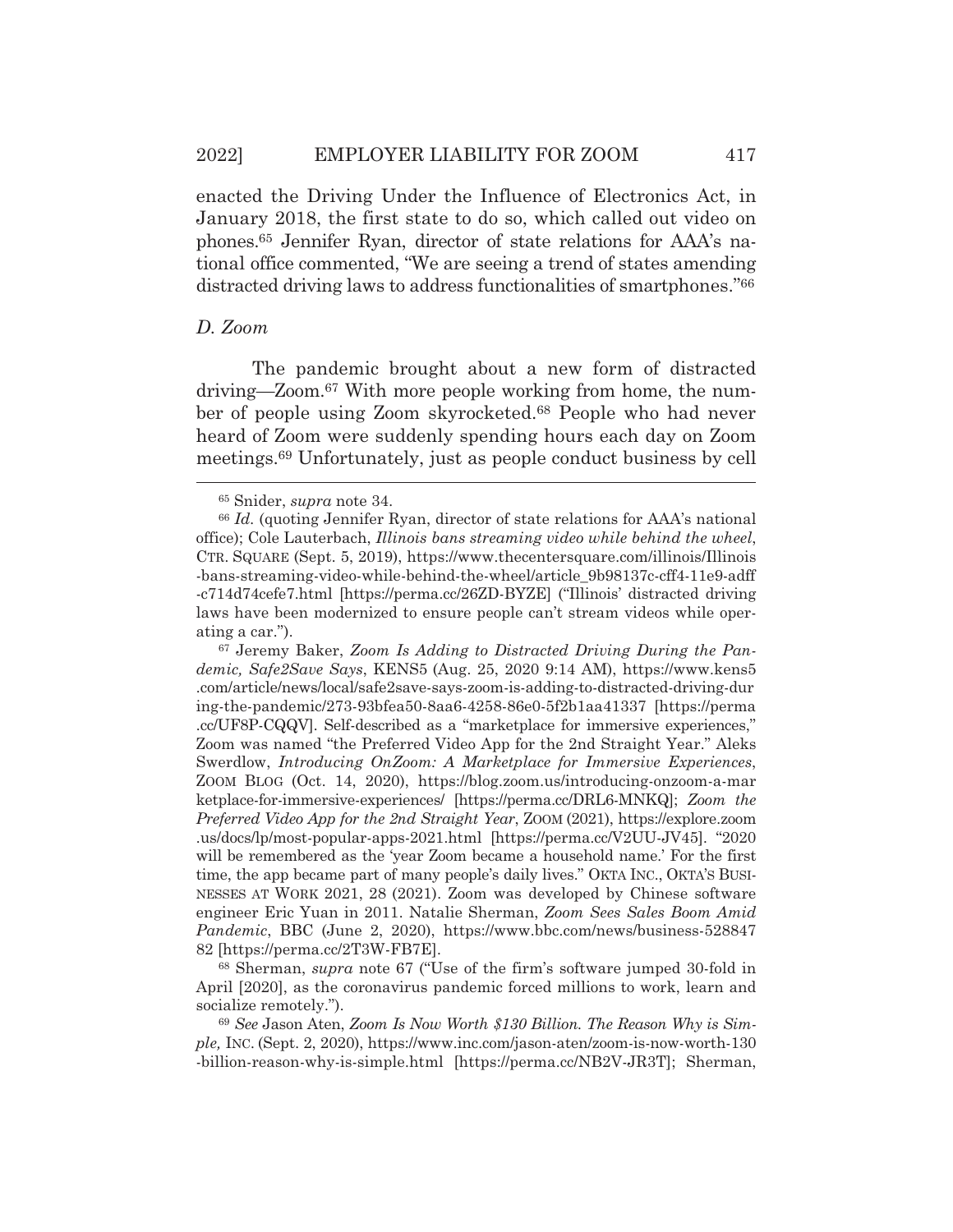phone calls while driving, some of them decided to Zoom while driving.70 University Hospital's Trauma Medical Director Dr. Mark Muir said, "[w]e've seen a few folks here [and] there who have been injured while trying to participate in some sort of remote meeting."71 He went on to admit that "I've even had unfortunately some of the meetings I've been on where I'm pretty sure some of the participants were driving and trying to navigate the roads while Zooming or WebEx chatting those types of things."72

 Kyle Close, a student at the University of Mary Washington (UMW) shared that "[o]ver the past month I have noticed two different students driving while in class and on Zoom."73 He asserts that "UMW not only has a moral and ethical responsibility to keep students off the road while in class, but potentially a legal obligation as well," referring to pending Virginia House Bill 874 that will further restrict cell phone usage while driving in Virginia.<sup>74</sup>

 Irish politician, James O'Connor, shocked his colleagues and community by joining a thirty-person group Zoom call while driving.75 Another participant on the call said "I couldn't believe it when I saw him. At first I thought someone had put in a video of James Corden in his Carpool Karaoke sketches."76

 One of the problems is that no one says anything to stop such dangerous behavior.77 Realtor Pat Kapowich admitted to seeing

75 Harriet Johnston, *Irish Politician, 23, Joins Group Zoom Call While Driving*, DAILY MAIL (Dec. 10, 2020), https://www.msn.com/en-gb/cars/news /irish-politician-23-joins-group-zoom-call-while-driving/ar-BB19Wp5g [https:// perma.cc/L2PS-5YTY].

<sup>76</sup> *Id.*

77 In fact, in three separate articles appearing in law journals, attorneys did not even mention that Zoom should not be used while driving. Sharon D.

*supra* note 67 ("Sales jumped 169% year-on-year in the three months to 30 April to \$328.2m, as it added more than 180,000 customers with more than 10 employees since January—far more than it had expected. It also turned a profit of \$27m in the quarter—more than it made in all of the prior financial year.").

<sup>70</sup> May, *supra* note 1; Baker, *supra* note 67.

<sup>71</sup> Baker, *supra* note 67.

<sup>72</sup> *Id.*

<sup>73</sup> Kyle Close, *Don't Zoom and Drive*, BLUE & GRAY PRESS (Oct. 1, 2020), https://blueandgraypress.com/2020/10/01/dont-zoom-and-drive/ [https://perma .cc/GNW9-X6WH].

<sup>74</sup> *Id.* Close expressed concern that students have been through a lot in 2020 and 2021 due to the pandemic, and "the last thing anyone needs is seeing a classmate get into a car accident live during a lecture." *Id.*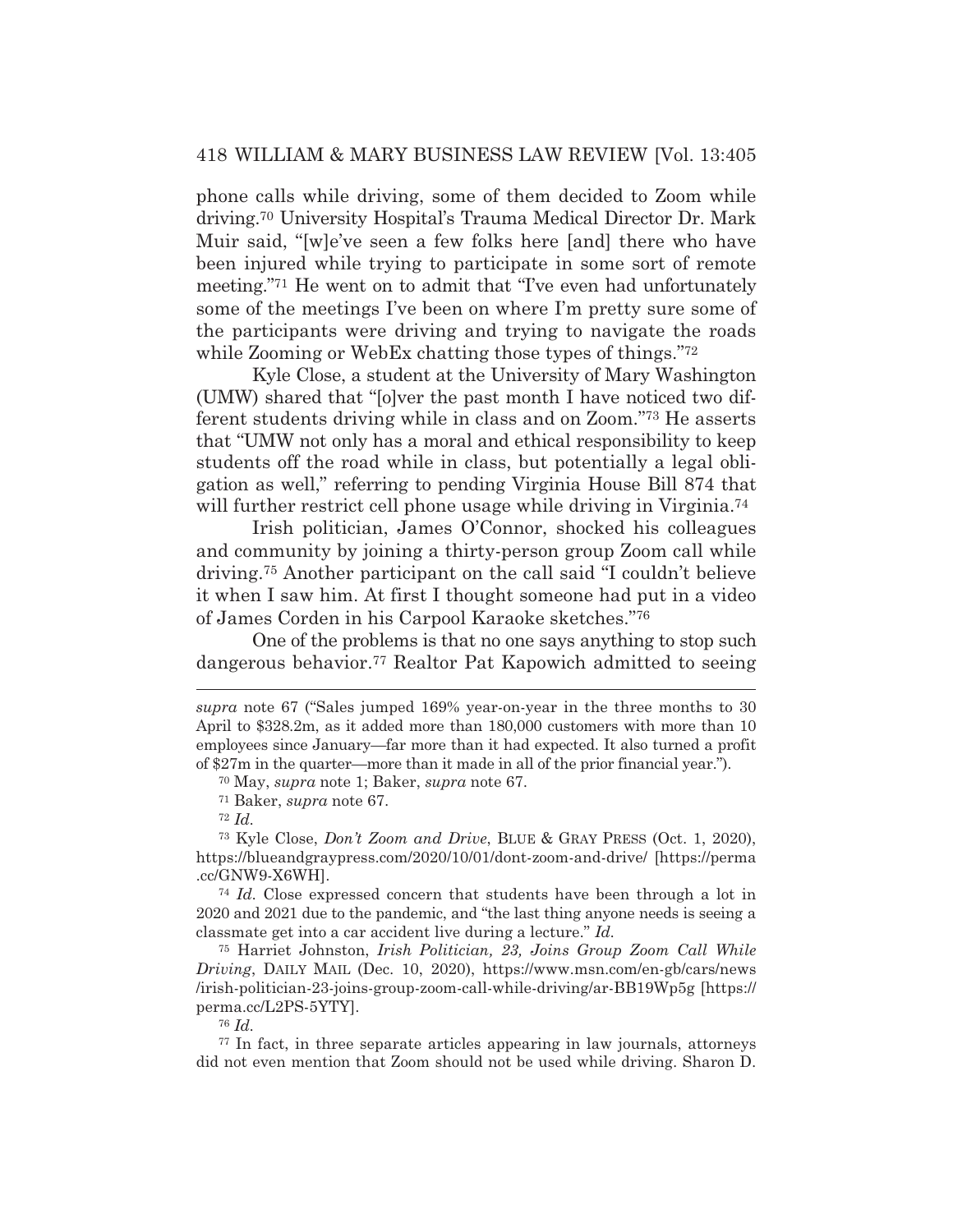four leaders in the real estate industry participating in Zoom calls while driving.<sup>78</sup> The moment a meeting participant sees another participant engaging while driving, they should immediately end the call or instruct the driving participant to exit the meeting until the car is parked. And it may seem so obvious not to do it, that people think it does not need to be said.79 In an article about things to avoid doing on Zoom, things like "don't be wiggly" and "don't avoid the camera" were included, but "don't drive" was not included in the list of thirteen things to avoid.<sup>80</sup> Consequently, employers must instruct employees to not participate in video Zoom meetings while driving in order to avoid liability.<sup>81</sup> It is inattention that causes accidents, and if the employer causes the inattention, the employer should be liable.<sup>82</sup>

 Most agree with the dangers of drunk driving, but many often try to argue that using cell phones is not as dangerous.83

78 Pat Kapowich, *Buyers Working with a Recommended Agent Want to Replace Him After He Schedules Zoom Call While Driving*, MERCURY NEWS (Feb. 15, 2021, 3:42 PM), https://www.mercurynews.com/2021/02/14/spon sored-buyers -working-with-a-recommended-agent-want-to-replace-him-after-he-schedules -zoom-call-while-driving/ [https://perma.cc/A73N-5UMM].

<sup>79</sup> *See* Adam York, *What Not to Do During a Zoom Meeting*, GREENAPPLE STRATEGY (Aug. 12, 2020), https://greenapplestrategy.com/what-not-to-do-during -a-zoom-meeting/ [https://perma.cc/W3SX-NCFY].

80 N.F. Mendoza, *13 Things to Avoid Doing on Zoom*, TECHREPUBLIC (Apr. 3, 2020), https://www.techrepublic.com/article/13-things-to-avoid-doing-on-zoom/ [https://perma.cc/H224-BQQH].

<sup>81</sup> *See* Leland Garvin, *Employer Liability for Florida Distracted Driving Accidents*, GARVIN INJ. L. (June 2, 2020), https://www.garvinlegal.com/blog/em ployer-liability-for-florida-distracted-driving-accidents/ [https://perma.cc /M9T5-KCXN].

<sup>82</sup> *See* Tracy Armstrong, *Cell Phones: Friend or Foe? Part One in a Three Part Series: Distracted Driving*—*A Potential Liability for Employers*, WILENTZ (July 7, 2021), https://www.wilentz.com/perspectives/employment/2021-07-06 -cell-phones-friend-or-foe-part-one-in-a-three-part-series-distracted-driving-a -potential-liability-for-employers [https://perma.cc/PJ3C-8YZD].

<sup>83</sup> *See* Stewart Law Offices, *Is Texting While Driving As Dangerous As Drunk Driving?*, STEWART L. OFFS.: BLOG (July 16, 2020), https://www.stewartlawof fices.net/is-texting-while-driving-as-dangerous-as-drunk-driving [https://perma

Nelson & John W. Simek, *Clip & Save: How to Use Zoom Securely*, 93 WIS. LAW. 49, 50, 52–53 (May 2020); Susan Berson, *Top Ten Tips for Lawyers "Zoom"ing into Remote Work During the Pandemic*, 89 J. KAN. BAR ASS'N 10, 10–12 (2020); Blake A. Klinkner, *Tips for Professional and Secure Zoom Meetings*, 43 WYO. LAW. 54, 54–55 (2020).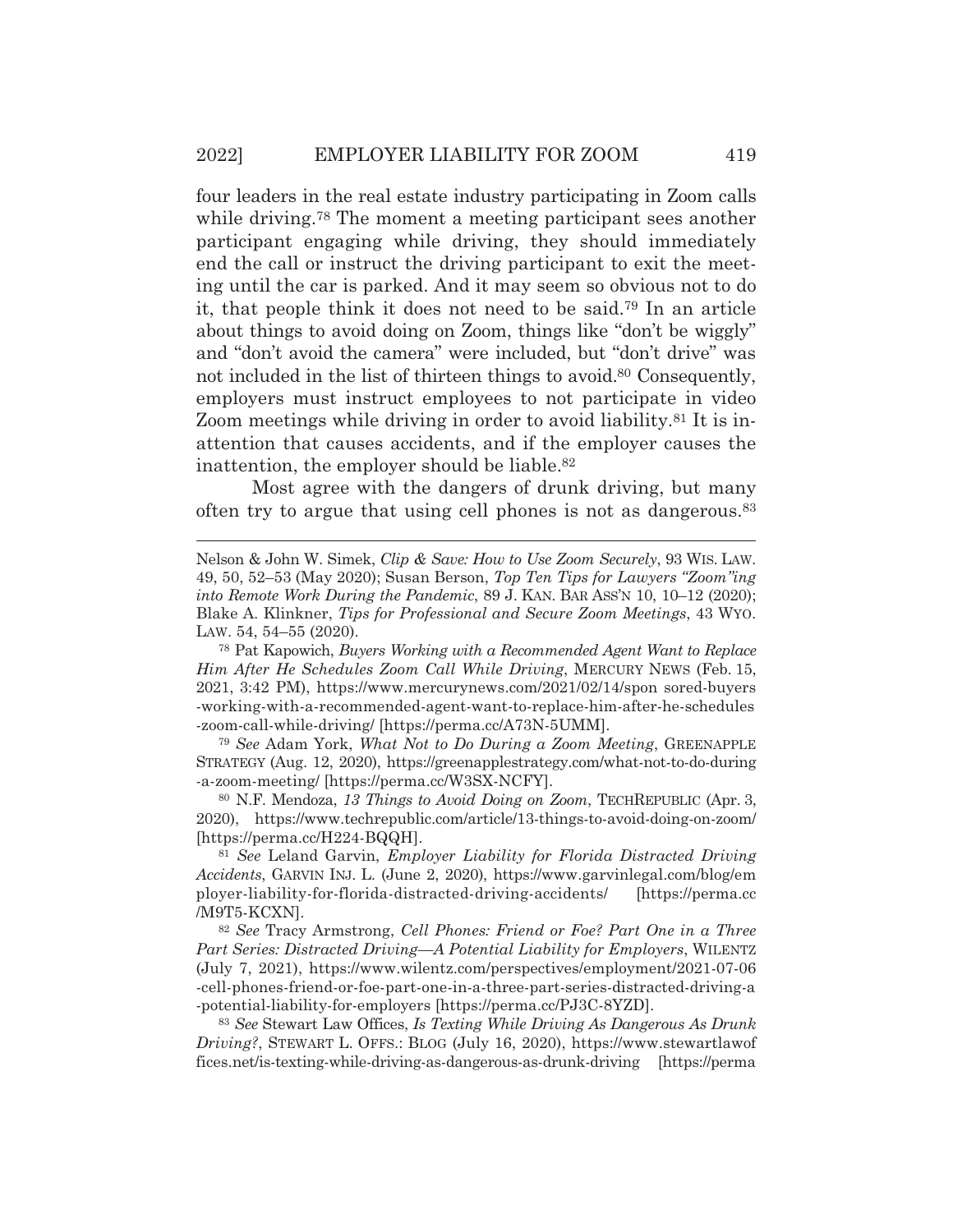However, that is not the case.<sup>84</sup> According to the National Highway Traffic Safety Administration, distracted driving, whether from intoxication or cell phone use, can be deadly since it interferes with the driver's ability to focus on safe driving.85

 Case law is clear that a passenger can be held liable for interfering with a driver's operation of a vehicle.<sup>86</sup> In addition, a passenger has a duty not to distract a driver, and if a breach of that duty causes an accident, that passenger may also be liable for resulting damages.87

 While liability for distracted driving was initially placed on the driver, it has been expanded to include others (passengers or remote communicators) who distract the driver.88 Today's technology provides opportunities for someone to distract a driver

<sup>84</sup> *See* Holzwarth, *supra* note 83.

<sup>85</sup> *Distracted Driving*, NAT'L HIGHWAY TRAFFIC SAFETY ADMIN., https://www .nhtsa.gov/risky-driving/distracted-driving [https://perma.cc/RMW3-44W8].

<sup>86</sup> *See, e.g.*, Olson v. Ische, 343 N.W.2d 284, 288 (Minn. 1984) ("A passenger who interferes with his driver's operation of the motor vehicle, for instance by grabbing the steering wheel, may be liable to others."); *Liability of Motor Vehicle Passenger for Accident*, 50 AM. JURIS. PROOF FACTS 2d 677, 685–86 § 2 nn.16–20 (Christian C. Bjorklund et al. eds., 1988).

<sup>87</sup> *See* Collins v. McGinley, 558 N.Y.S.2d 979, 980 (N.Y. App. Div. 1990) (noting that jury's allocation of liability was ninety percent to the driver and ten percent to the passenger who distracted the driver); Kubert v. Best, 75 A.3d 1214, 1226 (N.J. Super. Ct. App. Div. 2013) ("We have recognized that a passenger who distracts a driver can be held liable for the passenger's own negligence in causing an accident.").

<sup>88</sup> *See Kubert*, 75 A.3d at 1229 ("When a texter knows or has special reason to know that the intended recipient is driving and is likely to read the text message while driving, the texter has a duty to users of the public roads to refrain from sending the driver a text at that time."); Gallatin v. Gargiulo, No. 10401 of 2015, C.A., 2016 WL 8715650, at \*6 (Pa. Com. Pl. Mar. 10, 2016) ("Plaintiff has pled facts which provide that Defendant, Laura E. Gargiulo, while driving, was distracted by a text message from either Defendant Joseph M. Gargiulo or Defendant Fend, who knew or should have known, that Defendant Laura E. Gargiulo was driving and would be distracted by such a text message; and this distraction immediately led to the death of the Decedent.").

<sup>.</sup>cc/38HU-KVRX]. *Compare 5 Facts You May Not Know About Drunk Driving,*  BELSKY, WEINBERG & HOROWITZ (Feb. 26, 2019), https://www.belsky-weinberg -horowitz.com/5-facts-you-may-not-know-about-drunk-driving/ [https://perma.cc /EFC7-SEYZ], *with* Aline Holzwarth*, The Real Reason You Shouldn't Text While Driving*, BEHAV. SCIENTIST (Apr. 3, 2018), https://behavioralscientist.org/the-real -reason-you-shouldnt-text-while-driving/ [https://perma.cc/4CHU-R8FV].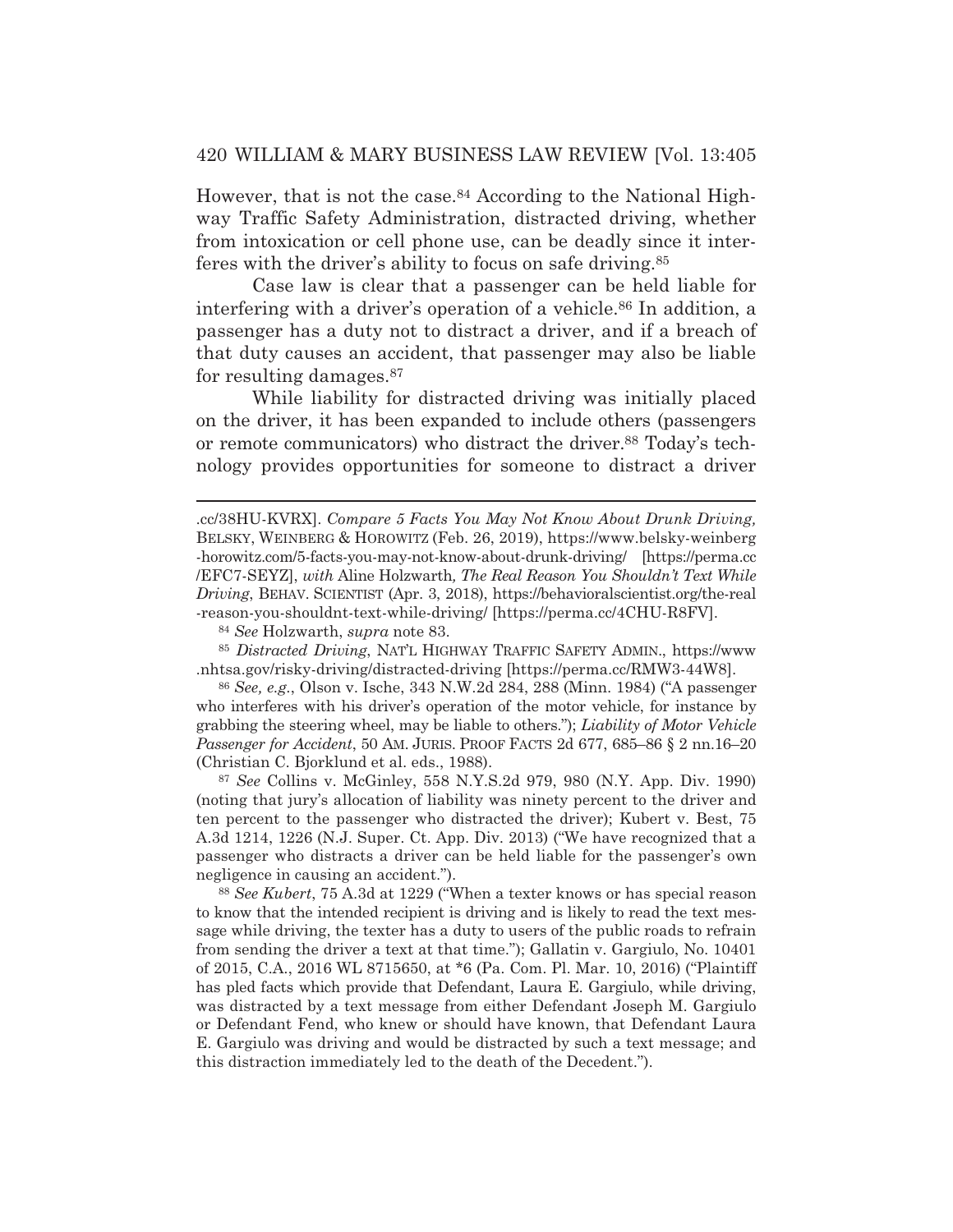even when they are not physically present in the car.<sup>89</sup> In addition, employers of employees engaging in distracted driving during their employment can be held liable.90

## II. THIRD PARTY LIABILITY

## *A. Individuals*

In 2013, the court in *Kubert v. Best* held, for the first time, that the sender of a text to a driver distracted by receiving that text, can be held liable to a third party injured in an automobile accident caused by the distracted driver.91 Kyle Best was driving a pickup truck and texting with his friend, Shannon Colonna.92 While looking at Colonna's text, Best hit Kubert's motorcycle.<sup>93</sup>

<sup>89</sup> *Kubert*, 75 A.3d at 1229; Shekida A. Smith, *Texting While Driving Liability Now Extends To Remote Texters, According To New Jersey Appellate Court*, U. MIA. L. REV. (Sept. 28, 2013), https://lawreview.law.miami.edu/texting-driving/ [https://perma.cc/B8WG-7FJR] ("In theory the [*Kubert*] opinion demonstrates that legal ramifications for being a knowing and active nuisance to a driver who might possibly end up in a serious or fatal crash are not obsolete when the nuisance is 'electronically present,' rather than physically present, in the driver's car.").

<sup>90</sup> *See* RESTATEMENT (SECOND) OF AGENCY §§ 219(1), 229(1) (AM. L. INST. 1957) ("A master is subject to liability for the torts of his servants committed while acting in the scope of their employment .... Conduct must be of the same general nature as the conduct authorized."). Employers may be held liable under either vicarious liability or direct liability. *See* Ellender v. Neff Rental, Inc*.*, 965 So. 2d 898, 901–02 (La. Ct. App. 2007); *see also* Joanne Tucker, *6 Keys to An Effective Cell Phone Policy*, AUTO. FLEET (Sept. 4, 2012), https://www .automotive-fleet.com/148220/6-keys-to-an-effective-cell-phone-policy [https:// perma.cc/FE6Y-UP7V] (employer settled for \$5.2 million with an Atlanta woman who lost her arm after being rear-ended by one of the company's employees who was driving 77 mph and using her company-issued cell phone at the time of the accident); *Driving While Calling*, LAWSUITS NEWS & LEGAL INFO. (Mar. 24, 2008), https://www.lawyersandsettlements.com/settlements/11312/interna tional-paper-cell-phone-crash.html [https://perma.cc/6DHP-WMRH]; Martha Buyer, *It's Time to Hang Up When Driving*, NO JITTER (Oct. 17, 2013), https:// www.nojitter.com/its-time-hang-when-driving [https://perma.cc/YJ4W-QLXD]. Employer Smith Barney settled a lawsuit when its investment broker was using his cell phone to make cold calls when he drove through a red light, striking and killing a young man on a motorcycle. Roberts v. Smith Barney, Inc., No. CIV. A. 97-2727, 1998 WL 1753646, at \*1 (E.D. Pa. Feb. 11, 1998); Roberts v. Smith Barney, Inc*.*, No. CIV. A. 97-2727, 1999 WL 33236939, at \*1 (E.D. Pa. Jan. 29, 1999).

<sup>91</sup> *Kubert*, 75 A. 3d at 1229.

<sup>92</sup> *Id.* at 1219–20.

<sup>93</sup> *Id.* at 1220–21.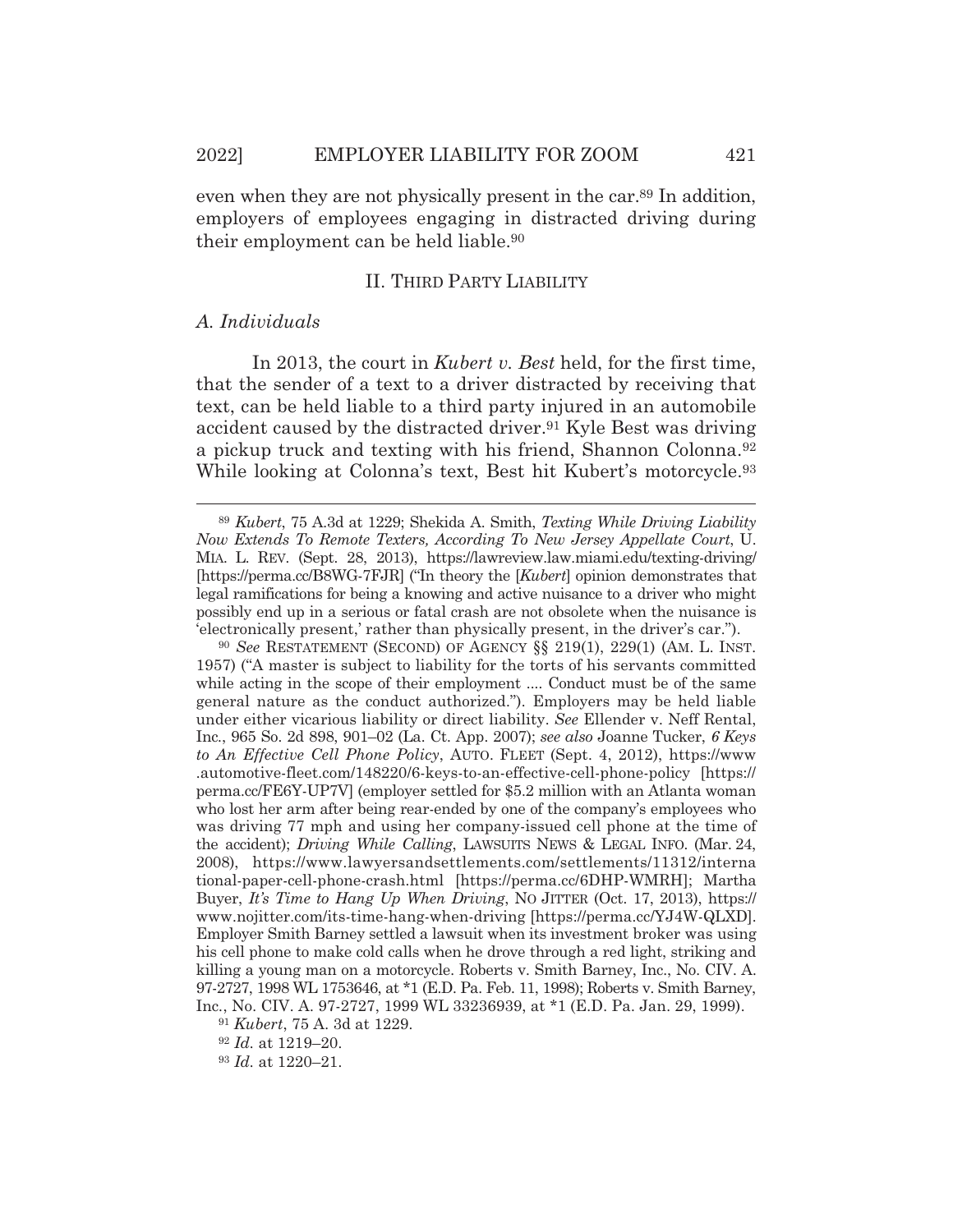The court held that Colonna could be held liable for negligence if she "knew or had special reason to know that the driver would read the message while driving and would thus be distracted from attending to the road and the operation of the vehicle."94 Consider the *Buchanan* case that occurred prior to *Kubert*, where a court found liability for a remote caller.95 Candice Vowell was drinking in a bar with her mother, Shannon, who agreed to follow Candice home to make sure she arrived safely.<sup>96</sup> On the way, Shannon talked to Candice on the cell phone, allegedly to keep her alert, however, apparently it distracted her and she struck and permanently injured Jerry Buchanan.<sup>97</sup> He sued Candice, the bar where she drank, and Shannon, alleging that Shannon negligently distracted Candice.98 The court held

> that Shannon owed a duty of reasonable care to those that shared the road with her, both motorists and pedestrians. Shannon, as an individual, may have breached this duty by calling and distracting a person she knew was operating a vehicle while under the influence of alcohol. Thus, Shannon may be found liable for Jerry's injuries even if she did not gratuitously assume a duty or act in concert with Candice.<sup>99</sup>

 In *Kubert*, Colonna did not know that Best was driving, so she was not held liable, but the case sends a strong signal to other texters as well as their employers.100 Since the *Kubert* court expanded negligence to include the remote texter, finding that along with the text recipient, the remote texter has a duty to others on the road, that would mean that under respondeat superior, an employee texting someone who they know is driving could be found to be committing a tort, and therefore, their employer would be liable under respondeat superior.101 The *Kubert* court used the

<sup>101</sup> *Id.*; *see also* Nagele-Piazza, *supra* note 7 (Employers can generally be held responsible for damages when a distracted driver is acting in the course and scope of employment. Since technology is expanding and the remote workforce is growing, workers are conducting more business away from the worksite and

<sup>94</sup> *Id.* at 1226.

<sup>95</sup> Buchanan *ex rel.* Buchanan v. Vowell, 926 N.E.2d 515, 521–22 (Ind. Ct. App. 2010).

<sup>96</sup> *Id.*

<sup>97</sup> *Id.* at 517–18.

<sup>98</sup> *Id.* at 518.

<sup>99</sup> *Id.* at 522.

<sup>100</sup> Kubert v. Best, 75 A.3d 1214, 1229 (N.J. Sup. Ct. App. Div. 2013).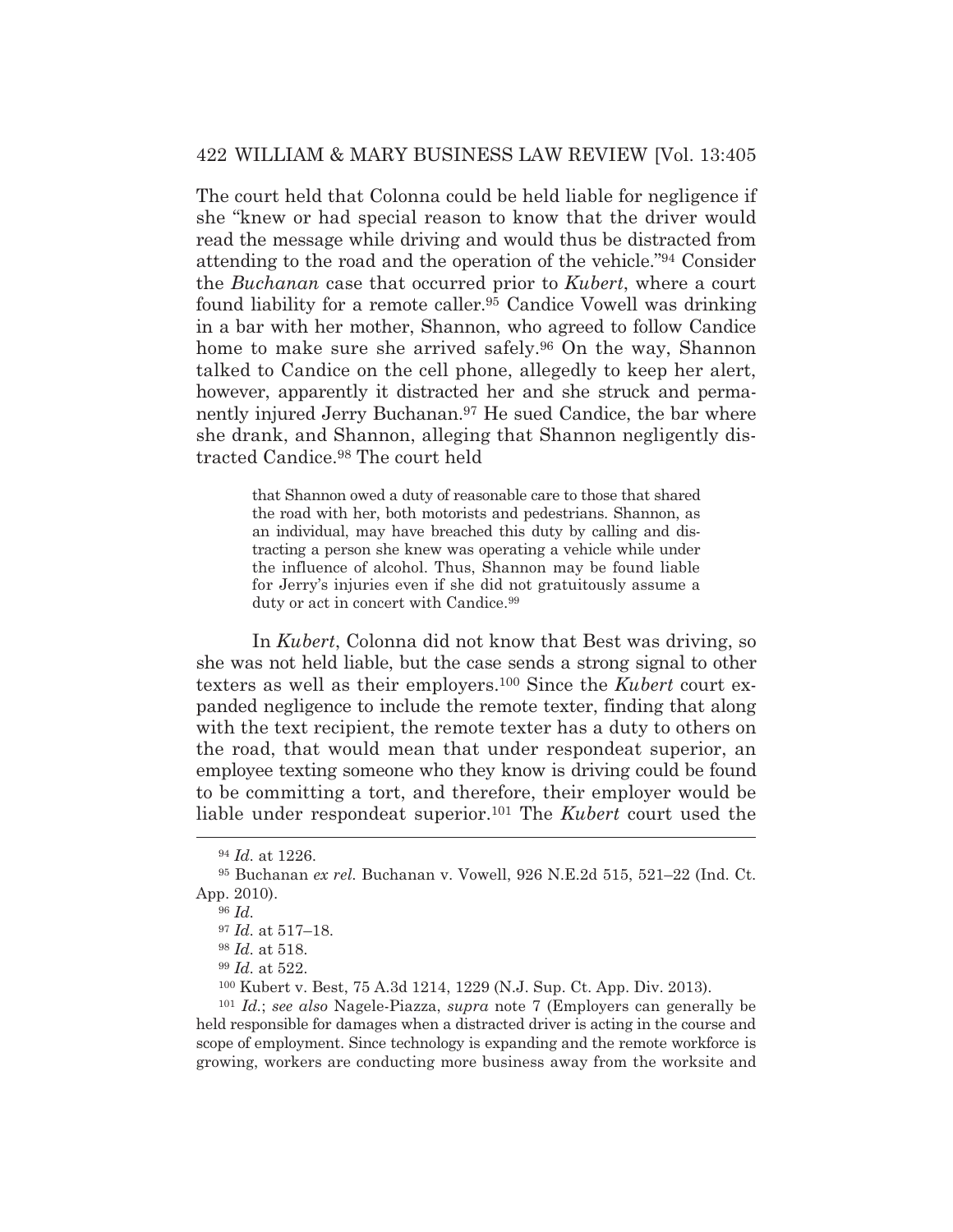Supreme Court's full duty analysis, which holds that in certain circumstances, a remote texter could be held liable should that individual be in a position to exercise considerable control or authority over the recipient and their actions.102 According to one Ohio law firm, "[w]hile this is a New Jersey case, it provides potent precedence of concern for the devastating consequences of distracted driving in Ohio and elsewhere in the U.S."103

*Kubert v. Best* arose from a 2009 crash when eighteen-yearold Best crossed the center line of the road when distracted by his texting.104 Linda and David Kubert, who were riding a motorcycle when Kyle Best's truck hit them head-on and were severely injured, both lost their left legs.105 They settled with Best for \$500,000, the maximum recovery under his insurance policy.<sup>106</sup> The Kuberts also sued Best's seventeen-year-old friend, Shannon Colonna, who sent Best a text message immediately before the

<sup>102</sup> *Kubert*, 75 A.3d at 1228–29. In addition to the master-servant relationship between an employer and employee that is sufficient to give a passenger control over the driver's conduct and establish a duty of care, other such relationships include parent-child, landlord-tenant, and guardian-ward. Champion *ex rel.* Ezzo v. Dunfee, 939 A.2d 825, 830 (N.J. Super. Ct. App. Div. 2008).

<sup>103</sup> *New Jersey Court Finds Texter Can Have Responsibility for Remote Accident*, CLEMENTS, TAYLOR, BUTKOVICH & COHEN, CO. (Feb. 6, 2014), https:// ctbclawyers.com/2014/02/06/new-jersey-court-finds-texter-can-have-responsi bility-for-remote-accident/ [https://perma.cc/DF34-SHCA]; *see also Texting Liability for Remote Senders: Will This Be a Trend?*, COLLINS & COLLINS, P.C. (Sept. 27, 2013), https://www.collinsattorneys.com/injuryblawg/auto-accidents/texting-liabil ity-for-remote-s/ [https://perma.cc/9F6Z-F75W] ("Texting and driving has catastrophic consequences. Distracted driving in fact leads to over 1000 deaths each year according to the CDC's Distracted Driving Fact Sheet.").

<sup>104</sup> *Kubert*, 75 A.3d at 1221–22.

<sup>105</sup> *Id.* at 1222.

106 Smith, *supra* note 89.

on the road, which increases the chances for employer liability.); Ellender v. Neff Rental, Inc*.*, 965 So. 2d 898, 901–02 (La. Ct. App. 2007) (holding the employer liable for damages from an accident occurring when an employee was conducting business on an employer provider cell phone while driving when the accident occurred); Hunter v. Mod. Cont'l Constr. Co*.*, 652 S.E.2d 583, 584 (Ga. Ct. App. 2007); David Needle, *Could Texting in Car Be an Employer Liability?*, ENTER. MOBILE TODAY (Jan. 26, 2010), http://www.enterprisemo biletoday.com/article.php/3860556/Could-Texting-in-Car-Be-an-Employer-Liability .htm [https://perma.cc/X7SM-QASP] (quoting Zurich insurance company, "companies would be well advised to issue guidelines that spell out that employee use of cellular devices while driving is neither encouraged nor condoned.").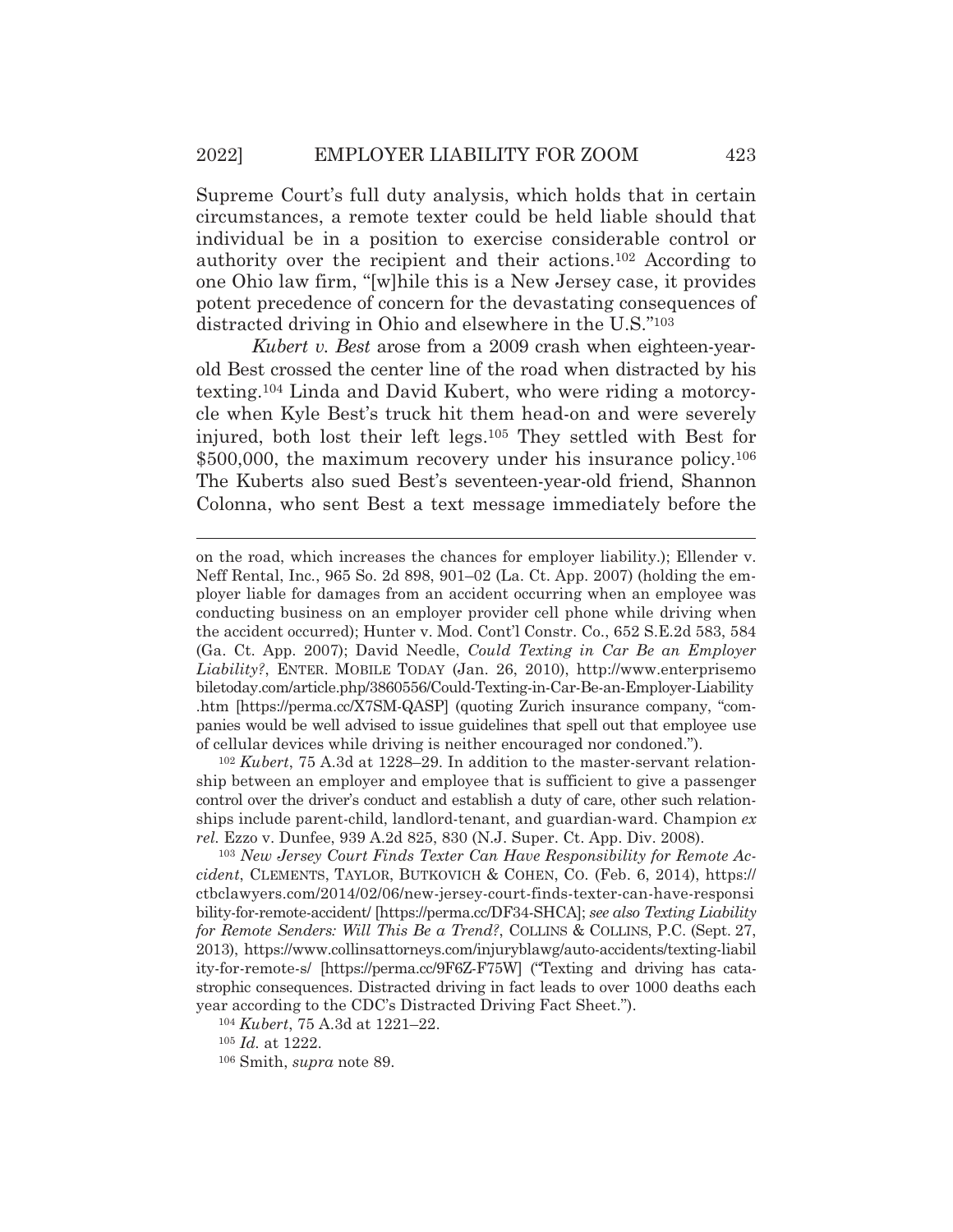crash.107 The court found that in this case, there was insufficient proof to overcome the motion for summary judgment in favor of Colonna because there was no proof that Colonna knew Best was driving or urged him to respond while driving, however, the case still had a powerful impact.108 In New Jersey, drivers are prohibited from using a cell phone while driving that is not "hands-free" unless there is an emergency situation.109 The New Jersey legislature, finding a \$100 fine for violation of such prohibition insufficient,

> enacted the "Kulesh, Kubert and Bolis Law" to provide criminal penalties for those who are distracted by use of a cell phone while driving and injure others. The new law explicitly permits a jury to infer that a driver who was using a hand-held cell phone and caused injury in an accident may be guilty of assault by auto, a fourth-degree crime if someone was injured seriously, thus exposing the driver to a potential sentence in state prison.<sup>110</sup>

#### *B. Employer Liability*

## *1. Vicarious Liability*

Numerous courts have held that an employer is vicariously liable in cases where an employee has an accident while driving and using their cell phone for their employer's business.111

 $110 \text{ }$  \$ 2C:12-1(c)(1) ("A person is guilty of assault by auto or vessel when the person drives a vehicle or vessel recklessly and causes either serious bodily injury or bodily injury to another. Assault by auto or vessel is a crime of the fourth degree if serious bodily injury results and is a disorderly persons offense if bodily injury results. Proof that the defendant was operating a hand-held wireless telephone while driving a motor vehicle in violation of section 1 of P.L. 2003, c. 310 (C. 39:4-97.3) may give rise to an inference that the defendant was driving recklessly."). 111 Jordan Michael, *Liability for Accidents from Use and Abuse of Cell Phones:* 

*When Are Employers and Cell Phone Manufacturers Liable?*, 79 N.D. L. REV. 299, 304–05 (2003) ("Although an employer is not generally liable for accidents occurring before or after business hours, if the employee is conducting business

<sup>107</sup> *Kubert*, 75 A.3d at 1221–22.

<sup>108</sup> *Id.* at 1227. The texter must have not only known the driver was driving, but also urged him or her to respond while driving. *Id.*

<sup>109</sup> N.J. STAT. ANN. §§ 39:4–97.3 ("a. The use of a wireless telephone or electronic communication device by an operator of a moving motor vehicle on a public road or highway shall be unlawful except when the telephone is a hands-free wireless telephone or the electronic communication device is used hands-free").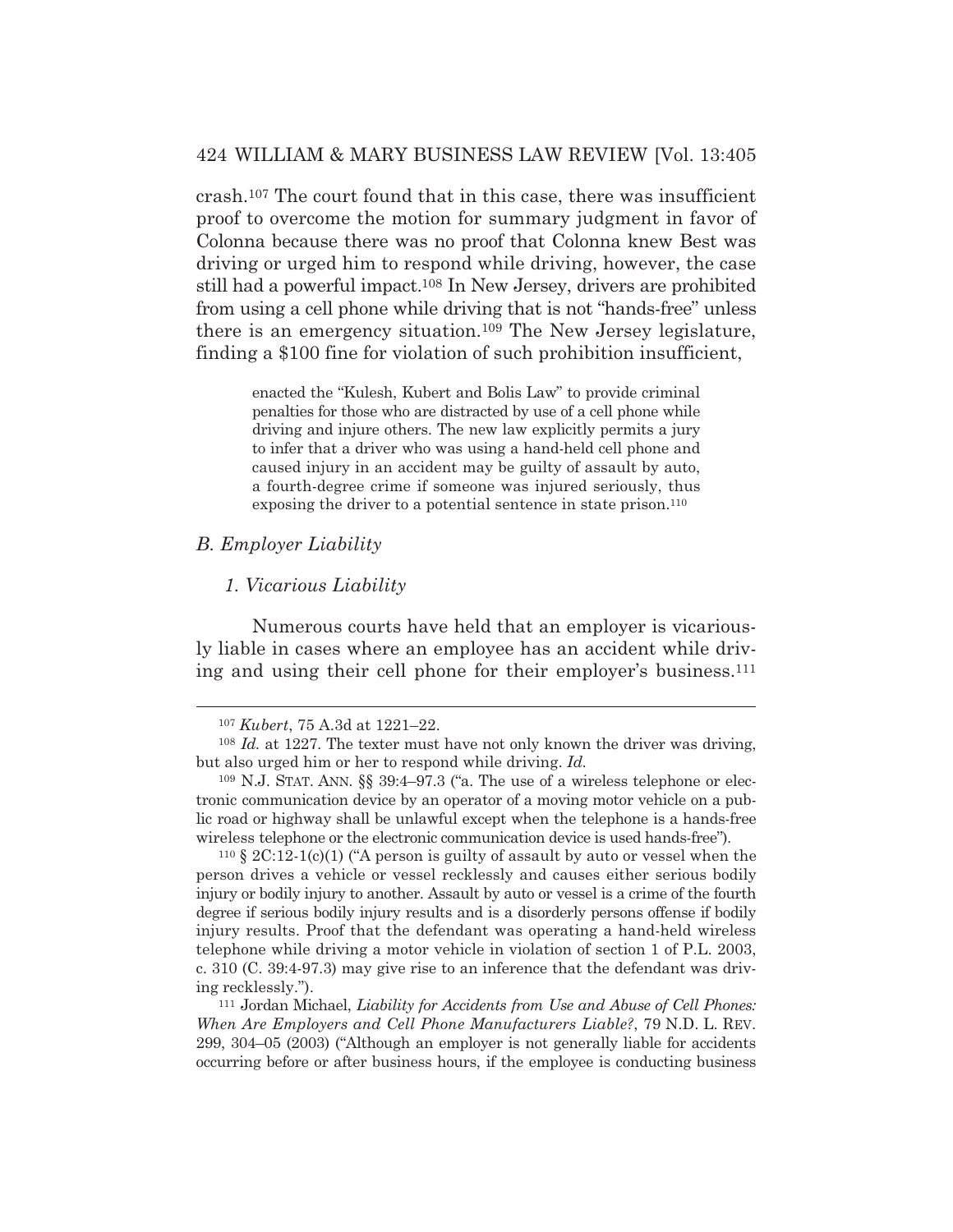For purposes of analyzing the scope of employment, location may extend beyond the office to the  $car<sub>112</sub>$  and time may extend beyond typical business hours.113 The key focus instead may be whether the employee was serving the purpose of the employer at the time of the tort.114

A parallel can be drawn to social host liability laws, which impose liability on the host of a gathering when a guest becomes intoxicated and causes injury to a third party.115 This is similar

<sup>113</sup> *See, e.g.*, *id.* at 304–05. 114 Jane Wagner, an attorney, struck and killed a 15-year-old girl with her Mercedes while talking on a cell phone late at night. Jennifer Myers, *Wrongful Death Suit Puts Cooley Godward on the Line*, LAW.COM (June 22, 2001, 12:00 AM), https://www.law.com/almID/900005526272/ [https://perma.cc/DQG6-YT7X]. The girl's parents brought suit against Wagner and won a \$2 million judgment against Wagner and her former employer, Cooley Godward, claiming Wagner was on a business call at the time of the accident. Karin Brulliard*, Family Wins \$2 Million in Hit-Run*, WASH. POST (Oct. 8, 2004), https://www.washington post.com/archive/local/2004/10/08/family-wins-2-million-in-hit-run/bb4b2eb4 -aee4-4917-b595-6f74975feaa2/ [https://perma.cc/N8PB-V9JR]. While it was technically "after hours," the call would be billed by the law firm to the client, and the law firm would receive a benefit, therefore the employee was serving the purpose of the employer at the time of the call. Myers, *supra*; Tiburzi v. Holmes Transport, Inc*.*, No. 4:08 CV 1151 DDN, 2009 WL 2592732, at \*5 (E.D. Mo. Aug. 20, 2009) (holding employer liable for \$18 million for its driver's use of cell phone while driving for the employer and causing an accident that injured fifteen people and killed three).

<sup>115</sup> *Social Host Liability Laws and Lawsuits Over Alcohol-Related Accidents*, NOLO, https://www.nolo.com/legal-encyclopedia/social-host-liability-laws-and -lawsuits-over-alcohol-related-accidents.html [https://perma.cc/EL5W-J9LY].

via a cell phone at the time of the accident, the employer might still be indirectly liable. The employer might still be liable because conducting business via a cell phone provides a benefit to the employer.") RESTATEMENT (THIRD) OF AGENCY § 7.07 (AM. L. INST. 2006) (defining the scope of employment as "when performing work assigned by the employer or engaging in a course of conduct subject to the employer's control." Therefore, with technology allowing one to "perform[ ] work assigned by the employer" from virtually anywhere and anytime, the scope of employment is not limited to the workplace of the employer, but to anywhere the employee is engaging in work related to his or her job.). For example, Dyke Industries, an Arkansas lumber wholesaler, paid \$16.2 million to 78-year-old Alicia Bustos following a car accident involving one of Dyke's salesmen who was allegedly talking on a cell phone seconds before the accident occurred. Jack Garson, *Driven to Distraction*, GARSON L. (Feb. 2010), https://garsonlaw.com/driven-to-distraction-from-the-legal-edge/ [https://perma .cc/2WAT-4M7K]. 112 *See* Michael, *supra* note 111, at 305.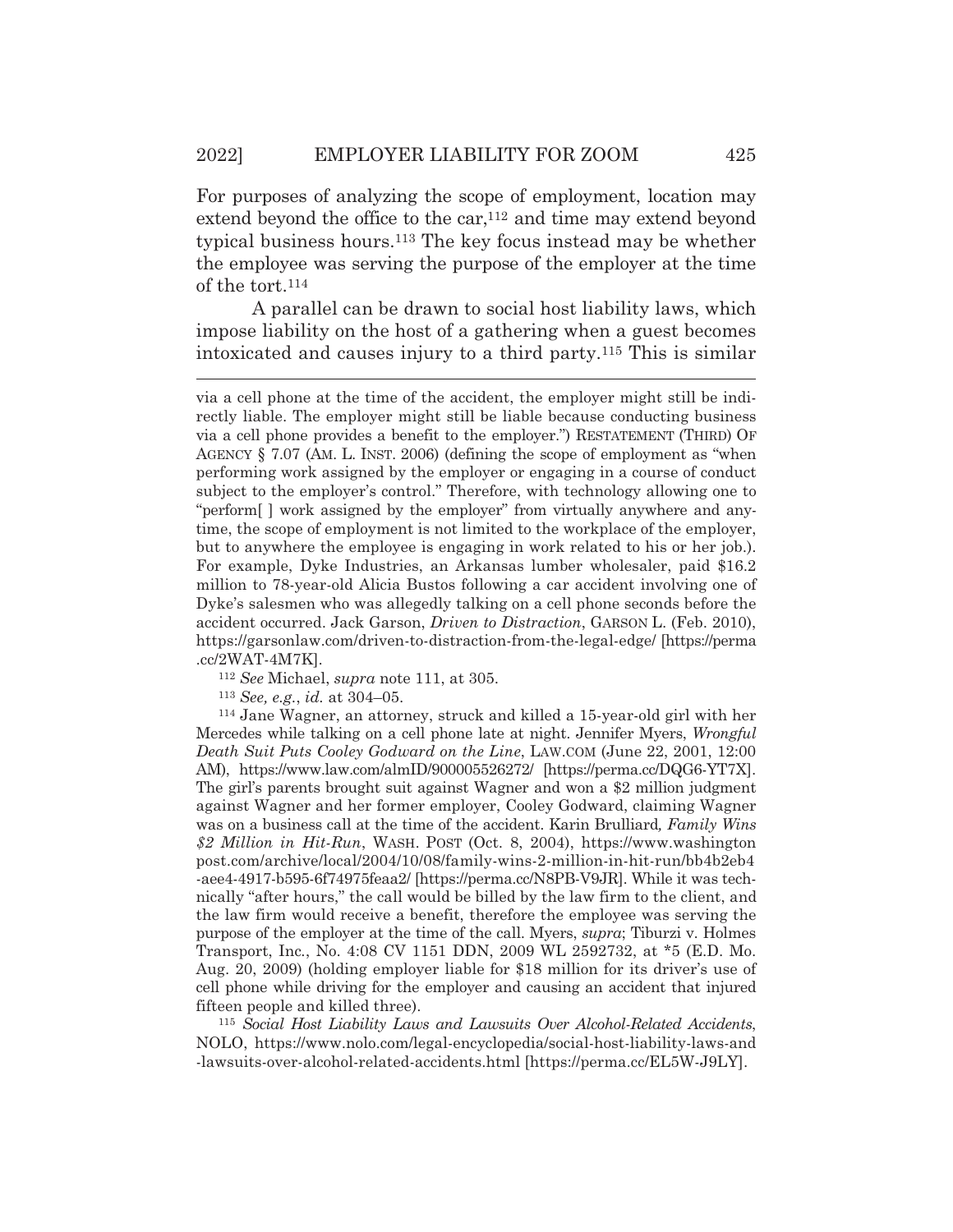to dram shop laws which impose liability on sellers of alcoholic beverages, such as bars, liquor stores, and restaurants.116 Most dram shop laws will use a "visibly intoxicated" test; in other words, if a server knew or should have known that a customer was intoxicated and could cause danger to others, that customer should not be served, and the bar could be held liable for any injury caused by the intoxicated customer.117 While defendant hosts might try to argue about what "should have known" means, there is no such argument in a video Zoom meeting.118 If a meeting host can see that a meeting participant is on video Zoom while driving, that meeting participant is distracted and that meeting host should be held liable.119

 An employer has "special reason to know"120 that the driver will be distracted because it is the employer distracting the employee.121 Proof of the distraction would also not be a challenge

<sup>118</sup> *See infra* note 119 and accompanying text.

120 Kubert v. Best, 75 A.3d 1214, 1219 (N.J. Super. Ct. App. Div. 2013). 121 *Id*.

<sup>116</sup> *Id.*; *see, e.g.*, Jardine v. Upper Darby Lodge No. 1973, Inc*.*, 198 A.2d 550, 553 (Pa. 1964) ("The first prime requisite to de-intoxicate one who has, because of alcohol, lost control over his reflexes, judgment and sense of responsibility to others, is to stop pouring alcohol into him."). Expanding dram shop liability in Pennsylvania, the court continued, stating "[t]his is a duty which everyone owes to society and to law entirely apart from any statute." *Jardine*, 198 A.2d at 553.

<sup>117</sup> *Dram Shop Law States Bars Can Be Held Liable for Drunk Driving Accidents*, ENJURIS, https://www.enjuris.com/car-accident/dram-shop-law.html [https://perma.cc/J3PP-GFSJ] ("Liability is usually limited to cases in which the individual being served was a minor or who was visibly drunk but still received service."); *Legal Risks Bartenders Face for Overserving Alcohol*, ALCOHOL.ORG (Nov. 8, 2018), https://www.alcohol.org/laws/over-serving [https://perma.cc /5LU5-2A34] ("Bartenders who serve intoxicated patrons may be at risk for legal and civil charges as a result of these actions ... many states have enacted legislation to allow for prosecution and civil suits of commercial establishments that serve alcohol to visibly intoxicated individuals.").

<sup>119</sup> Courts dismissing cases filed against parties other than the distracted driver have focused on the lack of foreseeability of drivers using cell phones and causing crashes. Doyle v. Sprint/Nextel Corp., 248 P.3d 947, 949 (Okla. Civ. App. 2010) (dismissing case against cell phone service provider for defendant driver who, while using the cell phone, ran a red light and caused the crash). But that would not be the case with video Zoom because the employer is watching them be distracted. *See* Kim Lyons, *PSA: Don't drive while you are on a Zoom meeting*, VERGE, https://www.theverge.com/2021/5/6/22423723 /psa-dont-drive-zoom-meeting-ohio-distracted-driving-bill [https://perma.cc /3D7C-A5T4].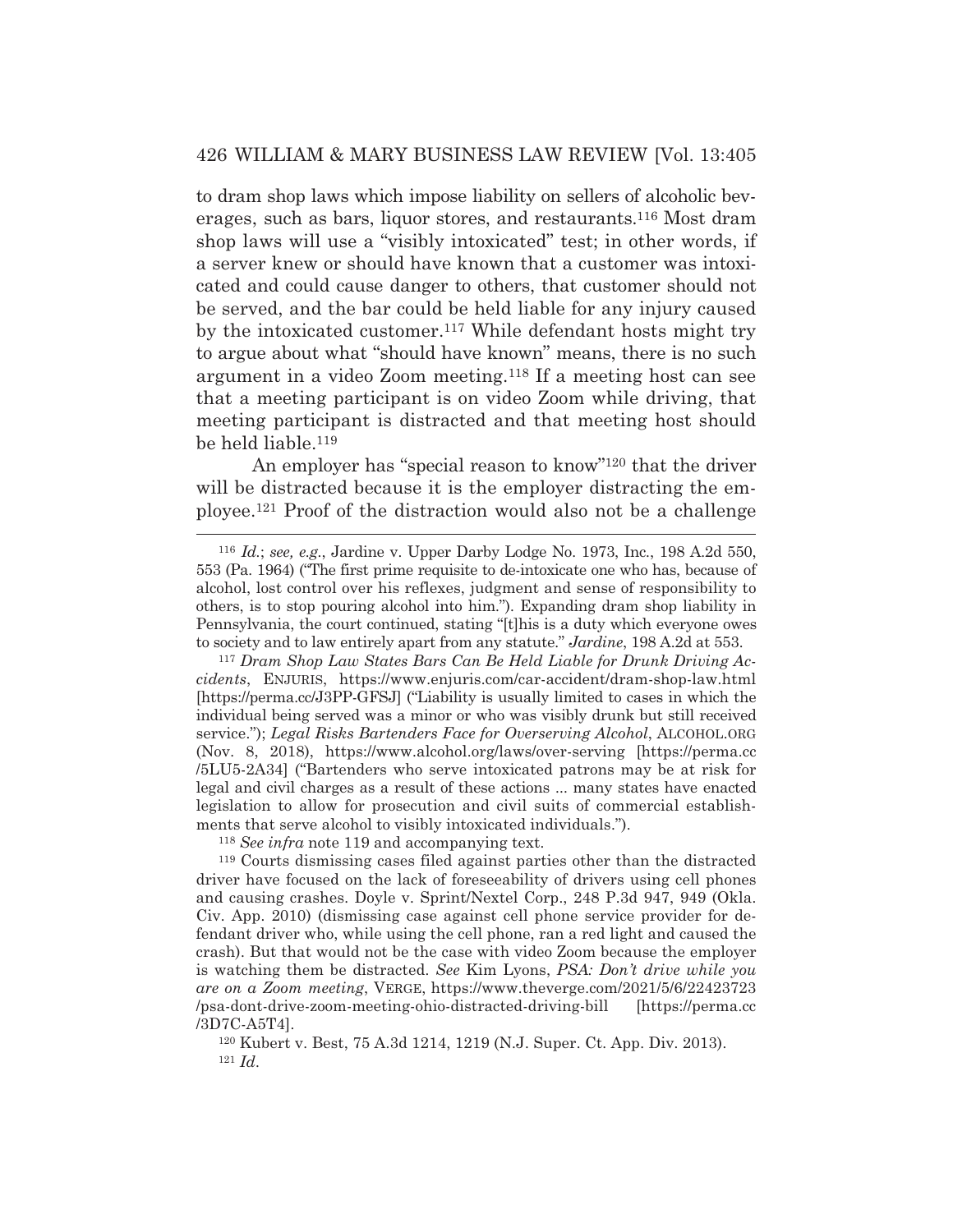since the employer can see that a device is being used to participate in the video Zoom meeting and can see that the driver is driving.122

## *2. Direct Liability*

While employers may be vicariously liable for their employees' torts, in the case of video Zoom meetings, employers could be held directly liable under a theory of negligence.<sup>123</sup> Negligence is the breach of a duty owed to a plaintiff to protect them from a foreseeable risk of harm.124 The negligence analysis requires "an examination of the reasonableness of the risk created by the defendant's conduct. This in turn depends upon a panorama of considerations such as the magnitude of the harm, the likelihood and foreseeability of its occurrence, weighed against the utility of the defendant's conduct."125 If the defendant employer permits or encourages video Zoom meetings while driving, then the employer can be held liable for negligence.126 "An act is negligent if the actor intends it to affect, or realizes or should realize that it is likely to affect, the conduct of another, a third person, or an animal in such a manner as to create an unreasonable risk of harm to the other."127

 Applying that standard to participating in a video Zoom meeting while driving, the magnitude of the harm is high as it could result in a deadly crash, the likelihood and foreseeability is high given that watching a video while driving is very distracting, and the utility of the driver's participation in the video Zoom meeting is low.128 There is no meeting that is important enough

<sup>122 &</sup>quot;In fact, one could say that nothing short of watching the driver receive and read the message as he drives would ensure with certainty that the message will reach the driver while he is driving." Emily K. Strider, *Don't Text a Driver: Civil Liability of Remote Third-Party Texters after* Kubert v. Best, 56 WM. & MARY L. REV. 1003, 1019 (2015). Strider argues that proof in the case of remote-texter liability would be difficult to prove since there is no guarantee that the text message would be received, nor would the sender have "direct knowledge of the recipient's behavior." *Id.*

<sup>123</sup> McClane v. Rich Transport, Inc*.*, No. 2:11-cv-00101 KGB, 2012 WL 3257658, at \*7 (E.D. Ark. Aug. 9, 2012) (finding the defendant driver's employer could be liable for an independent claim of negligence and for punitive damages for failing to educate and supervise its drivers regarding the dangers of texting while driving). 124 Hetterle v. Chido, 400 N.W. 2d 324, 326–27 (Mich. Ct. App. 1986).

<sup>125</sup> *Id.*

<sup>126</sup> *See id.* 

<sup>127</sup> RESTATEMENT (SECOND) OF TORTS § 303 (AM. L. INST. 1965).

<sup>128</sup> *See id.*; *see also* Lyons, *supra* note 119.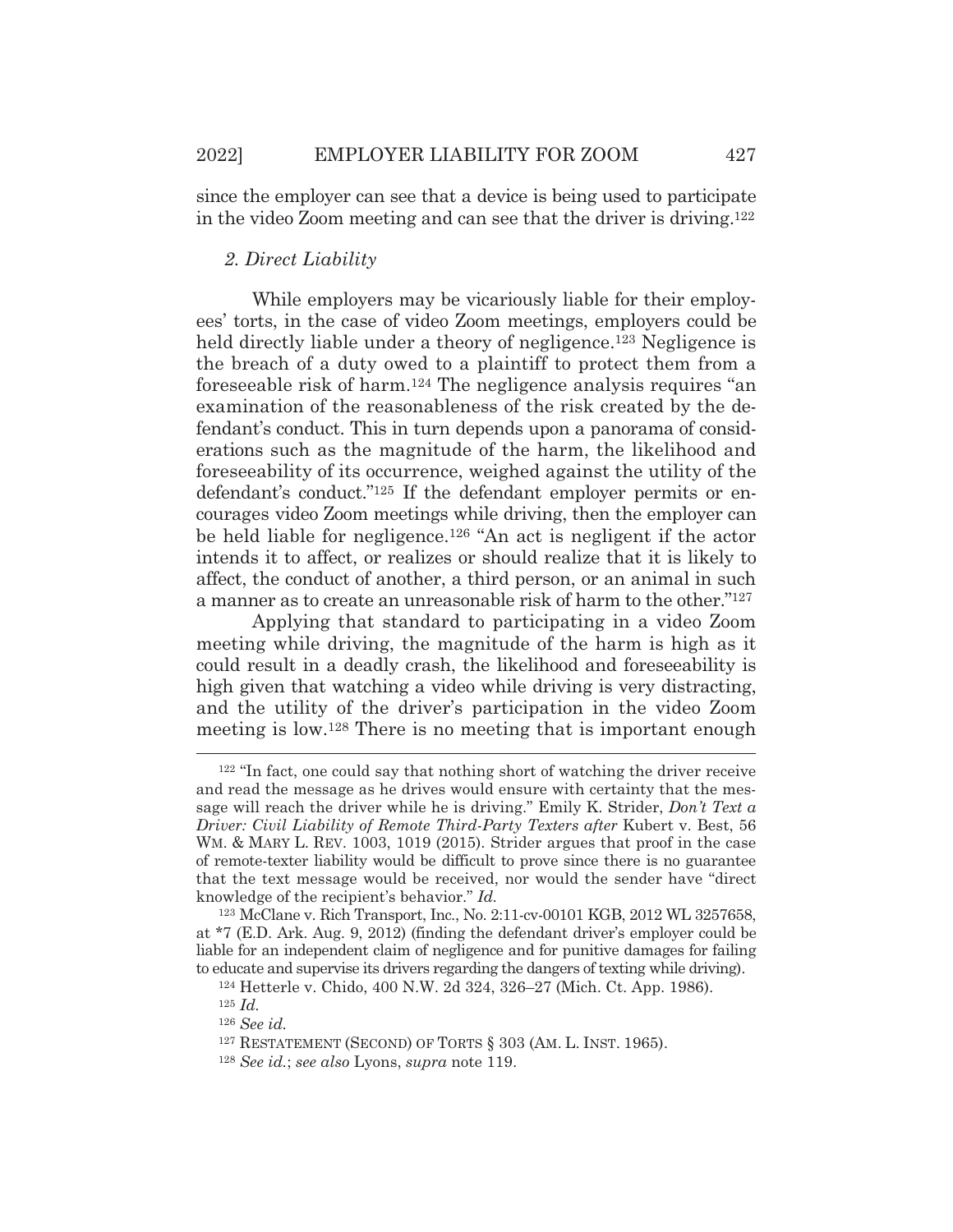to risk someone's life, whether that of the driver or passengers in another car or a pedestrian on the road. And, the risk is so easily mitigated by simply pulling off the road, to a safe location, and participating in the meeting while safely parked.129

#### III. POLICIES, TRAINING, AND TOOLS

## *A. Policies*

Employers are generally aware that their employee's actions can expose the employer to liability.130 To reduce that risk of liability, employers have a variety of policies, ranging from nondiscrimination to confidentiality.131 Often those policies specifically cover the employer's premises, like policies to comply with OSHA, but sometimes policies need to extend beyond the workplace, such as what is permissible to post on social media.132 To reduce the risk of being liable for an employee's distracted driving, employers should have clear policies prohibiting employees from participating in company video Zoom meetings while driving.

 Employers need to state their expectations in policies, or they will not be able to rely on them in court.133 For example, the *Ellender* court noted that while the employer may not have expected or intended for its employees to talk on their cell phones while driving, it provided no factual information that such expectations or intentions were conveyed to its employees or enforced.134 The National Safety Council emphasizes the importance of employee support of the policy, noting that commitment from the employer's leadership is key.135

<sup>129</sup> *See* Lyons, *supra* note 119.

<sup>130</sup> *See* Leslie Wolfe, *When are Employers Liable for Employee Behavior?*, CRAIN'S CLEV. BUS. (Nov. 11, 2013), http://www.crainscleveland.com/article/20 131111/BLOGS05/311119998/when-are-employers-liable-for-employee-behavior [https://perma.cc/W3SJ-5M6H].

<sup>131</sup> *See id.*

<sup>132</sup> *See id.*

<sup>133</sup> *See id.*

<sup>134</sup> Ellender v. Neff Rental, Inc., 965 So.2d 898, 902 (La. Ct. App. 2007) ("Thus, although [the employer] may not have expressly authorized conducting business on a cell phone while driving, it certainly did not prohibit it."); *see also* Isaac A. Hof, *Wake-Up Call: Eliminating the Major Roadblock That Cell Phone Driving Creates for Employer Liability*, 84 TEMP. L. REV. 701, 719 (2012).

<sup>135</sup> NAT'L SAFETY COUNCIL, BUILDING EMPLOYEE BUY-IN 1 (2017). Another resource is the Network of Employers for Traffic Safety (NETS), an employer-led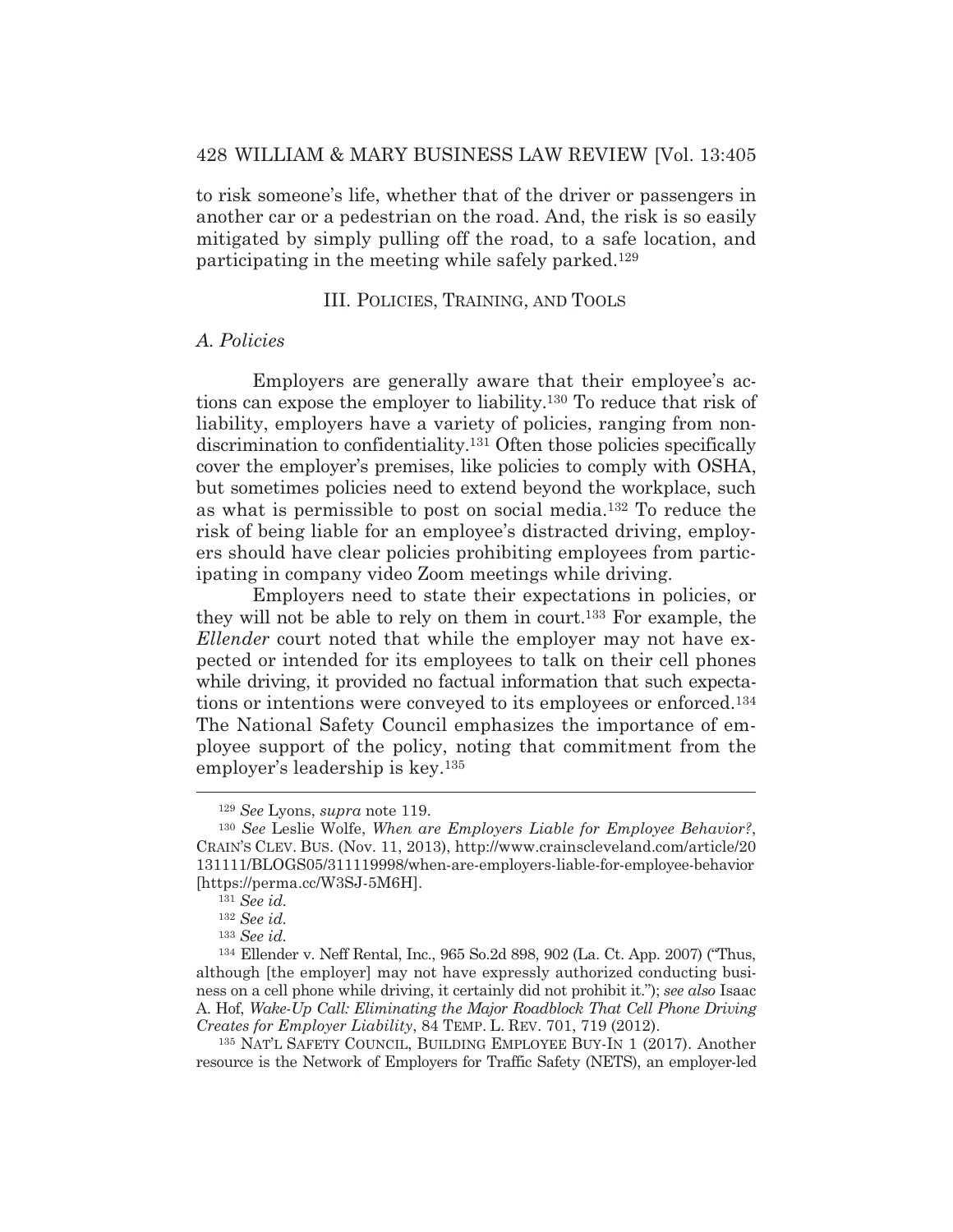According to David Teater, a nationally recognized leader on the issue of distracted driving, once companies hear the research about the dangers of distracted driving, they typically move forward to ban distracted driving on the part of their employees.<sup>136</sup> "A new survey of more than 2,000 employers conducted by the National Safety Council found that 58 [%] had some type of cell phone usage policy in place, and roughly one-quarter of those surveyed prohibit both hand-held and hands-free devices while driving for some or all employees."137 However, Jim Noble of Zurich Insurance, makes that point that "If you have a policy but your internal practice encourages cell phone use while driving, the policy is essentially without merit. That's probably wors[e] than not having a policy."138 For example, Noble recommends not scheduling conference calls (which could be audio or video) at a time when it is likely that employees would be in their cars (e.g., during the morning or evening commute).139 Pund-IT analyst Charles King opined that "it makes sense for companies to have a policy in place that establishes a layer of discretion between themselves and employees that may break the law," by driving distracted.140

organization and a collaboration between the U.S. government and the private sector focused on reducing road-related crashes, injuries, and deaths. *Advancing Safety. Reducing Risk. Saving Lives.*, NETWORK OF EMPS. FOR TRAFFIC SAFETY, https://trafficsafety.org [https://perma.cc/6UUF-QJEZ].

<sup>136</sup> Kelly Wallace, *Distracted Driving: Urging Companies to Crack Down*, CNN (Apr. 4, 2017, 9:26 AM), https://www.cnn.com/2017/04/04/health/distracted-driv ing-company-cell-phone-bans-impact/index.html [https://perma.cc/6K6J-QMQE]. David Teater lost his 12-year-old son, Joe, in 2004 to a distracted driver who was on a phone call and ran a red light at 48 mph, slamming into the car in which Joe was a passenger. *Id.* He said it was a "perfect example of inattention blindness, looking, not seeing ... what happens when our minds are not fully engaged in the task of driving." *Id.* The loss of Joe led him to become an advocate against distracted driving, becoming the leader of the National Safety Council's distracted driving initiative from 2009 to 2015. *Id.*

<sup>137</sup> Julie Ferguson, *Distracted Driving & Employer Policies*, ESI GRP. (Nov. 1, 2009), https://www.theeap.com/best-practices/distracted-driving-employer-policies [https://perma.cc/YMS9-2VL7].

<sup>138</sup> David Needle, *Could Texting in Car Be an Employer Liability?*, ENTER-PRISEMOBILETODAY (Jan. 26, 2010), http://www.enterprisemobiletoday.com/ar ticle.php/3860556/Could-Texting-in-Car-Be-an-Employer-Liability.htm [https:// perma.cc/Q2PX-9NWJ].

<sup>139</sup> *Id.*

<sup>140</sup> *Id*.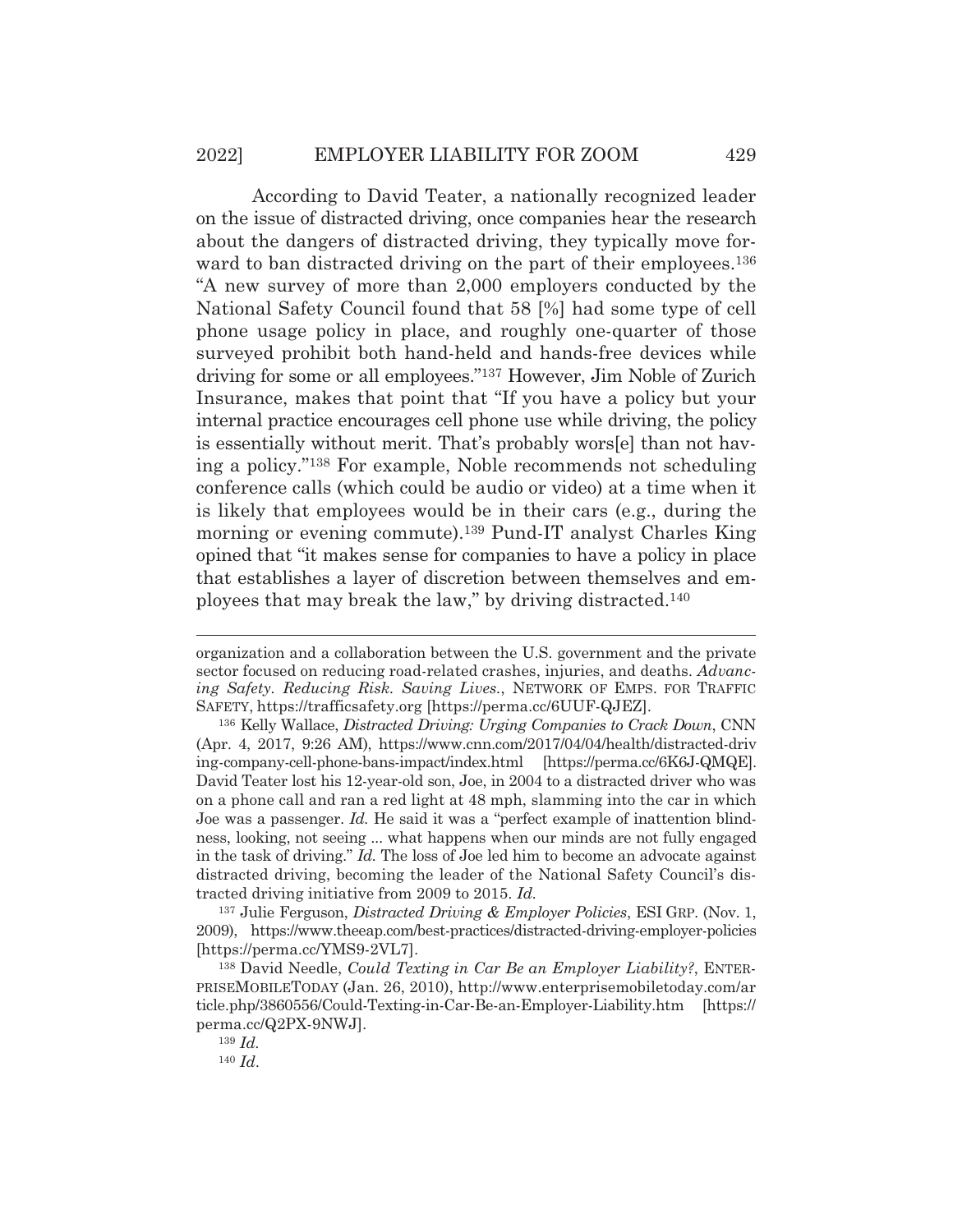While there are plenty of tips on video conferencing etiquette, most of them mention avoiding driving while doing so.<sup>141</sup> Tips include testing hardware and internet connection, changing backgrounds, not playing with filters, having a quiet space, and of course, dressing beforehand.142 Since video presence has a magnifying effect, experts recommend avoiding "fidgeting, moving around, or gazing elsewhere while someone else is talking."143 Participants have even been advised not to eat or drink while on camera.<sup>144</sup>

<sup>143</sup> George, *supra* note 141.<br><sup>144</sup> In advance of a meeting with an accreditation team, one university advised its employees "No Food Allowed!!! Treat yourself to a snack AFTER the meeting. If you must take a drink, adjust your sitting position, or leave for a

<sup>141</sup> *See, e.g.*, Anita George, *The Do's and Don'ts of Video Conferencing Etiquette*, DIGIT. TRENDS (Mar. 26, 2020), https://www.digitaltrends.com/comput ing/dos-and-donts-of-video-conferencing-etiquette/ [https://perma.cc/MDT7-ZAR4]. *But see* U.S. v. Morales, No. 20-mj-04939-AHG, 2020 WL 7770912, at \*6 (S.D. Ca. Dec. 30, 2020) ("All participants shall display the same level of professionalism during the Status Hearing and be prepared to devote their full attention to the Status Hearing as if they were attending in person, i.e., cannot be driving

while speaking to the Court.").<br><sup>142</sup> George, *supra* note 141; Jami Ganz, *ABC Reporter Goes Pantsless during Zoom Appearance on 'Good Morning America'*, N.Y. DAILY NEWS (Apr. 28, 2020), https://www.nydailynews.com/snyde/ny-gma-contributor-goes-pantsless-zoom-20 200428-okqn7le72jc5vctzbdbrkqjlwq-story.html [https://perma.cc/VQM5-BUXZ] (recounting the story of the 27-year-old journalist who appeared to not be wearing pants with his professional jacket and shirt while reporting by Zoom on Good Morning America); Esther Shein, *How Your Actions on Zoom Could Get You Fired*, TECHREPUBLIC (May 8, 2020), https://www.techrepublic.com/arti cle/how-your-actions-on-zoom-could-get-you-fired/ [https://perma.cc/RB4P-ZTGZ] ("It's good common sense if you're going to get on a call with the executive team you would get dressed."); N.F. Mendoza, *13 Things to Avoid Doing on Zoom*, TECHREPUBLIC (Apr. 3, 2020), https://www.techrepublic.com/google-amp/arti cle/13-things-to-avoid-doing-on-zoom/ [https://perma.cc/C2SK-JN65] ("[M]emes of people with their video turned into a potato or a kitten ... [are] not good for credibility."). A Texas attorney signed into a court hearing on his assistant's computer with a filter that made him appear as a cat. He said he did not know how to fix it but assured the court "I am not a cat." Ken Meyer, *'I Am Not a Cat': Texas Virtual Court Case Goes Hilariously Off the Rails After Lawyer Accidentally Activates Zoom Filter*, MSN (Feb. 9, 2021), https://www.msn.com/en-us /tv/news/i-am-not-a-cat-texas-virtual-court-case-goes-hilariously-off-the-rails -after-lawyer-accidentally-activates-zoom-filter/ar-BB1dxE9T [https://perma .cc/PU2Y-WS95]. William Amos, representing the Quebec District of Pontiac, appeared naked at a Zoom video meeting of the House of Commons. *Canadian Lawmaker Caught Naked During Video Conference*, AP (Apr. 15, 2021), https:// apnews.com/article/oddities-general-news-3877863d6745d32b81bd008272dd3 8b0 [https://perma.cc/GF7K-D33M].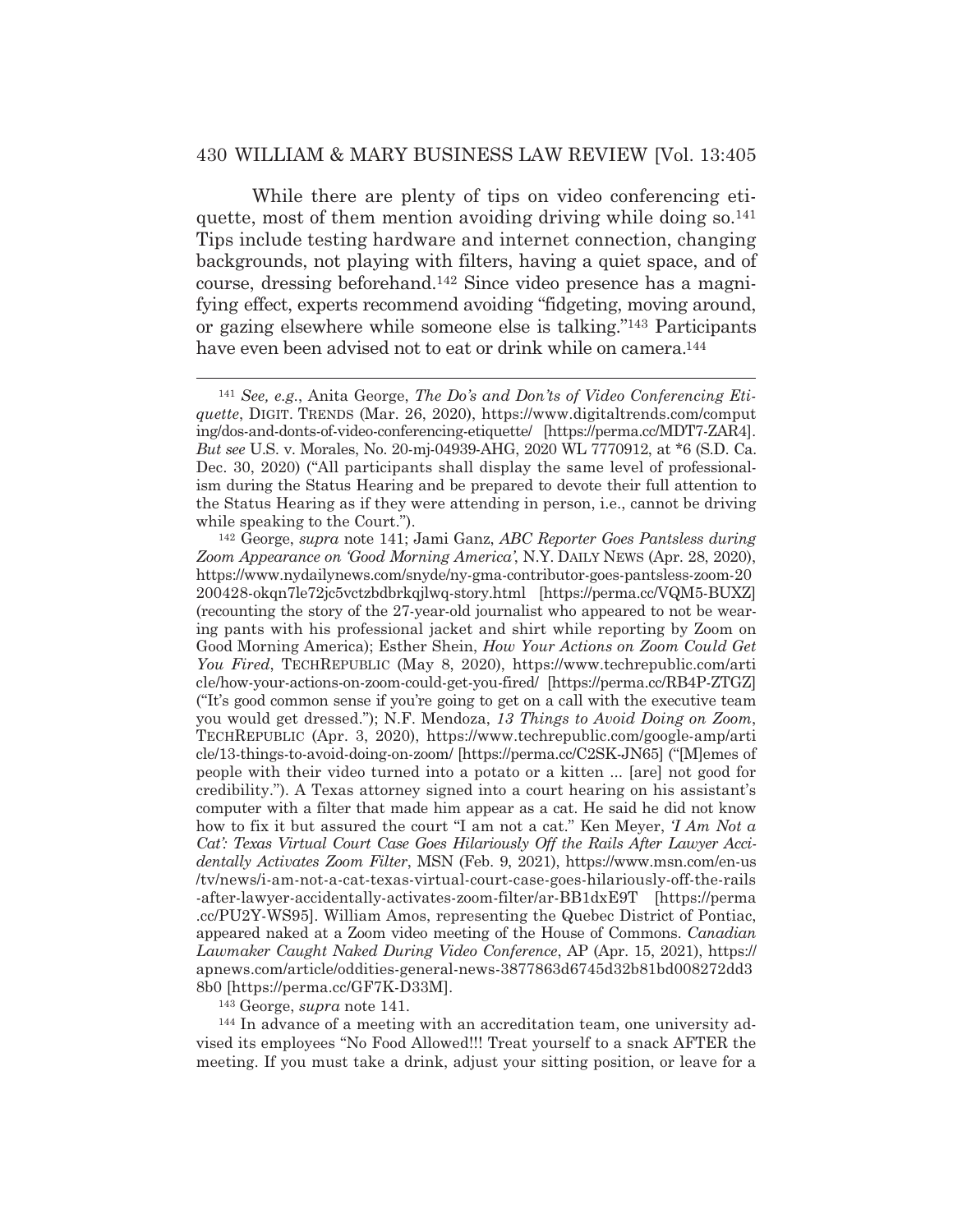#### 2022] EMPLOYER LIABILITY FOR ZOOM 431

 There have also been warnings of Zoom behaviors that could result in termination.145 "Sharing derogatory images, disclosing confidential information, or using discriminatory language toward a colleague will still have the same repercussions as they would in a physical office setting," warned Betty Rodriguez, senior workplace analyst at Fit Small Business, about Zoom behaviors that should be avoided.146 Attorney Jacob J. Sapochnick noted that company confidential information should not be shared since Zoom meetings might be recorded and those recordings could later be accessed by a computer hacker.147 Meeting participants should also refrain from criticizing their boss in the "private" chat of a Zoom meeting since when the host downloads the meeting transcripts,

Thousands of personal Zoom videos have been left viewable on the open Web, highlighting the privacy risks to millions of Americans as they shift many of their personal interactions to video calls in an age of social distancing. Videos viewed by The Washington Post included one-on-one therapy sessions; a training orientation for workers doing telehealth calls that included people's names and phone numbers; small-business meetings that included private company financial statements; and elementary school classes, in which children's faces, voices and personal details were exposed. Many of the videos include personally identifiable information and deeply intimate conversations, recorded in people's homes.

Keith Cowing, *Beware of Using Zoom*, NASA WATCH (Apr. 4, 2020), http://nasa watch.com/archives/2020/04/beware-of-using.html [https://perma.cc/T9PD-F2YH].

moment, please turn off your camera first." E-mail from AJ Grube, Dean, Coll. Bus., W. Carolina Univ. (Mar. 12, 2021) (on file with author).

<sup>145</sup> *See* Shein, *supra* note 142.

<sup>146</sup> *Id.*

<sup>&</sup>lt;sup>147</sup> *Id.* ("Everything we do online can be breached or accessed publicly," said Scot J. Chrisman, founder and CEO of The Media House, a digital marketing firm.). Zoom is not approved as a collaboration tool at NASA. Keith Cowing, *Nasa Bans Use of Zoom*, NASA WATCH (Apr. 9, 2020, 9:38 AM), http://nasa watch.com/archives/2020/04/nasa-bans-use-o.html [https://perma.cc/Q6UT-4E32] ("Zoom is not licensed nor authorized for use by NASA employees and contractors, and is not allowed on NASA IT devices."). Elon Musk's SpaceX banned employees from using Zoom over "significant privacy and security concerns." Liam Tung, *Zoom: We're Freezing All New Features to Sort Out Security and Privacy*, ZDNET (Apr. 2, 2020), https://www.zdnet.com/article/zoom-were-freezing-all-new -features-to-sort-out-security-and-privacy/ [https://perma.cc/6E58-QJS3]. The FBI warned school about privacy issues, advising them to use meeting passwords and not to publicly share virtual classroom links. *Id.*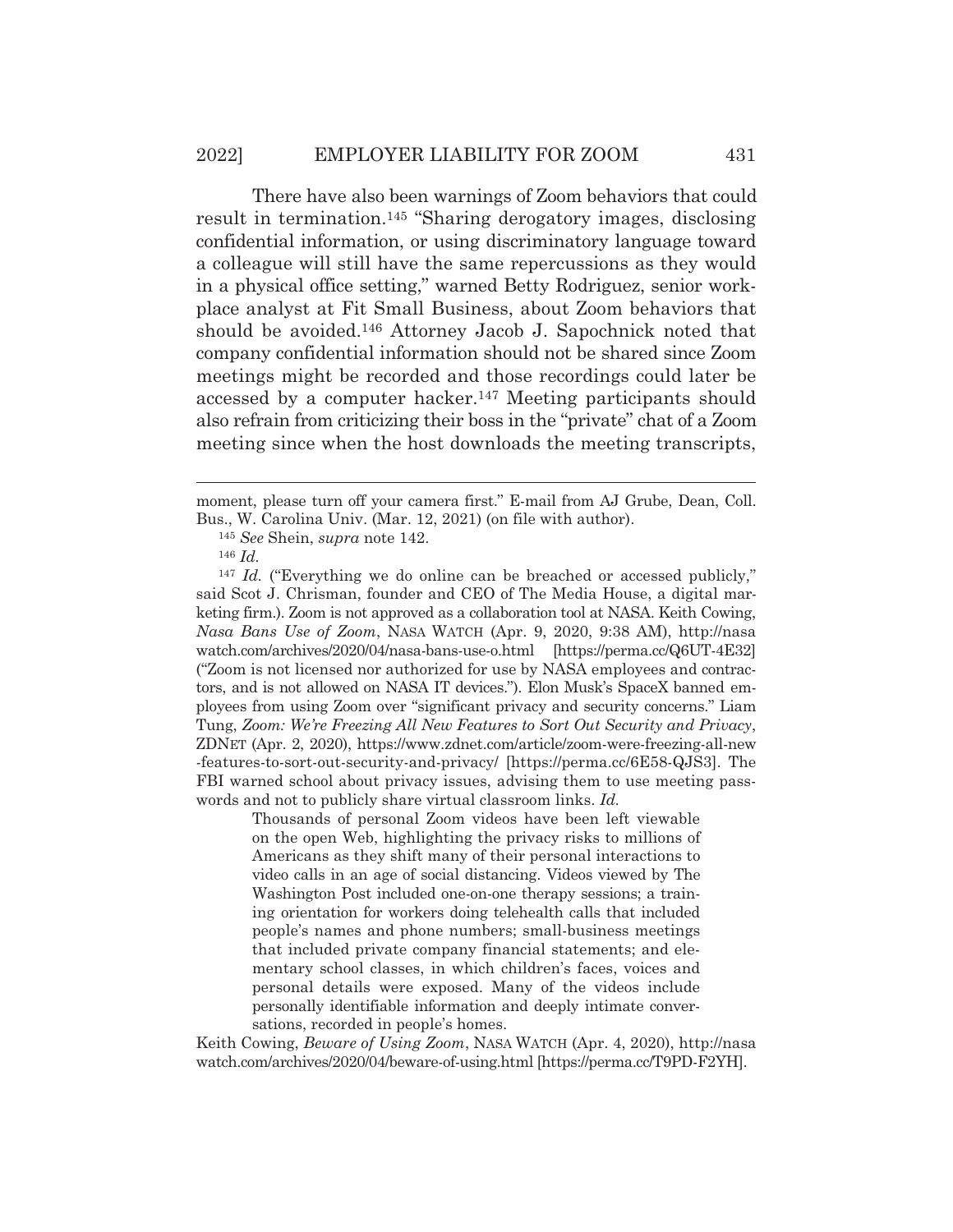all such private comments are visible.148 Participants should avoid using the screen sharing tool to share inappropriate content.149

 There have been many examples of egregious behavior on Zoom that a reasonable person might not have thought required advanced warnings.150 For example, Sean Nguyen, director of Internet Advisor, had to terminate an employee after repeated Zoom calls during which the employee would loudly fight with her live-in boyfriend.151 A northern California planning commissioner resigned after throwing his cat during a city meeting, explaining, "[w]e are all living in uncertain times and I certainly, like many of you, am adjusting to a new normalcy," and apologizing for his behavior.152 But Scott Green, a plastic surgeon acted in a manner that was not only inappropriate, but put a patient's life at risk when he participated in a Zoom traffic court hearing from the operating room during a surgery.153 The judge refused to proceed, protecting the welfare of the patient, who could be seen on the operating table in video Zoom meeting.154 The Medical Board of California stated that it is "aware of this incident and will be looking into it."<sup>155</sup> What will the result of that investigation be? Will the Board conclude that it needs a new policy statement that physicians should not attend traffic court while operating? That seems absurd, and should not be necessary, just as advising drivers not to video Zoom while driving should be obvious.

 In an irony that would not be believable in a low-grade movie, vice chair of the Senate Transportation Committee, State

<sup>148</sup> Shein, *supra* note 142.

<sup>149</sup> *See id.* 

<sup>150</sup> *See, e.g.*, *id.*

<sup>151</sup> *Id.*

<sup>152</sup> Stella Chan, *California City Official Who Threw Cat and Drank During Video Meeting Resigns*, CNN (Apr. 28, 2020), https://www.cnn.com/2020/04/28 /politics/california-official-resigns-after-throwing-cat-trnd/index.html [https:// perma.cc/PB3N-9SUV] ("I did not conduct myself in the Zoom meeting in a manner befitting of a planning commissioner and apologize for any harm I may have inflicted.").

<sup>153</sup> Katie Shepherd, *California Doctor Attends Zoom Court Hearing During Surgery: 'I'm in an Operating Room Right Now'*, WASH. POST (Mar. 1, 2021), https://www.washingtonpost.com/nation/2021/03/01/california-doctor-zoom-court -surgery/ [https://perma.cc/D7ST-BJYF].

<sup>154</sup> *Id.*

<sup>155</sup> *Id.*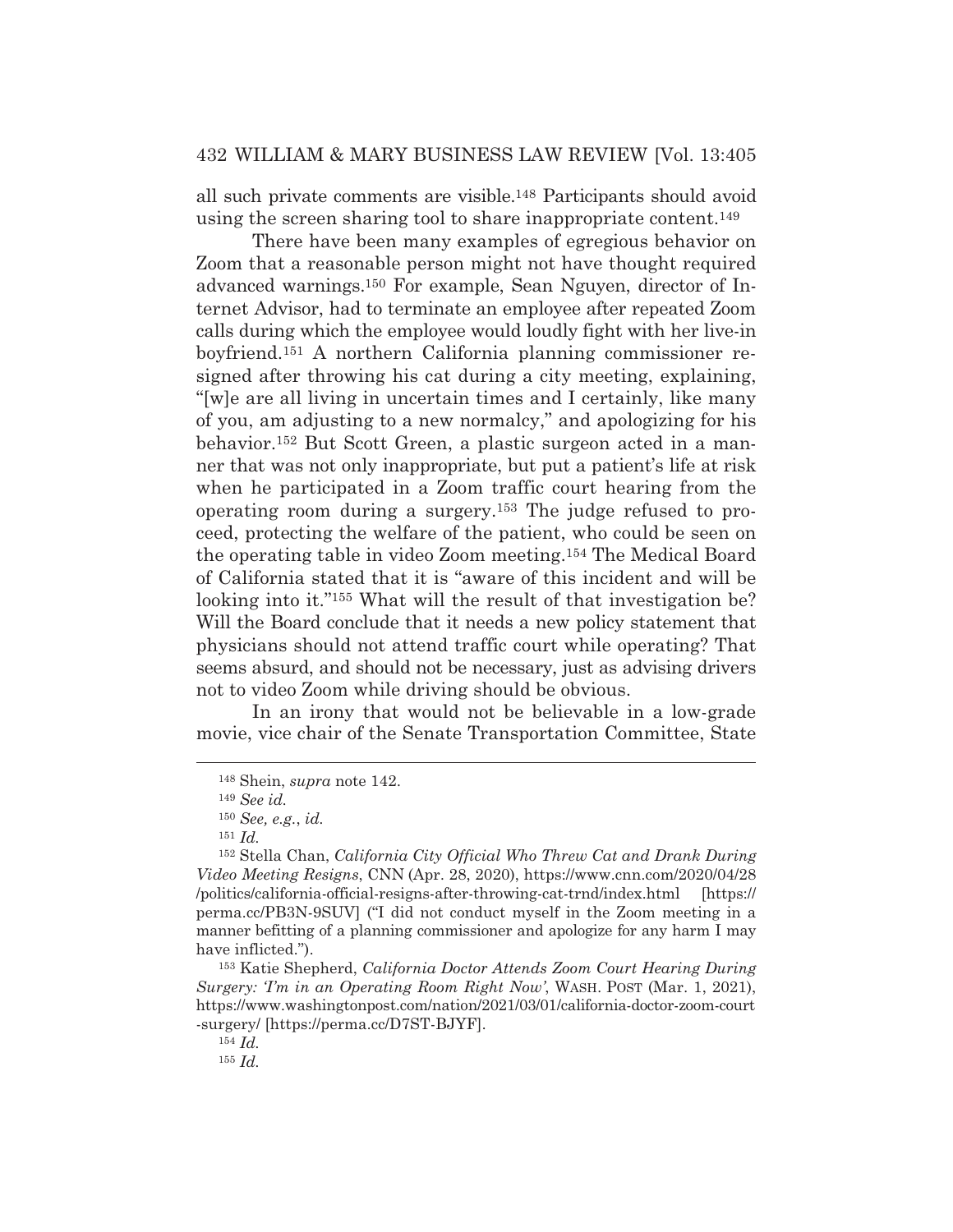Senator Rebecca Saldaña, participated in a legislative video meeting while driving.156 She was clearly behind the wheel, although she used a virtual background to block the rest of the car and the passing scenery.157 This was a direct violation of Washington law.158 Sen. Saldaña acknowledged that she has "supported legislation about penalties for distracted driving, and like all drivers in Washington state, I must be subject and accountable to that law and all traffic laws."159

 Ohio State Senator Andrew Brenner apparently did not learn from his political colleague, Saldaña.160 Like Saldaña, Sen. Brenner attended a government video Zoom meeting while driving; however, it was not just the meeting attendees who knew of his distracted driving.<sup>161</sup> It was livestreamed to the public, who could not only see his seat belt and watch him glance from side to side as if readying to cross a street, but could also see a background that made it appear that he was in the office, functionally an admission that he knew he was wrong and was trying to deceive everyone into believing that he was not exercising poor judgment by driving while on video Zoom.162 Even more troubling is that, unlike Sen. Saldaña who admitted that she was wrong, Sen. Brenner denied that he was distracted, stating that "I was paying attention to the driving and listening to [the meeting]. And I've actually been on other calls, numerous calls, while driving. [O]n video calls, I'm not paying attention to the video.

<sup>156</sup> Mike Lindblom, *Seattle State Senator Apologizes for Joining a Zoom Hearing While Driving*, SEATTLE TIMES (Apr. 6, 2021), https://www.seattletimes.com /seattle-news/transportation/seattle-state-senator-apologizes-for-joining-a-hearing -via-video-while-driving/ [https://perma.cc/KQ9D-2TTH].

<sup>157</sup> *Id.*

<sup>158</sup> WASH. REV. CODE § 46.61.672(5)(c)(iii) (2017) ("Watching video on a personal electronic device").

<sup>159</sup> Lindblom, *supra* note 156.

<sup>160</sup> *See* Wilson Wong, *Ohio State Senator Caught Driving During Zoom Call as House Considered Distracted-Driving Bill*, NBC NEWS (May 7, 2021), https://www.nbcnews.com/news/us-news/ohio-state-senator-caught-driving-dur ing-zoom-call-house-considered-n1266678 [https://perma.cc/P4BG-FSUL].

<sup>161</sup> *See id.*

<sup>&</sup>lt;sup>162</sup> *Id.* ("The [Zoom background] filter features brown wooden cabinets, hanging art pieces and a houseplant. However, a seat belt is strapped across his chest.").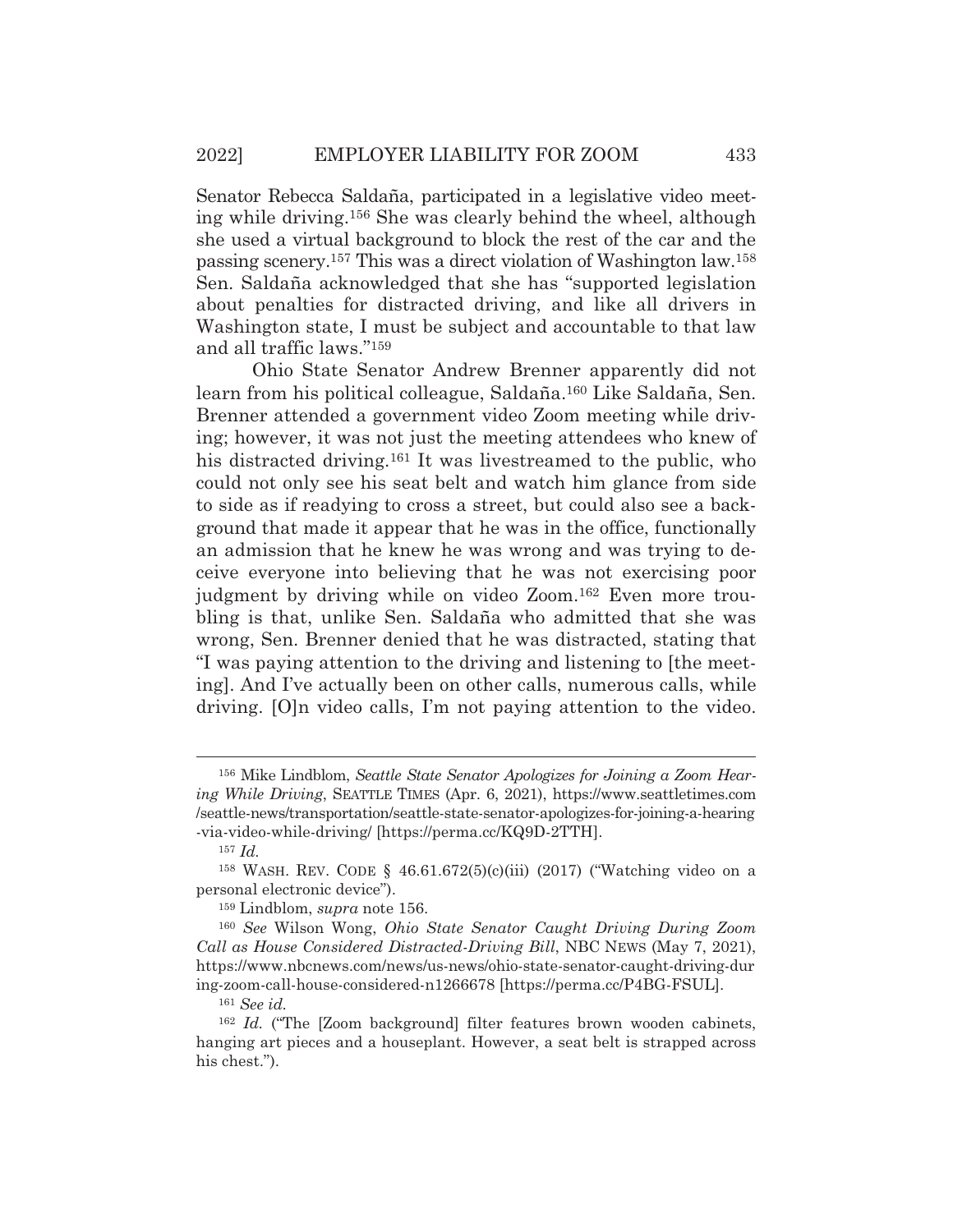To me, it's like a phone call."163 Three months prior to the incident, Ohio Governor Mike DeWine said, "Ohio's current laws don't go far enough to change the culture around distracted driving, and people are dying because of it."164 Apparently, Senator Brenner did not agree with Gov. DeWine's comments, which also included "Distracted driving is a choice that must be as culturally unacceptable as drunk driving is today, and strengthening our current laws will lead to more responsible driving."165 Ohio legislators were following the governor's lead, and they introduced a bill to strengthen laws focused on decreasing dangerous driving, including imposing penalties for texting and livestreaming while driving.166 Irony seems to follow politicians who video Zoom while driving, as this distracted driving bill was introduced on the same day as Sen. Brenner's lack of judgment.167

 Apparently, employers cannot rely on their employees to refrain from engaging in video Zoom meetings while driving, and therefore, an employer policy is required to both protect the safety of other drivers and pedestrians on the road and to protect employers from liability for their employees' Zoom engagement while driving.168 Harvard College recognized this need when stating its policies for *The Business of China*, a general education course taught synchronously online to students all over the world, including "Don't Zoom while driving."169 While that policy is short and sweet, employers may prefer just a bit more detail offered in the following sample policy:

> *No Zoom Video Meetings While Driving.* While we appreciate our employees' commitment to work, please focus on

<sup>167</sup> *Id.*

<sup>168</sup> *See* Wallace, *supra* note 136.

<sup>163</sup> *Id.*

<sup>164</sup> *Id.*

<sup>165</sup> *Id.*

<sup>166</sup> Lucy Campbell, *Footage reveals Ohio state senator driving during Zoom call*, GUARDIAN (May 7, 2021), https://www.theguardian.com/us-news/2021 /may/07/footage-reveals-ohio-state-senator-driving-during-zoom-call [https:// perma.cc/DW2T-99VH].

<sup>169</sup> John S. Rosenberg, *Don't Zoom While Driving*, HARV. MAG. (Mar. 24, 2020), https://www.harvardmagazine.com/2020/03/harvard-college-class-remote -learning [https://perma.cc/8GT5-UTUP].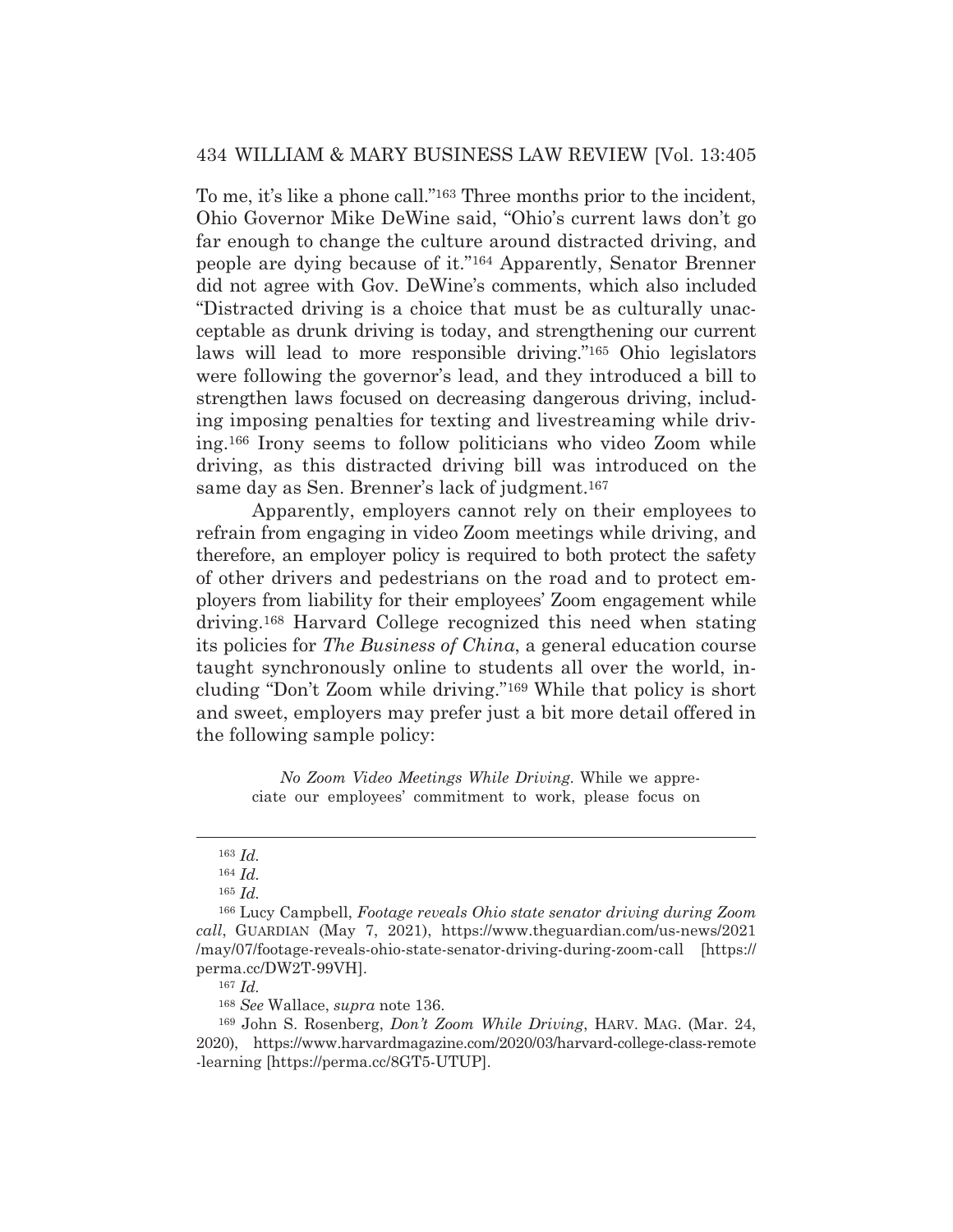safety first, and only use electronic devices when it is safe to do so. To protect our employees and the community:

- 1. Employees are prohibited from using Zoom video while driving by using a mobile phone, tablet, laptop computer, or any other device.
- 2. Employees are encouraged to always focus on their driving for the safety of passengers, other drivers, and pedestrians. Please wait to engage in meetings until you are safely parked.
- 3. All supervisors are advised to immediately remove any Zoom meeting participant who is participating on video while driving.170

### *B. Training*

Once such a policy is created, employees need to be advised of the policy and trained on how it is to be used.171 One of the keys to successful training is overcoming objections.172 Productivity concerns are often cited as one of the top obstacles in reducing employee cell phone usage, as not talking to potential customers while driving between appointments could negatively impact business.173 Participants using Zoom video while driving will likely raise the same concerns.<sup>174</sup> When announcing the policy,

<sup>170</sup> While the focus of this Article is on Zoom video meetings while driving, some employers may want to go further to deter all device-related distracted driving. For example, railroad operating employees are prohibited "from using electronic devices in any way that would detract from railroad safety." Restrictions on Railroad Operating Employees' Use of Cellular Telephones and Other Electronic Devices, 75 Fed. Reg. 59,850, 59,593 (Sept. 27, 2010) (codified at 49 C.F.R. pt. 220). It goes on to state "[t]his paragraph is also meant to encompass other potential uses of electronic devices that may arise outside of those detailed or contemplated by this rule or by railroad operating rules." *Id.* This is very valuable since in 2011 when the Final Rule amended and codified FRA Emergency Order No. 26, it was not contemplated at that time that video meetings would become as popular as they are in 2021, and likely will be in the future. Lindblom, *supra* note 156. Such language is similar to that used in the entertainment industry with respect to the grant of rights which is often crafted as "made by any method now known, or hereafter to become known." Chambers v. Time Warner, Inc., 123 F. Supp. 2d 198, 200 (S.D.N.Y. 2000).

<sup>171</sup> *See* Wallace, *supra* note 136.

<sup>172</sup> *See id.*

<sup>173</sup> *See id.*

<sup>174</sup> *See 'Zooming' and Driving: A New Concern During the COVID-19 Pandemic*, ABC30 (Oct. 8, 2020), https://abc30.com/distracted-driving-deaths-zoom-while -take-a-work-meeting-research/6868604/ [https://perma.cc/86KQ-PAHC].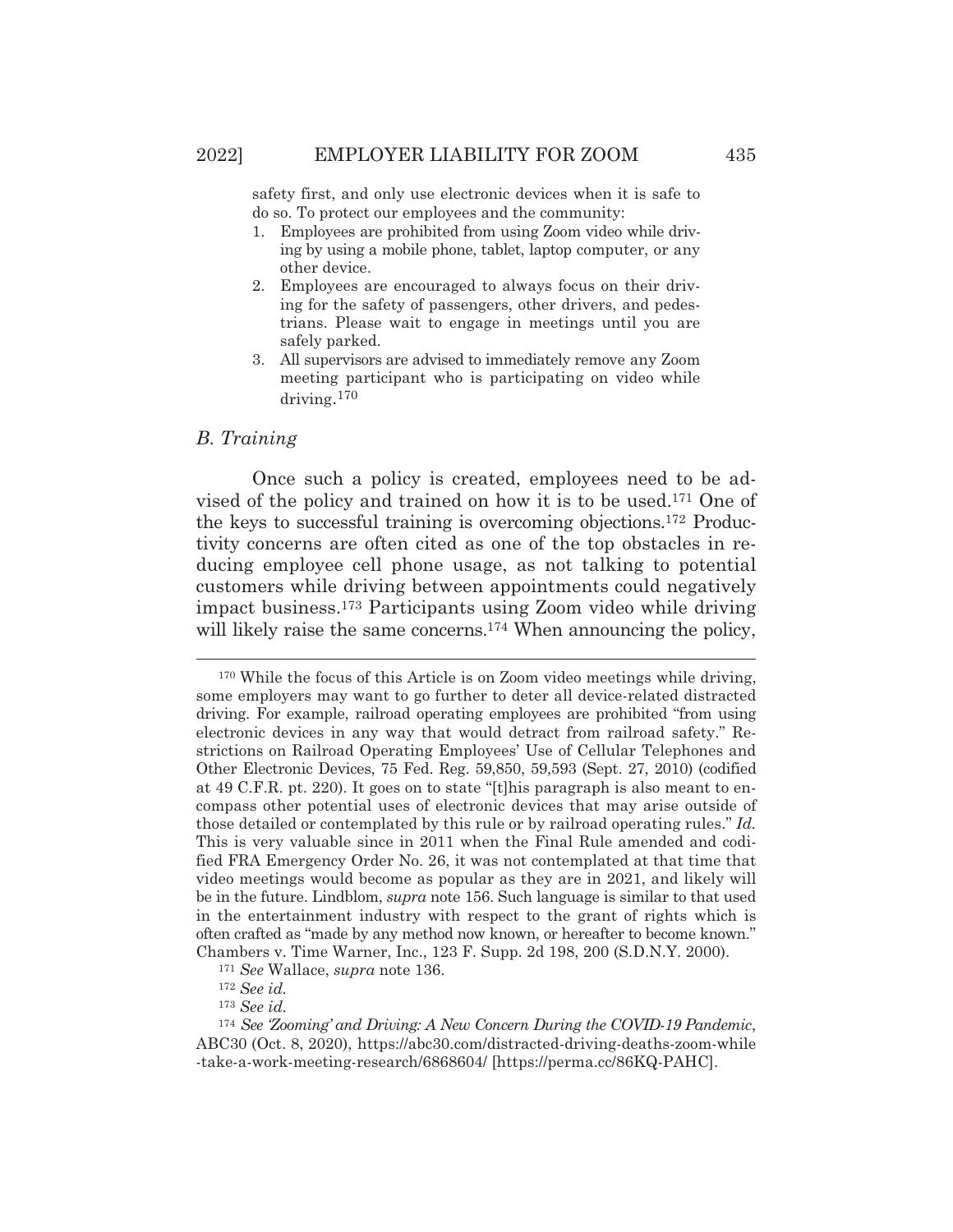employers will want to share some of the dangers of distracted driving so that employees understand why the policy is being implemented.175 Employers may want to consider implementing or participating in a campaign to stop distracted driving, in addition to initiating a policy.176

 Companies should support policies with training and safety programs to help "break distracted driving behaviors that are prohibited by the [company's] policy."177 Truce, a software company dedicated to "eliminat[ing] workplace distractions by making mobile smarter," notes that "[m]otor vehicle crashes are the leading cause of workplace fatalities, accounting for 24% of all fatal occupational injuries."178

 The training should begin with statistics reminding employees of the impact distracted driving has on the company, its employees, and the general public.179 It might also be helpful to do some myth busting in order to get employees to embrace the concept of how dangerous distracted driving can be.180 For example, those confident that they can successfully multitask while driving can be reminded that "multitasking while driving increases

<sup>175</sup> *See* Wallace, *supra* note 136.

<sup>176</sup> One such campaign is supported by StopDistractions.org, which states its mission as an "organization dedicated to eliminating the lifelong devastation that results when a loved one is killed or injured in a distracted driving crash." *Our Mission*, STOPDISTRACTIONS.ORG, http://stopdistractions.org [https:// perma.cc/CV4J-MP3P]. Another is End Distracted Driving, which started after 21-year-old Casey Feldman was killed by a distracted driver. *About EndDD*, ENDDD.ORG, https://www.enddd.org/about-enddd/ [https://perma.cc/P3VB-D9TQ].

<sup>177</sup> *Distracted Driving Training: How to Tackle Fleet Distracted Driving*, TRUCE (June 17, 2019), https://trucesoftware.com/blog/distracted-driving-training-how -to-tackle-fleet-distracted-driving/ [https://perma.cc/5F6M-2NDV].

<sup>178</sup> *Id*.

<sup>179</sup> For example, Truce noted that

<sup>[</sup>i]n 2007, a tech company had to pay \$21.6 million when one of its drivers, while using a cell phone, was involved in a fatal crash. In 2008, a commercial fleet transportation company had to pay \$24.7 million when one of its truck drivers, while texting and driving, caused a fatal crash. In 2005, a paper company had to pay \$5.2 million when one if its employees caused a serious accident after they were distracted due to cell phone usage.

<sup>180</sup> *See id.*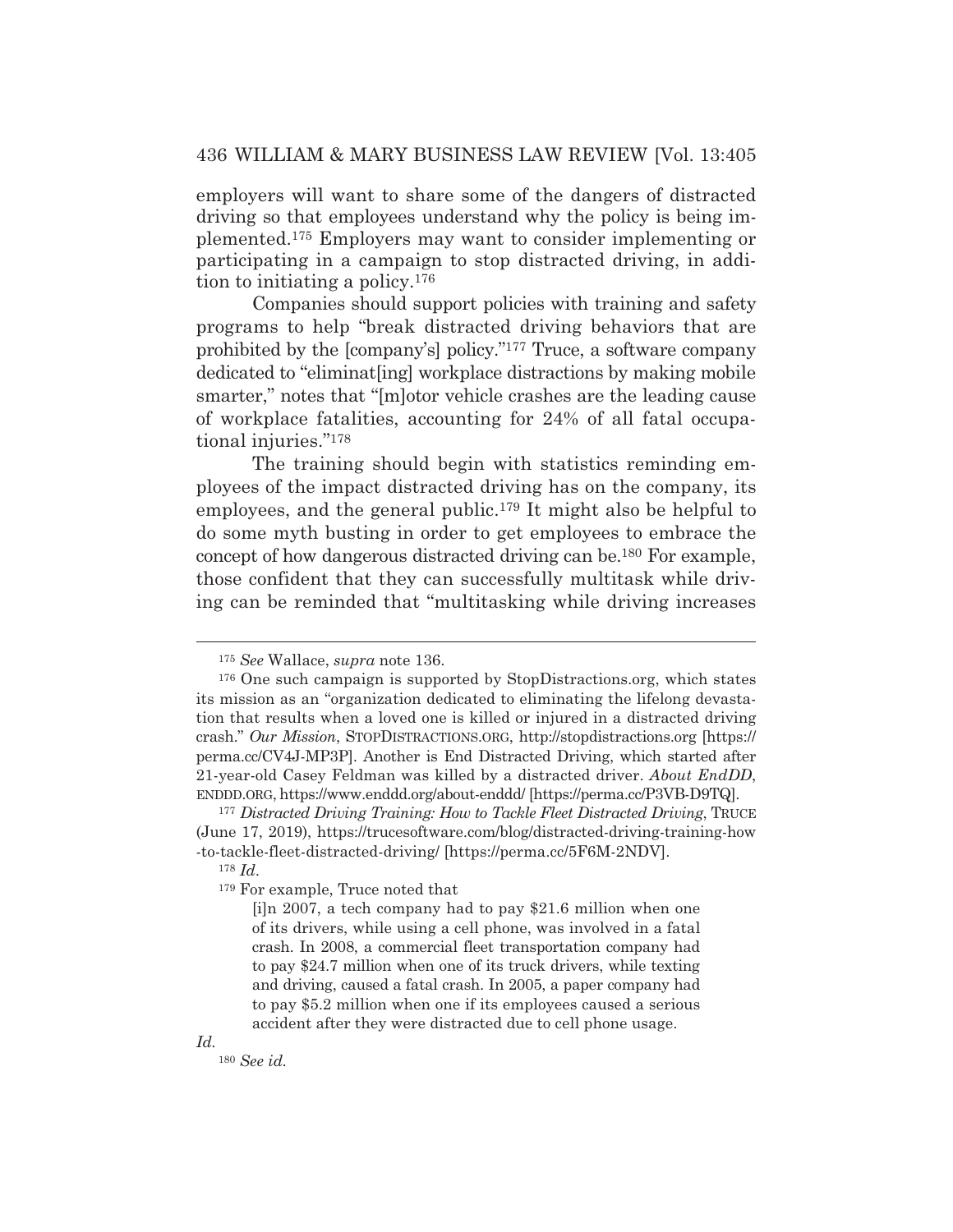the likelihood of crashes due to delayed breaking times and not seeing traffic signals."181 Some employees may think that distracted driving is only a problem among cellphone obsessed teenagers, but the reality is that distracted driving affects drivers of all ages.182 What may be most surprising is that driving under the influence of drugs or alcohol is not more dangerous than distractions from other sources.183

 Once employees are trained on the realities of distracted driving, a good next step is to review the law of the employer's state, as all employees may not be clear on what activities are permitted while driving.184 Next, the company's policy should be explained, including the consequences for violating it.185 Employees should acknowledge that they have read it.186

 In the case of Zoom specifically, employees should be encouraged to not only avoid video Zoom while driving, but also to help enforce the policy by advising any employee who joins a meeting while driving that they should not participate until they are safely parked.<sup>187</sup> In addition, supervisors should be trained to remove employees from the meeting who are using video Zoom while driving.188 In the case of fleet management, employers may want to include on-the-road training and possibly install monitoring

<sup>181</sup> *Id.* Multitasking often results in not doing any of the tasks well. Studies show that only about 2.5% of people are good multitaskers. *See, e.g.*, Jason M. Watson & David L. Strayer, *Supertaskers: Profiles in Extraordinary Multitasking Ability*, 17 PSYCHONOMIC BULL.&REV. 479, 482 (2010).

<sup>182</sup> *Distracted Driving Training: How to Tackle Fleet Distracted Driving*, *supra* note 177. *But see Distracted Driving*, CTRS. FOR DISEASE CONTROL AND PREVENTION, https://www.cdc.gov/transportationsafety/distracted\_driving/in dex.html [https://perma.cc/8B82-W7KF] ("Twenty-five percent of the distracted drivers involved in fatal crashes were young adults aged 20–29.").

<sup>183</sup> *Distracted Driving Training: How to Tackle Fleet Distracted Driving, supra* note 177.

<sup>184</sup> *See, e.g.*, Digest of Motor Laws, AAA, https://drivinglaws.aaa.com [https:// perma.cc/LR9F-ZTW3].

<sup>185</sup> *Distracted Driving Training: How to Tackle Fleet Distracted Driving*, *supra* note 177.

<sup>186</sup> *Id.*

<sup>187</sup> *Id.*

<sup>188</sup> A participant can be removed from a meeting by the host. *In-Meeting Security Options*, ZOOM (Sept. 22, 2021), https://support.zoom.us/hc/en-us/arti cles/360041848151-In-meeting-security-options [https://perma.cc/3684-GJHH].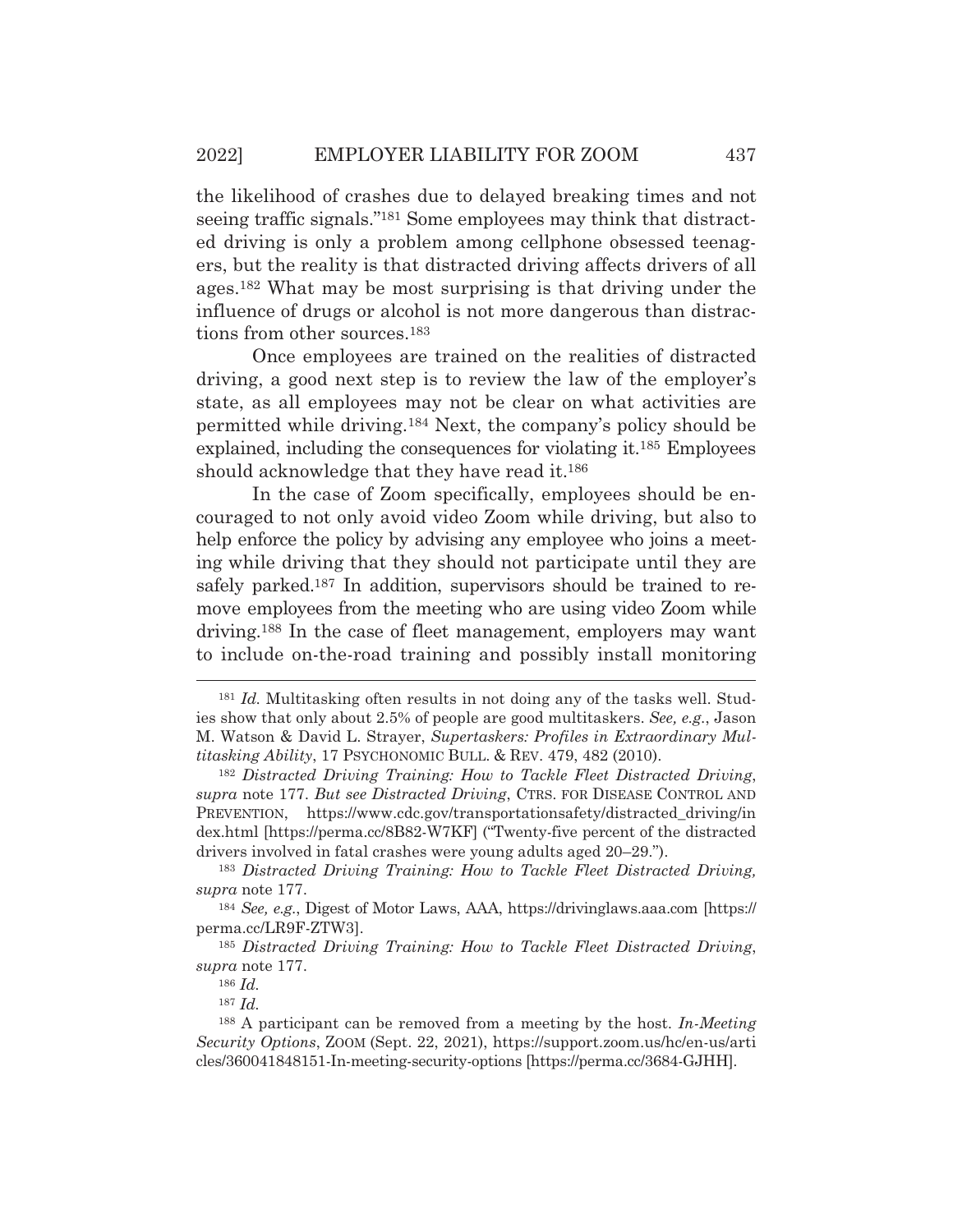software in the fleet vehicles, which of course, would require additional employee training.189

 In 2017, Minnesota-based Cargill was the largest (150,000 employees) privately held corporation to implement a total ban on using mobile phones in company vehicles.190 "Overall, it's making sure employees know of the dangers of driving while distracted and how important that Cargill feels that safety is first," said April Nelson, a company spokesperson.191

## *C. Tools*

To supplement employers' use of policies to reduce distracted driving, ironically, technology can help, too.192 For example, Fleet-Guardian produces a safety box for drivers to use to store their phones while driving.193 It still permits Bluetooth connectivity to allow for hands-free calls or listening to music, but it prevents fiddling with the phone while driving, and the use of the box can be tracked by the employer.194 In development is the ZenduCAM Driver Distraction Camera that can detect fatigue and distraction with the use of facial recognition technology and warn the driver with audio alerts.195

<sup>189</sup> *Distracted Driving Training: How to Tackle Fleet Distracted Driving*, *supra* note 177. Companies with fleets may even consider having drivers sign a safe driving agreement in which they promise to follow safety guidelines. *Commercial Driving: How to Protect Your Company, Your Crew and Your Cars*, FRANKENMUTH INS. (Apr. 4, 2018), https://www.fmins.com/blog/commercial-driving-protect-com pany-crew-cars/ [https://perma.cc/QL9W-USLH].

<sup>190</sup> Fredrick Kunkle, *Cargill Goes Cold Turkey on Using Mobile Phones While Driving*, WASH. POST (Jan. 10, 2017), https://www.washingtonpost.com/news /tripping/wp/2017/01/10/cargill-goes-cold-turkey-on-using-mobile-phones-while -driving/ [https://perma.cc/8GLK-6EQF].

<sup>191</sup> *Id.*

<sup>192</sup> *Distracted Driving Training: How to Tackle Fleet Distracted Driving*, *supra* note 177.

<sup>193</sup> Wisam Abou-diab, *Technology to Prevent & Stop Distracted Driving*, GOFLEET.COM (Feb. 27, 2019), https://www.gofleet.com/technology-for-distracted -driving [https://perma.cc/U6HN-728E] ("It connects to a G07 tracking device through the IOX port and can track if the drivers haven't placed the phone inside the box when the car is moving.").

<sup>194</sup> *Id.*

<sup>195</sup> *Id.* Another manufacturer, Samsara, provides dash cams and a fleet management platform to prevent unsafe and distracted driving. *AI Dash Cams,*  SAMSARA, https://www.samsara.com/products/safety/dash-cam/ [https://perma .cc/2PLE-VNF8].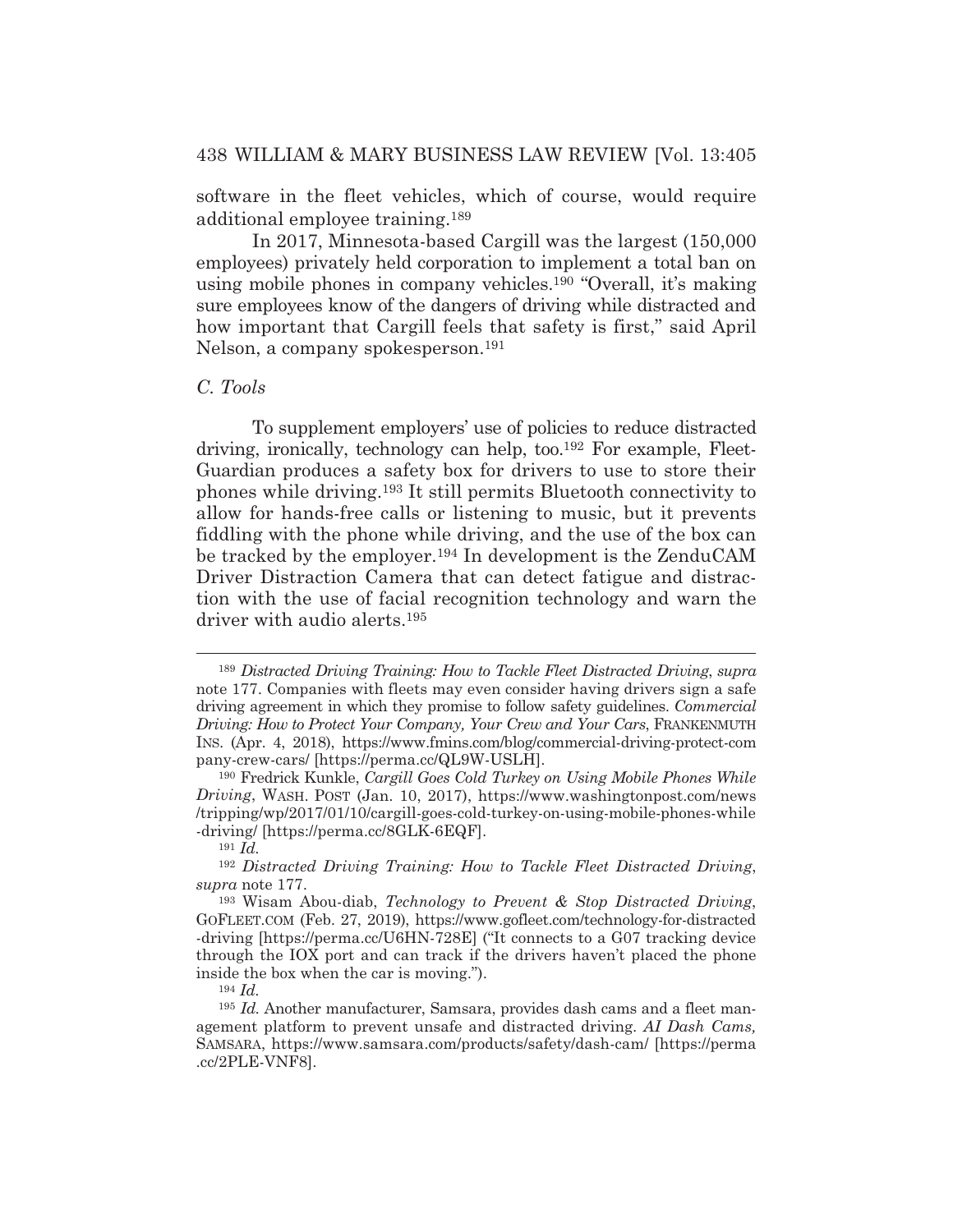Zoom has a feature known as Safe Driving Mode, intended to lower the distraction while drivers are logged into Zoom.196 It allows the meeting participant to swipe right on the phone screen to enter "Safe Driving Mode," during which the microphone is muted and the video is stopped, allowing the driver to listen, like they might to the radio, but not participate.197 However, the driver is still manually distracted when touching the phone to enter Safe Driving Mode and may still be cognitively distracted by focusing on the business of the meeting.198

 Finally, FaceTime, a popular video call feature on Apple iPhones that can be connected in a car through Apple CarPlay, has a new feature causing the FaceTime camera to be disabled by Apple while an iPhone user is driving.199 The fact that both Zoom and Apple have such features acknowledges the dangers of participating in video calls while driving.200

## **CONCLUSION**

The only way to prevent distracted driving accidents caused by cell phones, whether from texting, voice, or video calls, is to not use the phone while driving.<sup>201</sup> Individuals need to exercise self-discipline to protect their lives and the lives of others, but

<sup>196</sup> Close, *supra* note 73. While reducing distraction may be a goal, using the feature requires the driver to touch the phone, resulting in both visual and manual distraction. *Id.*

<sup>197</sup> *What Is Safe Driving Mode?*, ZOOM (Jan. 11, 2021), https://support.zoom .us/hc/en-us/articles/201362973-What-is-safe-driving-mode- [https://perma.cc /5AE4-2JHJ].

<sup>198</sup> *See* OVERVIEW OF DRIVER DISTRACTION PROGRAM, *supra* note 11.

<sup>199</sup> Gatorslakerspats, *FaceTime Camera Disabled While Using Apple CarPlay*, APPLE (Dec. 17, 2019, 5:34 AM), https://discussions.apple.com/thread/25095 3391 [https://perma.cc/H64D-BX6E]. Some drivers may not be convinced of the dangers of distracted driving. "Why did Apple disable the FaceTime camera (while driving) using Apple CarPlay? I am bothered that the option was taken away from me." *Id.*

<sup>200</sup> *See id.*

<sup>201</sup> Maureen May, *Can Remote Texters Be Held Liable for Accidents*?, LEGAL EXAM'R (Oct. 8, 2015), https://web.archive.org/web/20170908132804/http://bal timore.legalexaminer.com/automobile-accidents/can-remote-texters-be-held-lia ble-for-accidents/ [https://perma.cc/KF45-LD8T] ("The only sure way to prevent distracted driving accidents caused by cell phones: put the phone away when you get behind the wheel.").